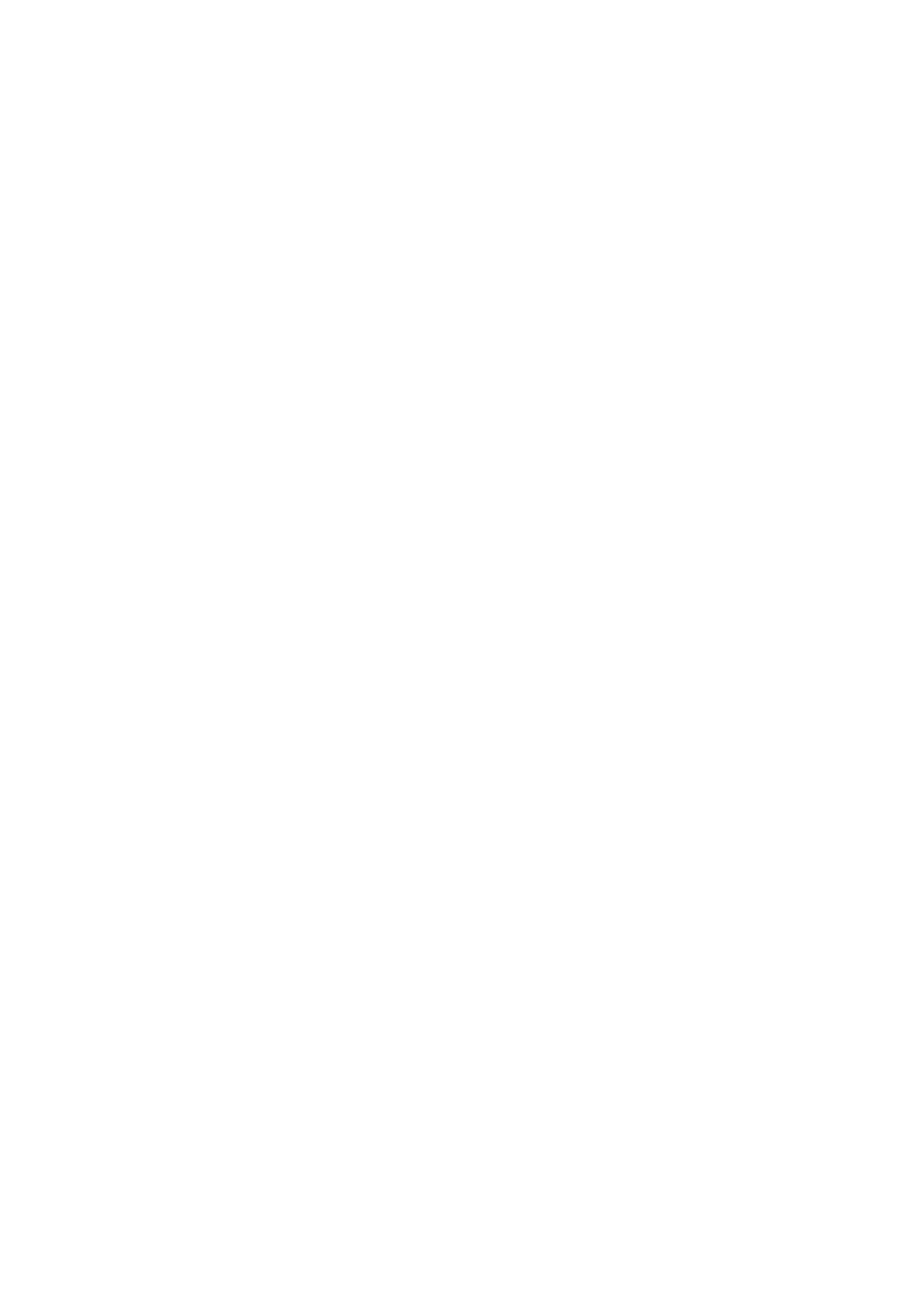## **1 Introduction**

Two decades after the discovery of the top quark [1, 2], many of its properties are still to be determined or are only loosely constrained by experimental data. Among these properties are the couplings between the top quark and the vector bosons.

The existence of non-zero couplings between the top quark and the neutral vector bosons can be inferred through the analysis of direct production of tt pairs in association with a *γ* or a Z boson. The CERN LHC allows these two processes to be disentangled and the corresponding couplings to be measured. The associated production of  $t\bar{t}$  pairs with a W boson, the  $t\bar{t}W$ process, has a cross section similar to ttZ and tt*γ* production. All three processes can be used to test the internal consistency of the standard model (SM) [3–5] and search for the presence of new physics. Despite their small cross sections, they are significant backgrounds to analyses that probe phenomena with even smaller, or comparable, cross sections. Examples are searches for supersymmetry [6–8] in same-sign dilepton [9] and in multilepton [10] final states, and the analysis of the SM ttH process with the Higgs boson and the top quarks decaying leptonically.

The measurement of the tt<sub> $\gamma$ </sub> process has been documented by the CDF Collaboration [11] for The measurement of the try process has been documented by the CDF Conaboration [11] for<br>proton-antiproton collisions at a centre-of-mass energy  $\sqrt{s} = 1.96$  TeV. This article presents instead the measurement of cross sections for the  $t\bar{t}W$  and  $t\bar{t}Z$  processes in proton-proton (pp)  $\alpha$  collisions at  $\sqrt{s} = 8$  TeV. The analysis is based on data corresponding to an integrated luminosity of 19.5 fb $^{-1}$  collected with the CMS detector at the LHC in 2012. Unlike the previous  $\alpha$  observation of the tt̄V process (V equal to Wor Z) at  $\sqrt{s} = 7$  TeV [12], here the tt̄W process is treated separately.

Three leptonic (e and  $\mu$ ) final states are considered: same-sign dilepton events, trilepton events, and four-lepton events. The same-sign dilepton events are used for the measurement of the ttW process, where one lepton originates from the leptonic decay of one of the two top quarks and the other like-sign lepton is produced in the decay of the prompt vector boson. The trilepton events are used for the identification of tt<sup>7</sup> events in which one lepton is again produced from the leptonic decay of one of the two top quarks, and the two other opposite-sign and sameflavour leptons stem from the decay of the Z boson. The four-lepton events are used to identify ttZ events in which both the top quarks and the Z boson decay leptonically. For all three signatures, signal events containing leptonic *τ* decays are implicitly included.



Figure 1: The dominant leading-order Feynman diagrams for tt W and tt Z production in pp collisions. The charge conjugate of the diagrams shown is implied.

Figure 1 shows the most important leading-order Feynman diagrams for ttW and ttZ produc-Figure 1 shows the most important leading-order Feynman diagrams for tive and tiz production in pp collisions. For pp collisions at  $\sqrt{s} = 8$  TeV, the current best estimates of the cross sections for these processes are based on quantum chromodynamics (QCD) calculations at nextto-leading-order (NLO) in *α<sup>s</sup>* . Using CT10 NLO [13] parton distribution functions (PDF) and a top-quark mass of 173 GeV, the software framework MADGRAPH5 aMC@NLO [14, 15] provides a cross section of 206<sup> $+21$ </sup> fb for tt<sup>W</sup> production and of 197 $^{+22}$  fb for tt<sup>Z</sup> production, in agreement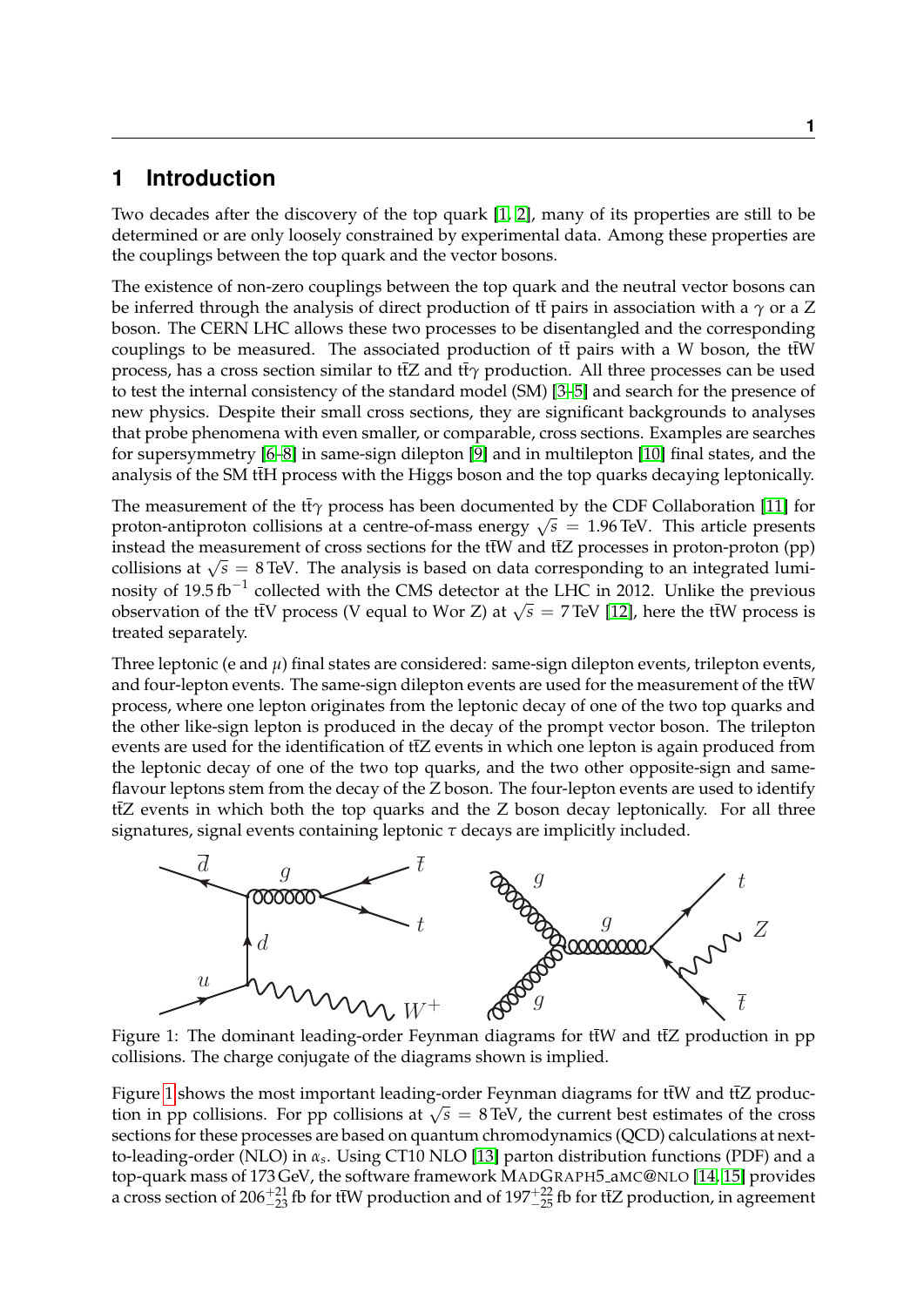with independent NLO calculations [16, 17].

As the number of selected signal events is expected to be comparable to that of the background processes, the estimation of the background is a key aspect of the analysis. The strategy is to use background-dominated control samples in data to the maximum extent possible. Many contributions to the background, in particular those caused by detector misreconstruction, are estimated in this way, while the remaining irreducible backgrounds are estimated using Monte Carlo (MC) simulations and the most precise calculations of cross sections that are available. For the three separate channels and also for their combination, the yields of events found in excess of the expected backgrounds are used to measure the corresponding signal cross sections.

# **2 The CMS detector**

The central feature of the CMS apparatus is a superconducting solenoid of 6 m internal diameter, providing a magnetic field of 3.8 T. Within the superconducting solenoid volume are a silicon pixel and strip tracker, a lead tungstate crystal electromagnetic calorimeter, and a brass/scintillator hadron calorimeter. Muons are measured in gas-ionization detectors embedded in the steel flux-return yoke outside the solenoid. A forward calorimeter extends the coverage provided by the barrel and endcap detectors. CMS uses a right-handed coordinate system, with the origin at the nominal interaction point, the *x* axis pointing to the centre of the LHC, the *y* axis pointing up (perpendicular to the LHC plane), and the *z* axis along the anticlockwise-beam direction. The polar angle *θ* is measured from the positive *z* axis and the azimuthal angle  $\phi$  is measured in the *x*-*y* plane in radians. Events are selected by a two-stage trigger system: a hardware-based trigger followed by a software-based high-level trigger running on the data acquisition computer farm. A more detailed description of the CMS apparatus can be found in Ref. [18].

# **3 Event selection and Monte Carlo simulation**

For all the channels considered in this analysis, the data are selected online by dilepton (ee, e*µ*, and  $\mu\mu$ ) triggers that demand a transverse momentum ( $p_T$ ) larger than 17 GeV for the highest  $p_T$ lepton and 8 GeV for the second-highest. The online selection involves loose identification for both flavours and isolation requirements on electrons. Other channel-specific triggers, which are described in detail later, select control regions that are used for the estimation of specific backgrounds and the assessment of the signal selection efficiency. After the online selection, data and simulated events are reconstructed offline using the same software.

Each event is processed using a global event reconstruction approach [19, 20]. This consists in reconstructing and identifying particles using an optimized combination of the information from all subdetectors. In this process, the identification of the particle type (photon, electron, muon, charged hadron, and neutral hadron) plays an important role in the determination of the particle direction and energy.

The tracks reconstructed in the silicon tracker are clustered in several primary vertices corresponding to the different pp interactions occurring within the same LHC bunch crossing. The vertex that has the largest  $\sum_i p_{\text{T}_i}^2$ , where *i* runs over all tracks of the vertex, is assumed to identify the signal primary vertex. Its position is used to discriminate against particles originating from the other interactions (pileup) and to distinguish between prompt and non-prompt particles stemming from the signal interaction.

For each event, hadronic jets are clustered from the reconstructed particles using the anti- $k<sub>T</sub>$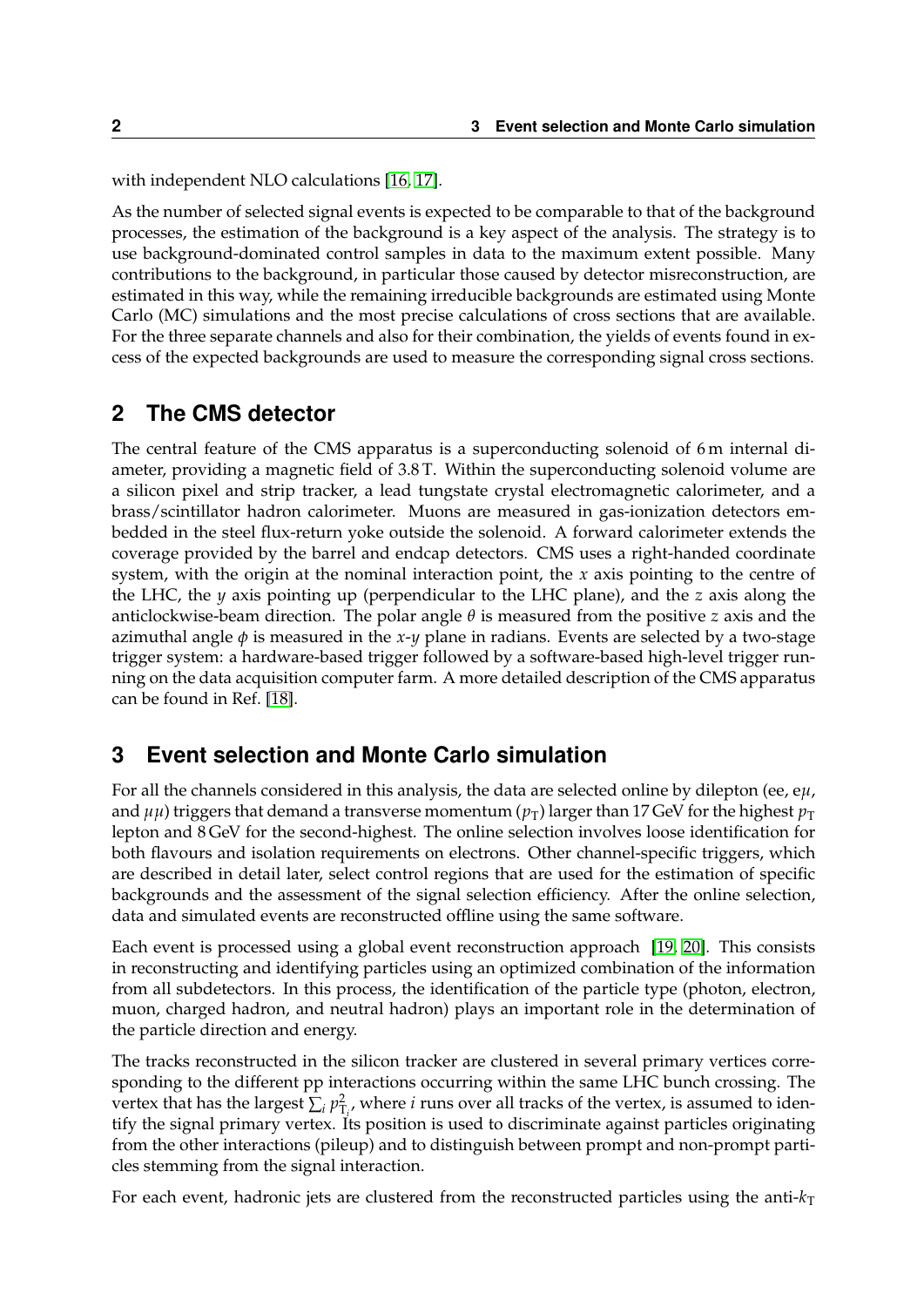algorithm [21], operated with a distance parameter of 0.5. The jet momentum is determined as the vector sum of all particle momenta in the jet. In this analysis the jets used for the definition of the signal regions (signal jets) are required to be inside the tracker acceptance, i.e.  $|\eta| < 2.4$ where  $\eta \equiv -\ln[\tan(\theta/2)]$ , to reduce the uncertainty in the jet reconstruction efficiency and improve the precision of the energy measurement. Jet energy corrections are applied to account for the non-linear response of the calorimeters and other instrumental effects. These corrections are based on in situ measurements using dijet and  $\gamma$  + jet data samples [22]. A two-fold approach is employed to reduce the effect of pileup during jet reconstruction. Firstly, charged particles whose trajectories point to pileup vertices are excluded from the set of particles that are used for the reconstruction of signal jets. Secondly, the average energy density due to neutral pileup particles is evaluated in each event, and the corresponding energy inside the jet is subtracted [23]. Then a jet identification requirement [24], primarily based on the energy balance between charged and neutral hadrons in a jet, is applied to remove jets that are misreconstructed or originate from instrumental noise. Finally, the trajectories of all the charged particles of a jet are used to calculate a  $p_T$ -averaged longitudinal impact parameter for each signal jet [25]. This variable is then employed as a discriminator against jets from pileup. Unless otherwise specified, signal jets are required to have  $p_T > 30$  GeV.

To identify (tag) jets originating from the hadronization of bottom quarks, the combined secondary vertex (CSV) algorithm [26] is used here with two operating points. The *loose* working point corresponds to a b-tagging efficiency for jets originating from b quarks of about 85% and a misidentification probability for jets from light quarks and gluons of 10%. The *medium* working point provides an efficiency of about 70% and a misidentification probability of 1.5%.

Muons and electrons are identified using standard quality criteria [27, 28] and are required to have  $p_T > 20$  GeV and  $|\eta| < 2.4$ . For the four-lepton channel only, identified leptons with  $p_T$ between 10 and 20 GeV are also employed for the event selection. To reduce the contamination caused by leptons from heavy-flavour decays or misidentified hadrons in jets, leptons are required to be isolated and to pass a selection on the impact parameter, which is calculated with respect to the position of the signal primary vertex. Candidates are considered isolated when the ratio of the scalar sum of the transverse momenta of all the other reconstructed particles in a cone of  $\Delta R = \sqrt{(\Delta \eta)^2 + (\Delta \phi)^2} = 0.3$  around the candidate, relative to the lepton  $p_{\rm T}$  value, is less than 5–10%, the exact value of the threshold depending on the flavour of the lepton and on the final state. This relative isolation is corrected for the expected contribution from pileup using an approach that is similar to the one employed for the reconstruction of jets [29]. The leptons are required to originate from the primary interaction demanding that their transverse and longitudinal impact parameters are smaller than 50–200 *µ*m and 0.1–1.0 cm, respectively. The tightest selections in these ranges are used for the lepton flavour and final states that are most affected by backgrounds due to non-prompt leptons.

Finally, the observables  $E_{\rm T}^{\rm miss}$  and  $H_{\rm T}$  are used, respectively, to identify the presence of neutrinos and to measure the hadronic activity in the analysed events. The former is defined as the magnitude of the vector sum of the transverse momenta of all reconstructed particles, the latter is the scalar sum of the transverse momenta of all signal jets.

Simulations, which include pileup effects, are used to estimate some of the backgrounds, as well as to calculate the selection efficiency for the  $t\bar{t}W$  and  $t\bar{t}Z$  signal events. Simulated samples are generated with the MADGRAPH5 [30] program, with the exception of the ttH background process that is generated using PYTHIA 6 [31]. All simulated samples are processed using a GEANT4-based model [32] of the CMS detector. Signal samples are produced with MADGRAPH5, which is used with the CTEQ6L1 [33] PDF and is interfaced to PYTHIA 6.424 to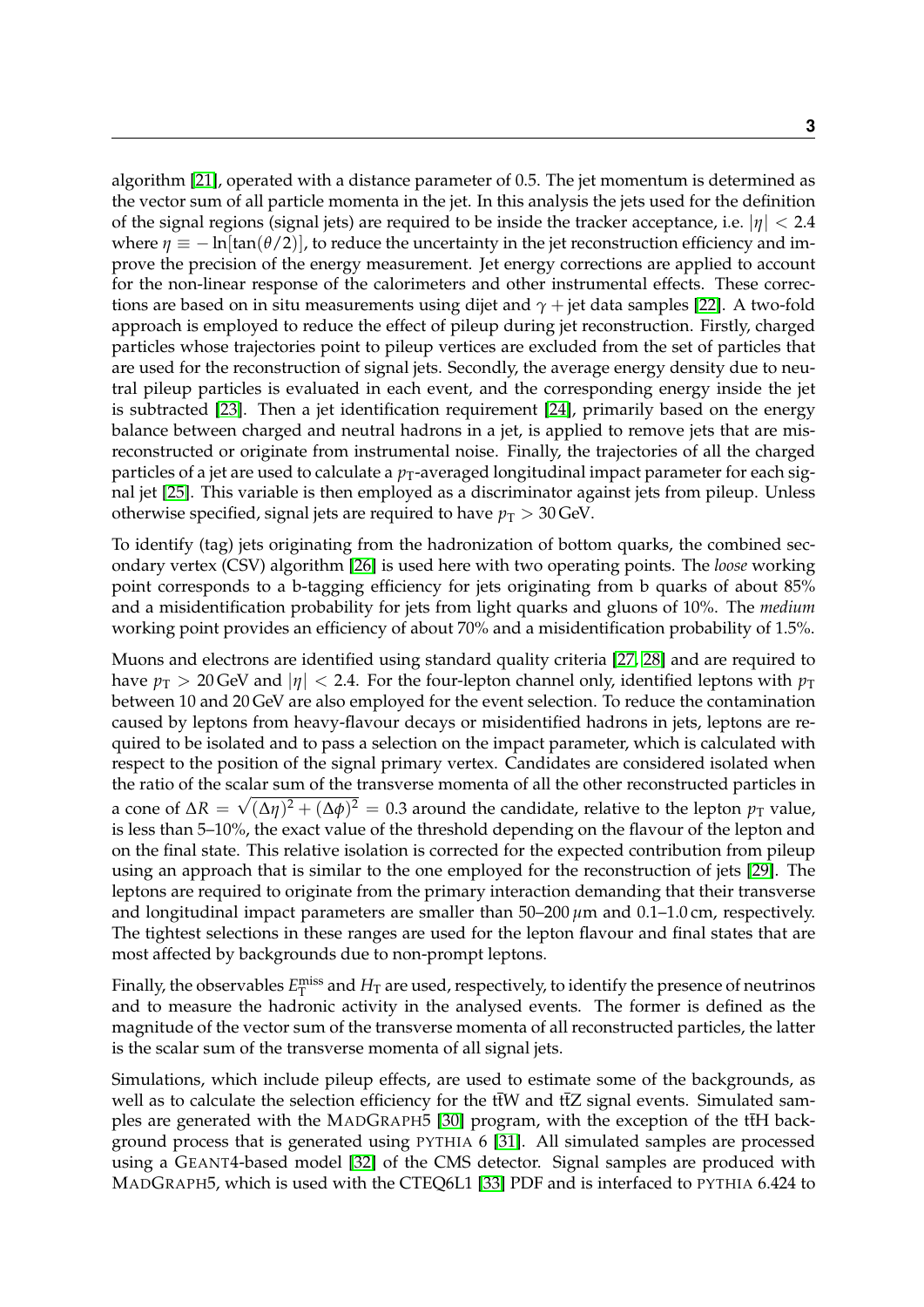simulate parton showering and hadronization.

## **4 Same-sign dilepton analysis**

The aim of the same-sign dilepton analysis is to search for ttW events where one lepton is produced in the leptonic decay chain of one of the two top quarks, and the other like-sign lepton stems directly from the decay of the prompt vector boson:

 $pp \to t\bar{t}W \to (t \to b\ell\nu)(t \to bq\bar{q}')(W \to \ell\nu),$ 

where  $\ell$  corresponds to an electron or a muon. By requiring that the two selected leptons have the same sign, only half of the signal produced in the dilepton final state can be selected. However, the requirement significantly improves the signal-over-background ratio. The main background is caused by misidentification and misreconstruction effects: decay products of heavy-flavour mesons that give rise to non-prompt leptons and pions in jets misidentified as prompt leptons. A second, smaller, source of background is also caused by misreconstruction and consists of opposite-sign dilepton events where the charge of one of the two leptons is wrongly assigned.

The selection for the dilepton channel is conducted through the following steps:

- 1. Each event must contain two isolated leptons of the same charge and  $p_T > 40$  GeV. Both leptons are required to be compatible with the signal primary vertex and have a relative isolation smaller than 5%. The invariant mass of the dilepton pair is required to be larger than 8 GeV.
- 2. Three or more signal jets must be reconstructed, and at least one of these has to be btagged using the medium working point of the CSV algorithm.
- 3. Events are rejected if they contain a third lepton forming, with one of the other two leptons, a same-flavour opposite-sign pair whose invariant mass is within 15 GeV of the known Z-boson mass [34]. For the third lepton, the relative isolation must be less than 9 (10)% if it is an electron (muon), and the transverse momentum requirement is loosened to  $p_T > 10$  GeV.
- 4. The  $H_T$  value is required to be greater than  $155 \text{ GeV}$ .
- 5. Selected events are grouped in three categories depending on the lepton flavour: ee, e*µ*, and *µµ* dilepton pairs. Each of these categories is further split into two separate sets of dileptons with either positive or negative charges, for a total of six signal regions.

The tight-lepton selection (1) reduces the background from misidentified leptons, while the invariant mass requirement rejects events with pairs of energetic leptons from decays of heavy hadrons. The requirement (2) on the general number of jets and on the number of b-tagged jets present in the event decreases the background from electroweak processes, e.g. WZ production, that can have same-sign leptons in the final state, but are accompanied by little hadronic activity. The WZ background is also significantly reduced by the third-lepton veto (3). The  $H<sub>T</sub>$ requirement (4) as well as the threshold on the lepton  $p<sub>T</sub>$  (1) have been optimized for the best signal significance. This selection also minimizes the expected uncertainty in the measured cross section. The splitting (5) of the signal candidates in six categories is done for two reasons: exploiting the smaller background from lepton and charge misidentification in signal regions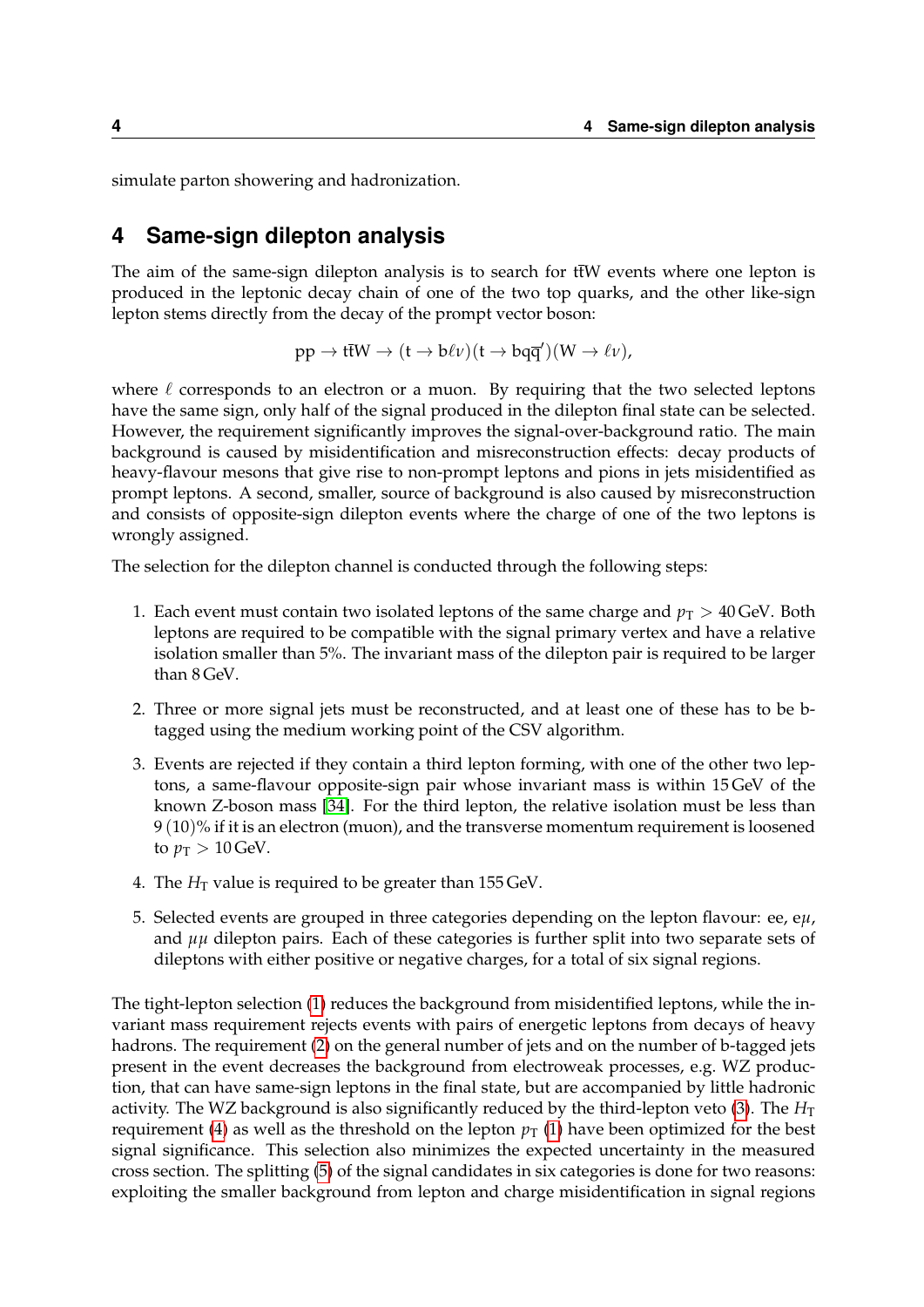with muons and benefitting from the greater signal cross section in the plus-plus dilepton final states, which is caused by the abundance of quarks, instead of antiquarks, within the colliding protons at the LHC. Finally, the Z-boson veto is necessary to make the dilepton analysis statistically independent from the trilepton one described later. Events with three leptons are not rejected if they pass the Z-boson veto, since these can stem from a fully-leptonic decay of the  $t\bar{t}$ pair in ttw signal events.

## **4.1 Background estimation**

After the full same-sign dilepton selection is applied, there are three general categories of background processes that are selected together with ttW signal events: background from non-prompt or misidentified leptons (*misidentified lepton* background); background from lepton charge misidentification (*mismeasured charge* background); WZ and ttZ production, as well as other rare SM processes that contain genuine pairs of prompt, isolated and same-sign leptons. The subset of these processes that do not contain a Z boson in the final state forms the *irreducible* component of the background. This includes the production of like-sign WW and the production of the Higgs boson in association with a pair of top quarks. The production of a  $t\bar{t}$  pair in association with a W boson by means of double parton scattering is expected to have a cross section two orders of magnitude smaller than the tt<sup>W</sup> production through single scattering [35]. This source of background is therefore considered negligible and is ignored in the rest of the analysis.

The first background consists mostly of  $t\bar{t}$  events, with a second important contribution coming from W+jets events. In both cases, one prompt lepton originates from the leptonic decay of a W boson, and another same-sign lepton is caused by the misidentification of a non-prompt lepton stemming from the decay of a heavy-flavour hadron. In W+jets events, smaller sources of misreconstructed leptons affecting this category of background are given by the misreconstruction of hadrons, the production of muons from light-meson decays, and the reconstruction of electrons from unidentified photon conversions. The background yield is estimated from data using a sample of events that satisfy the full analysis selection, except that one of the two leptons is required to pass a looser lepton selection and fail the full selection (sideband region). The background rate is then obtained weighting the events in this sideband region by the "tight-to-loose" ratio, i.e. the probability for a loosely identified lepton to pass the full set of requirements. This tight-to-loose ratio is measured as a function of lepton  $p_T$  and  $\eta$  in a control sample of dijet events, which is depleted of prompt leptons and is selected by dedicated singlemuon and single-electron triggers. The systematic uncertainty in the background estimate is due to the differences in the various sources of non-prompt or misidentified leptons, between the dijet events where the tight-to-loose ratio is measured and the sideband region where the ratio is applied. Among the most important differences are the  $p<sub>T</sub>$  spectrum and the flavour of the jets containing the misidentified leptons. These two quantities have been varied in the control sample using appropriate selections and then the effects on the tight-to-loose ratio, and on the background estimate itself, have been quantified. The range of variation for these two quantities has been guided by a simulation of the background processes. The full systematic uncertainty in the background is estimated to be 50%. The statistical part of the uncertainty is driven by the number of events in the sideband region and it is significantly smaller than the systematic uncertainty for all six signal regions.

The probability to misidentify the charge of muons is about an order of magnitude smaller than for electrons. Therefore the magnitude of the background caused by charge misidentification, mostly in Drell–Yan and tt events, is driven only by electrons. This background is estimated by selecting opposite-sign ee or e*µ* events that pass the full analysis selection, except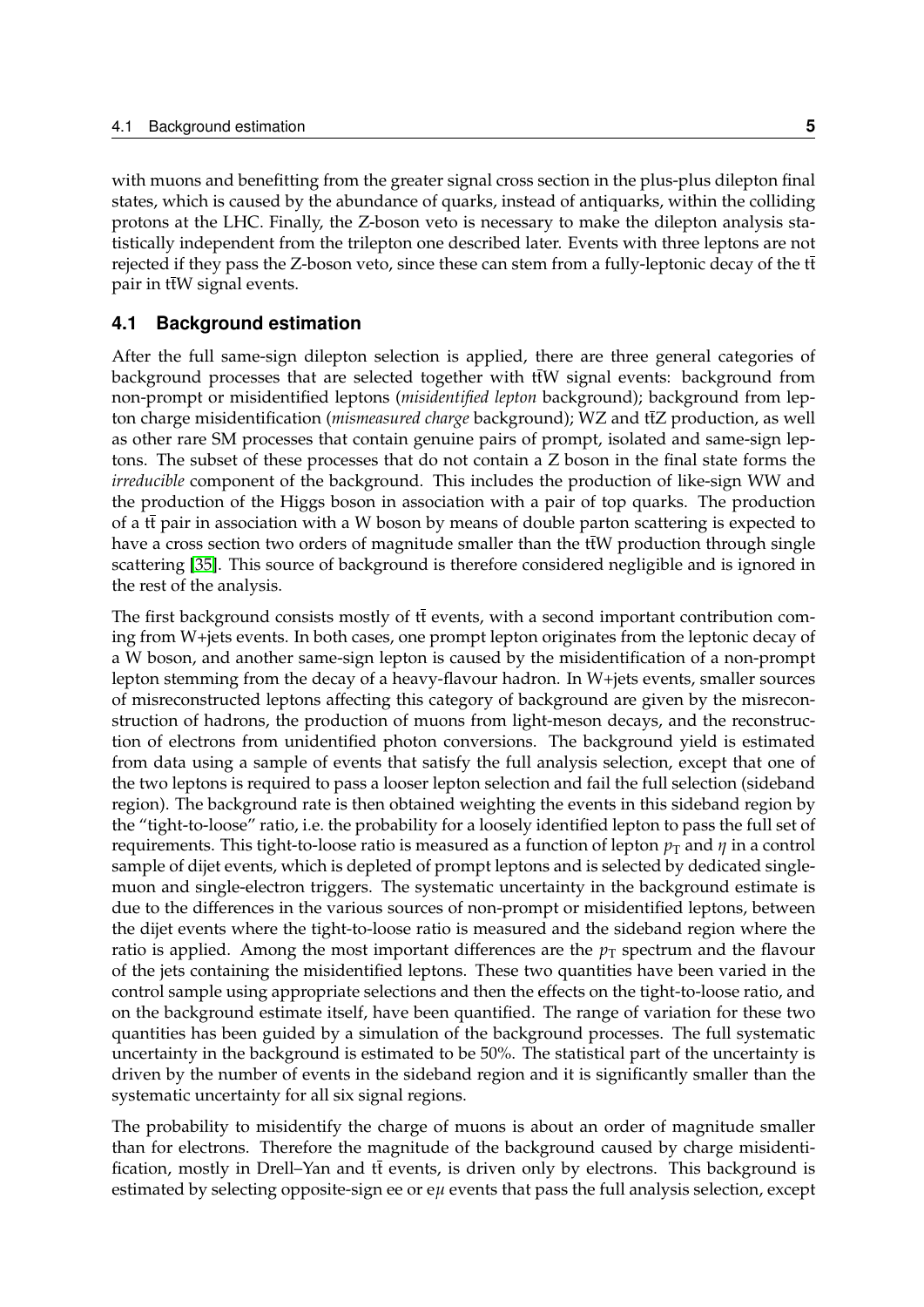the same-sign requirement, and then weighting them by the  $p_T$ - and  $\eta$ -dependent probability for electron charge misassignment. This probability and its variation as a function of the lepton  $p_T$  and  $\eta$  are determined by combining information from simulation and a control data sample of  $Z \rightarrow$  ee events. For the electron selection used in this analysis, the probability of charge misidentification is about  $10^{-4}$  and  $10^{-3}$  for electrons reconstructed in the barrel and endcap detectors, respectively. The background estimate has an uncertainty of 30% (15%) for the ee (e*µ*) signal regions. This uncertainty accounts for differences between data and simulation, and the limited momentum range of electrons in the Z-boson control sample.

Production of WZ and tt<sup>Z</sup> events, and the irreducible backgrounds, are all estimated from simulation as done when calculating the signal selection efficiencies. For each SM process contributing to this category of background, the dominant systematic uncertainty is the one in the theoretical cross section prediction. Depending on the process, we use an uncertainty of 15–50% and consider it as fully correlated across all signal regions.

## **4.2 Same-sign dilepton results**

After the full analysis selection is applied, 36 events are observed in data, to be compared with 25.2  $\pm$  3.4 (syst  $\oplus$  stat) events expected from background processes and 39.7  $\pm$  3.5 (syst  $\oplus$ stat) events from the sum of background and tt<sup>W</sup> signal with the SM cross section. For both predictions, the statistical and systematic uncertainties are added in quadrature.

The event yields, along with the corresponding uncertainties for each background component, are reported in Table 1. The top left panel of Fig. 2 shows the distribution of the expected and observed events across the six different signal regions, and for all dilepton channels added together. As already anticipated, the positively charged channels are expected to collect a larger quantity of signal than the negatively charged channels, for a comparable quantity of background. The first three channels therefore drive the sensitivity of this analysis.

|                        | $\mu^+\mu^+$             | $e^+u^+$       | $e^+e^+$      | $\mu$ $\mu$   | $e^-$ u <sup>-</sup> | $e^-e^-$      |
|------------------------|--------------------------|----------------|---------------|---------------|----------------------|---------------|
| $t\bar{t}W$ (expected) | $2.8 \pm 0.4$            | $5.1 \pm 0.5$  | $2.2 \pm 0.3$ | $1.1 \pm 0.2$ | $2.3 \pm 0.3$        | $1.0 \pm 0.2$ |
| Misidentified lepton   | $1.0 \pm 0.6$            | $4.1 \pm 2.1$  | $1.6 \pm 0.9$ | $0.7 \pm 0.4$ | $3.0 \pm 1.5$        | $1.7 \pm 0.9$ |
| Mismeasured charge     | $\overline{\phantom{a}}$ | $0.4 \pm 0.1$  | $0.7 \pm 0.2$ |               | $0.4 \pm 0.1$        | $0.7 \pm 0.2$ |
| Irreducible            | $0.7 \pm 0.4$            | $1.6 \pm 0.9$  | $0.9 \pm 0.5$ | $0.5 \pm 0.3$ | $1.4 \pm 0.7$        | $0.7 \pm 0.4$ |
| WZ.                    | $0.1 \pm 0.1$            | $0.4 \pm 0.1$  | $0.1 \pm 0.1$ | $0.1 \pm 0.1$ | $0.4 \pm 0.1$        | $0.2 \pm 0.1$ |
| $t\overline{t}Z$       | $0.6 \pm 0.3$            | $0.9 \pm 0.5$  | $0.5 \pm 0.3$ | $0.4 \pm 0.2$ | $1.0 \pm 0.5$        | $0.5 \pm 0.3$ |
| Total background       | $2.4 \pm 0.7$            | $7.4 \pm 2.3$  | $3.9 \pm 1.1$ | $1.7 \pm 0.5$ | $6.1 \pm 1.8$        | $3.7 \pm 1.1$ |
| Total expected         | $5.2 \pm 0.8$            | $12.5 \pm 2.4$ | $6.1 \pm 1.1$ | $2.8 \pm 0.5$ | $8.4 \pm 1.8$        | $4.7 \pm 1.1$ |
| Observed               | 6                        | 12             | 5             |               | 6                    | 6             |

Table 1: Expected signal, estimated backgrounds, the sum of the two, and observed number of events for the  $\mu^{\pm} \mu^{\pm}$ ,  $e^{\pm} \mu^{\pm}$ , and  $e^{\pm} e^{\pm}$  channels. Uncertainties include both the statistical and the systematic components. The systematic uncertainty in the signal contribution does not include the theoretical uncertainty in the signal production cross section.

The other three panels of Fig. 2 show the distributions for the invariant mass  $m_{\text{bii}}$  of the three jets expected to originate from the hadronic top-quark decay (top right),  $H_T$  (bottom left), and the leading-lepton  $p_T$  (bottom right) for all six signal regions combined together. For each event, the three signal jets used for the  $m_{\text{bii}}$  distribution are selected as follows: one, and only one, of the three jets is b-tagged; among the possible three-jet combinations the one chosen minimizes  $\Delta R_{\rm{jjj}}=\sqrt{(\Delta R_{\rm{j}_1,t})^2+(\Delta R_{\rm{j}_2,t})^2+(\Delta R_{\rm{j}_3,t})^2}$ , where  $\Delta R_{\rm{j}_i,t}$  is the  $\Delta R$  distance between the direction of the *i*-th jet and the direction of the reconstructed hadronic top-quark candidate. In all four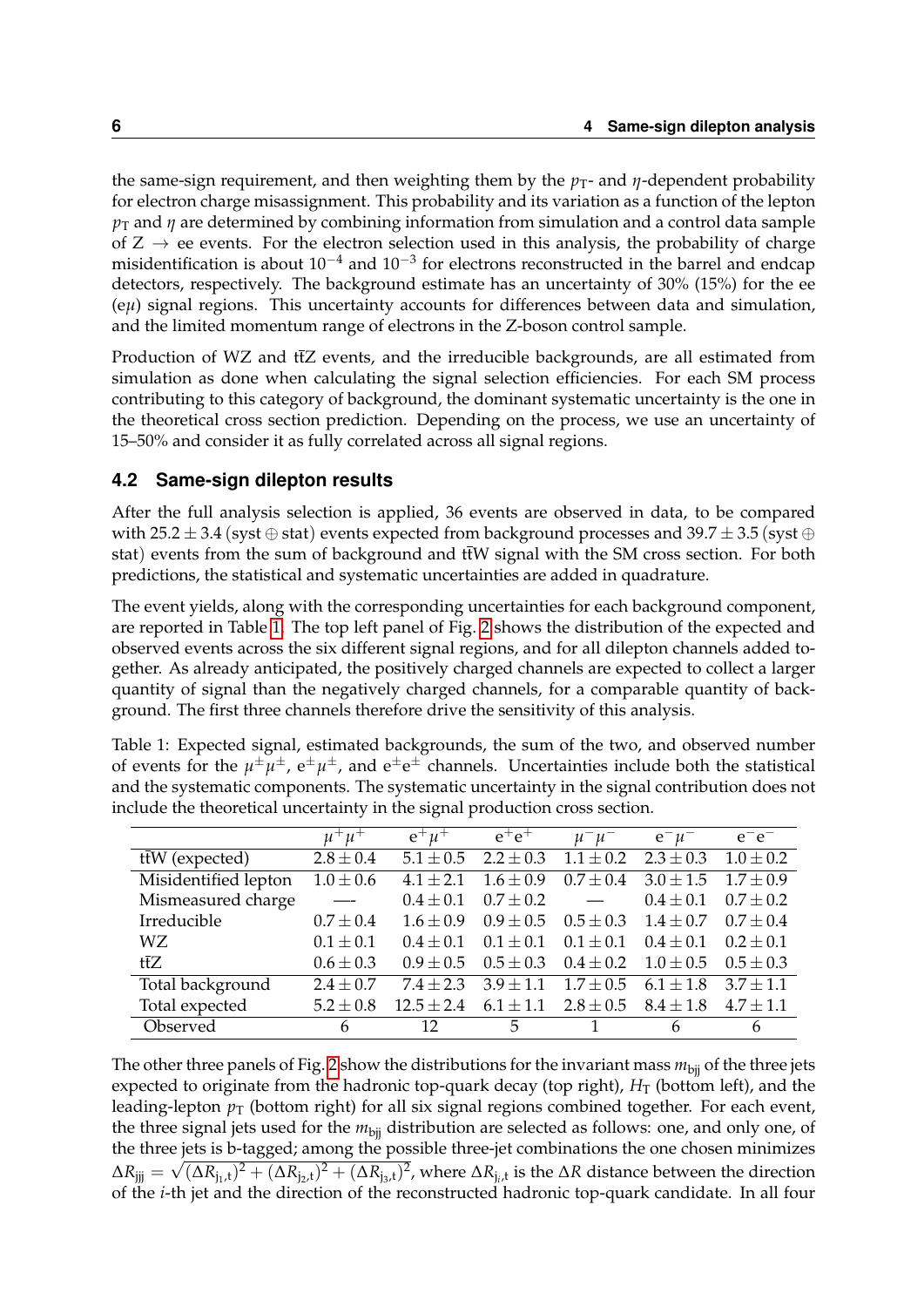

Figure 2: Event yields in data after final dilepton selection requirements, compared to the background estimates and signal expectations. Contributions separated by final states (top left), trijets mass distribution for the hadronic top-quark candidate (top right),  $H_T$  distribution (bottom left), and the leading-lepton  $p<sub>T</sub>$  distribution (bottom right). The combination of statistical and systematic uncertainties is denoted by the shaded area.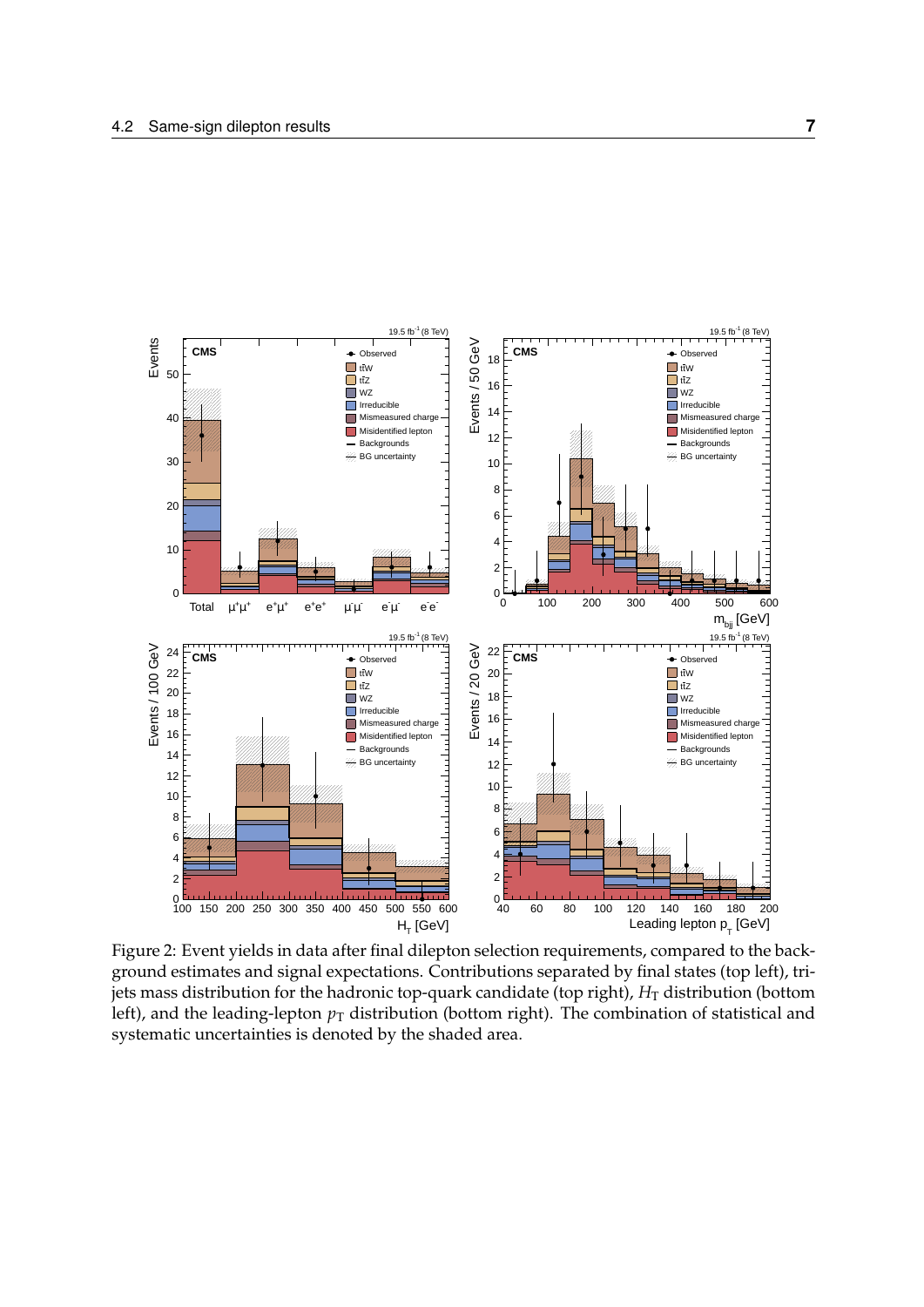distributions data and simulation are found in agreement. In particular, the  $m_{\text{bii}}$  distribution confirms that most of the background from misidentified leptons is originating from top-quark events.

Based on the observed number of events, the background estimates, and the signal acceptance (including the leptonic branching fractions), the inclusive  $t\bar{t}W$  production cross section is measured, through the combination of the six dilepton channels, as

 $\sigma_{\rm t\bar{t}W}=170^{+90}_{-80}\,(\rm stat)\pm70\,(\rm syst)$  fb,

including statistical and systematic uncertainties, compared to the SM expectation of  $206^{+21}_{-23}$  fb. The significance of the result over the background-only hypothesis is equivalent to 1.6 standard deviations (2.0 standard deviations expected).

The systematic uncertainty in the signal selection efficiency is 8%. It is treated in a common way with the three- and four-lepton channels and is discussed in detail in Section 7. Additionally, for all channels there is a 2.6% uncertainty in the expected yield of signal and simulation-derived background events because of the uncertainty in the luminosity normalization [36]. However, together with the low yield of signal events, the main factor dominating the uncertainty in the cross section measurement is the uncertainty in the largest background component, i.e. the 50% uncertainty in the background from misidentified leptons.

# **5 Trilepton analysis**

The production of a  $t\bar{t}$  pair in association with a Z boson is analysed in the final state with three high-energy, isolated, and prompt leptons. The trilepton analysis targets final states with only one W boson decaying leptonically:

$$
pp\to t\overline{t}Z\to (t\to b\ell\nu)(t\to b q\overline{q}')(Z\to \ell\overline{\ell}).
$$

The event selection, described in more detail below, focuses on the main features of this final state: two oppositely charged leptons of the same flavour, consistent with the Z-boson decay; an additional lepton; and at least four jets, at least two of which are b-tagged. The isolation of the leptons has additionally been loosened to reflect the diminished contribution of misidentified leptons to the background.

The selection for the trilepton channel is conducted through the following steps:

- 1. Each event must contain three isolated leptons of  $p_T > 20$  GeV and pass identification requirements described in Section 3. All three leptons are required to be compatible with the signal primary vertex and have a relative isolation smaller than 9% (10%) for electrons (muons).
- 2. Two of the leptons must be of the same flavour, be oppositely charged, and form an invariant mass between 81 and 101 GeV to be consistent with a Z-boson decay. If multiple pairs pass this selection, the one with the mass closest to the known Z-boson mass is selected as the Z boson candidate.
- 3. To match the final-state signal topology, four or more signal jets must be reconstructed with at least three of these jets having  $p<sub>T</sub> > 30$  GeV, and the fourth jet is required to have  $p_{\text{T}} > 15$  GeV. Additional identification and pileup suppression selections are applied as described in Section 3.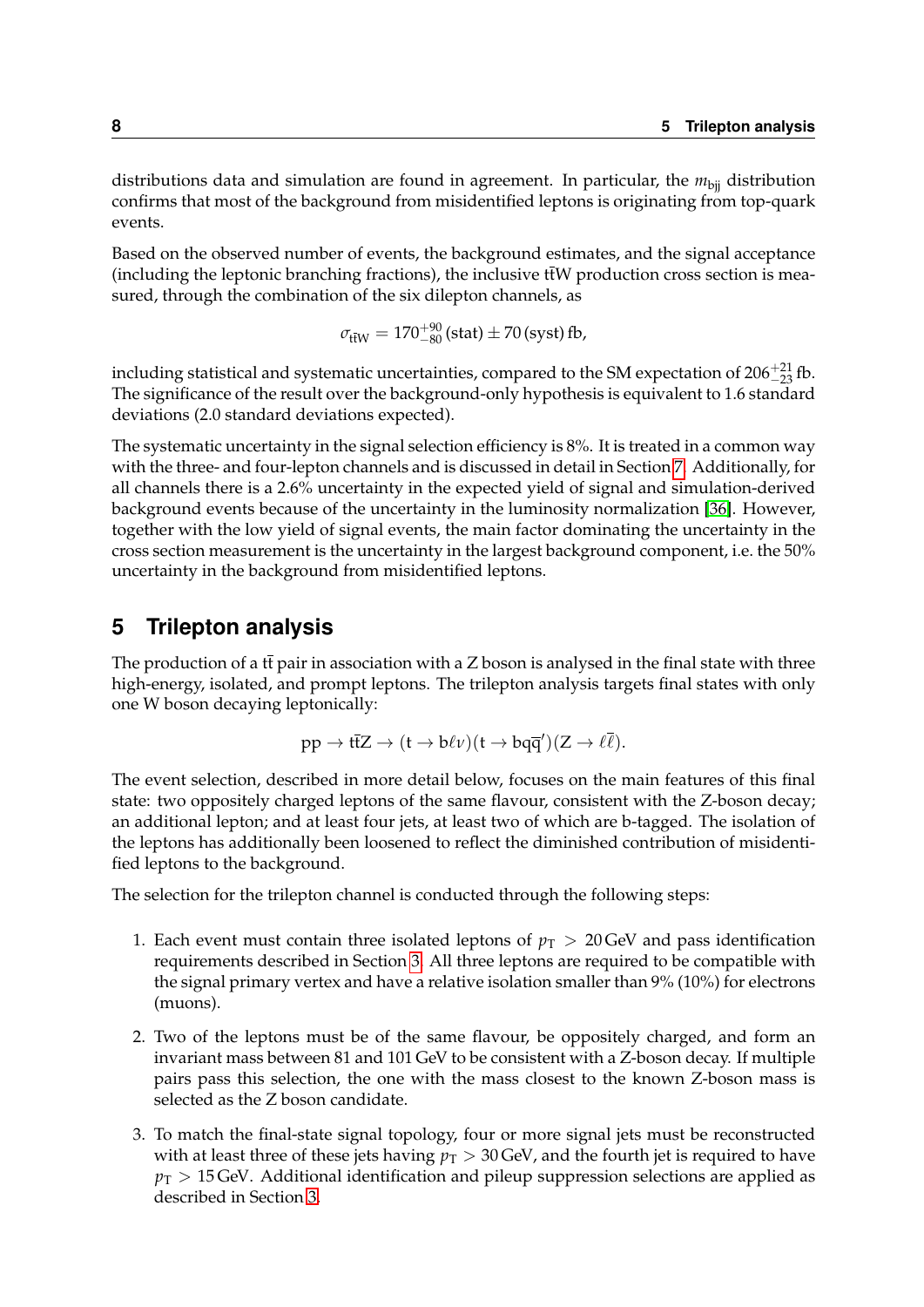- 4. At least two of the jets with  $p_T > 30$  GeV must be b-tagged, the first using the medium working point of the CSV algorithm, and the second using the loose working point.
- 5. Events are rejected if they contain a fourth lepton with a loosened transverse momentum requirement of  $p_T > 10$  GeV, in order not to overlap with the four-lepton analysis.

These event selections have been optimized for the best precision on the expected measured cross section. A broad range of variations to the applied requirements has been considered in the optimization: including in the event selections a minimum number of jets, minimum jet  $p_T$ , as well as  $H_T$ ; changing the number of jets required to be b-tagged; and varying the lepton momentum and isolation thresholds. Estimates of the expected backgrounds used in the optimization of the final requirements have been made both with initial estimates from simulation alone as well as with events in data control samples using the methods described below.

## **5.1 Background estimation**

Backgrounds passing the analysis selections are separated into three components: irreducible contributions from events with three prompt leptons and two b-quark jets (*irreducible* component), primarily with at least one top quark in the process; those with three prompt leptons and b-tagged jets without top-quark contributions (*non-top-quark* component); and contributions with at least one misidentified lepton (*misidentified lepton* component). This categorization is driven by the choice of methods used to estimate the backgrounds.

The irreducible component is split evenly among single-top-quark production in association with a Z boson (tbZ),  $t\bar{t}H$ , and  $t\bar{t}W$  production; additional contributions from production of three bosons and  $t\bar{t}$  associated with an isolated photon or two additional vector bosons are much smaller, but are still considered. Since the tte to contribution is constrained by measurements in other (primarily the same-sign dilepton) final states, its expected SM contribution of  $0.2 \pm 0.1$  (stat) events is quoted separately. The remaining irreducible background contributions are estimated directly from simulation:  $0.77 \pm 0.04$  (stat)  $\pm 0.39$  (syst) events are expected. The systematic uncertainty in this background is conservatively estimated to be 50%, dominated by the uncertainty in the cross section, in accordance with corresponding values used in Section 4.1. This systematic uncertainty is applied also to the ttW contribution and serves as an initial constraint to the combined measurement, as discussed in Section 8.

The non-top-quark component contributions are primarily from events with three prompt leptons and b-tagged jets from misidentified light-flavour jets or b-quark jets arising from initialor final-state radiation. In simulation, this contribution is dominated by WZ events. Because neither the absolute rate of extra jet production from radiation and higher-order diagrams, nor the flavour composition of additional jets are well simulated [37], we rely on data to predict this background.

A sideband sample with three leptons and no b-tagged jets, with all other selections applied, is dominated by non-top-quark backgrounds and is used to normalize the non-top-quark component prediction. The method to predict the non-top-quark backgrounds works by assuming the ratio  $R_b$  of the number of events passing the analysis b-tagging requirements relative to those not having b-tagged jets, is the same as for inclusive  $Z + j$  jets production (Z boson decaying leptonically) for events passing the same jet selections. We derive the *R<sup>b</sup>* in a sample of events with opposite-sign same-flavour leptons passing the same identification requirements as in the trilepton sample. The contribution of  $t\bar{t}$  and other flavour-symmetric backgrounds is subtracted using opposite-flavour dilepton events after a correction for a difference in the lepton selection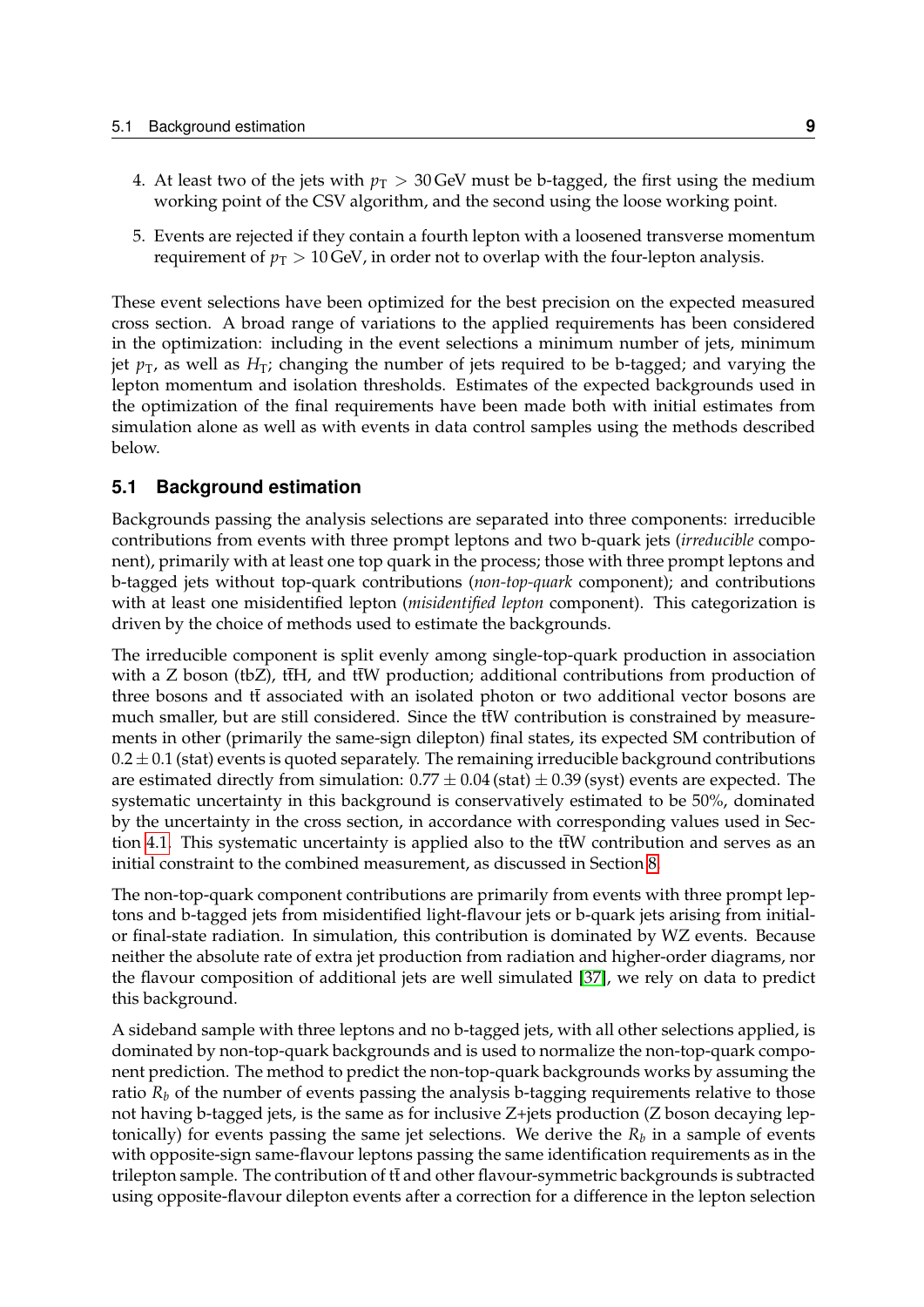efficiency. For the final prediction of the non-top-quark component, an additional correction  $C_b = 1.4 \pm 0.2$  (stat) is applied based on the difference between the prediction and observation in simulation. This is done to account for residual differences in the kinematic properties of jets between Z+jets events and the trilepton non-top-quark background. The *R<sup>b</sup>* measured in dilepton events in data is  $0.160 \pm 0.003$  (stat). The non-top-quark component is predicted to contribute 2.3  $\pm$  0.5 (stat)  $\pm$  1.1 (syst) events. The systematic uncertainty of approximately 50% is estimated as a combination of observed difference of  $R_b$  in the dilepton events between data and simulation and the deviation of *C<sup>b</sup>* from unity.

Finally, the misidentified-lepton background component is estimated with a method similar to that of the same-sign dilepton analysis, described in Section 4.1. In each of the four final states the control sample is culled from events passing the trilepton signal event selections except that only one of the leptons is required to fail the isolation and identification requirements, still passing looser requirements. Similar to the same-sign dilepton analysis, the ratio of misidentified leptons passing full identification and isolation selections relative to the loosened requirements (the tight-to-loose ratio) is modelled to be the same in the trilepton events as in a sample with one lepton candidate and a jet. The modelling is tested in simulation, where the tight-to-loose ratio is measured in simulated multijet events and is then applied to the dominant background sample, i.e. tt production. The level of agreement between predicted and observed background in simulation gives the leading source of systematic uncertainty in the method, estimated to be roughly 50%. Combined in all trilepton final states, the misidentified lepton component is estimated to be  $1.2 \pm 0.5$  (stat)  $\pm 0.6$  (syst) events.

## **5.2 Trilepton results**

The 12 events observed in data are consistent with the sum of the estimated backgrounds, 4.4  $\pm$ 1.6 (syst  $\oplus$  stat) events, and the expected signal, 7.8  $\pm$  0.9 (syst  $\oplus$  stat) events. These results are summarized in Table 2 and illustrated in Fig. 3, which shows corresponding contributions in separate channels as well as several characteristic distributions. The trijet mass for the hadronic top-quark candidate is calculated with the same method as in Section 4.2.

The systematic uncertainty in the cross section measurement arises from uncertainties in the background yields and in the estimate of the signal selection efficiency. For the signal event selection, the dominant sources of systematic uncertainty are the modelling of the lepton selection and the uncertainty in the jet energy scale. They produce 6% and 5% uncertainty in the signal selection efficiency, respectively, and sum to a total of 10% systematic uncertainty together with the other sources of uncertainty described in Section 7.

Based on the observed number of events, the background estimates, and the signal acceptance, of 0.0021  $\pm$  0.0001 (stat)  $\pm$  0.0002 (syst), the inclusive tt<sup> $Z$ </sup> production cross section in the trilepton analysis is measured as

$$
\sigma_{t\bar{t}Z,3\ell}=190^{+100}_{-80}\,(\text{stat})\pm40\,(\text{syst})\,\text{fb},
$$

including statistical and systematic uncertainties, compared to the SM expectation of  $197^{+22}_{-25}$  fb. The significance of the result over the background-only hypothesis is equivalent to 2.3 standard deviations, compared to the expected value of 2.4. This result is combined with the four-lepton analysis and the same-sign dilepton analysis, as described in Section 8.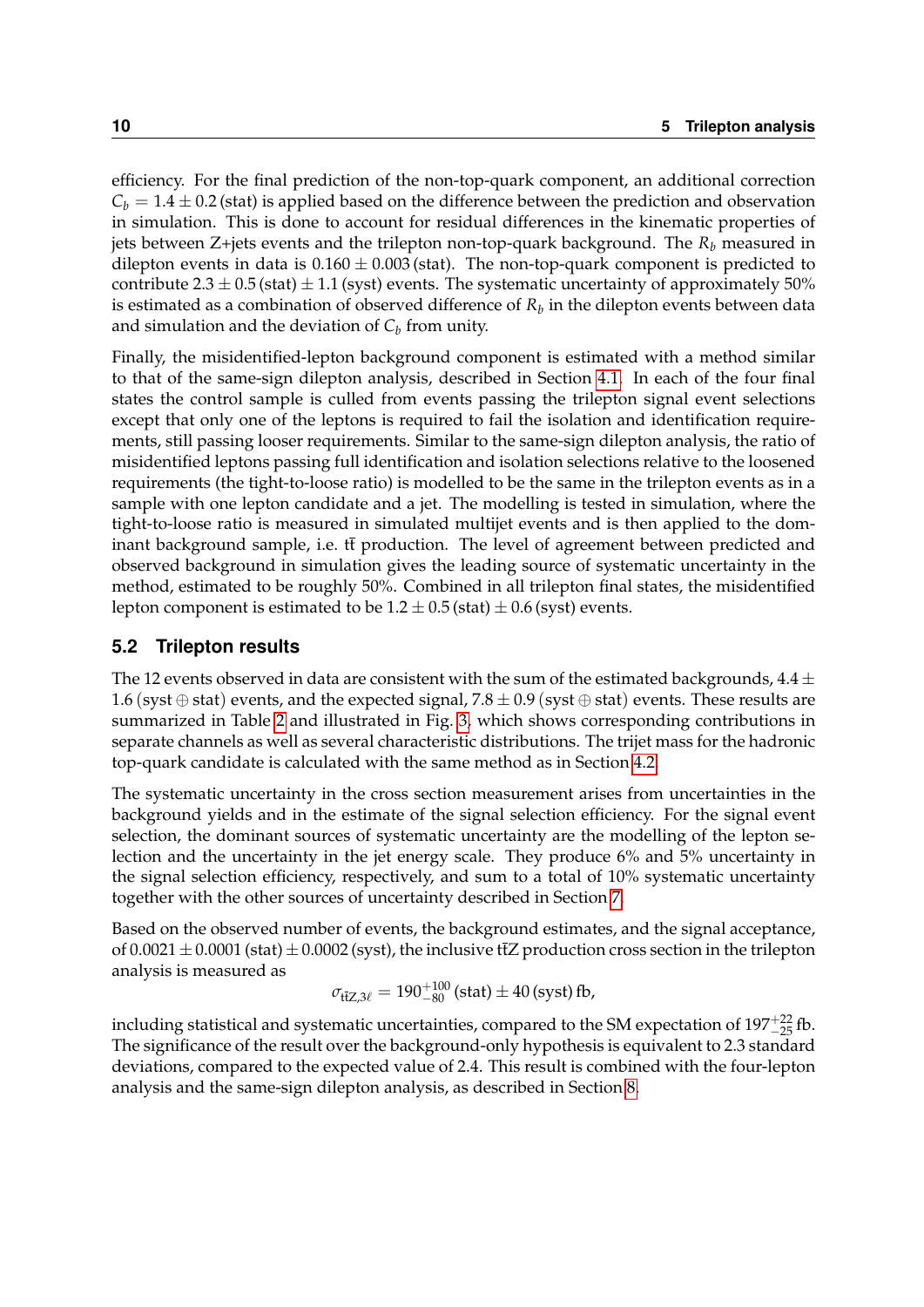

Figure 3: Event yields in data after final trilepton selection requirements, compared to the background estimates and signal expectations. Contributions separated by final states where the two leptons consistent with the Z boson are indicated inside parenthesis on the bin labels (top left), trijets mass distribution for the hadronic top-quark candidate (top right), Z-boson candidate dilepton mass distribution (bottom left), and the distribution of the number of btagged jets passing medium operating point of the b-tagger (bottom right). The combination of statistical and systematic uncertainties is denoted by the shaded area.

## **6 Four-lepton analysis**

The aim of the four-lepton analysis is to select events originating from the process:

$$
pp \to t\bar{t}Z \to (t \to b\ell\nu)(t \to b\ell\nu)(Z \to \ell\bar{\ell}).
$$

These events are characterized by a pair of same-flavour, opposite-sign leptons (e and *µ*) with an invariant mass that is close to the nominal Z-boson mass and two additional prompt leptons.

Since the branching fraction of  $t\bar{t}Z$  to four leptons is very low, it is a challenge to maintain high signal efficiency and at the same time reject as much background as possible. To that end, the events are separated into two categories, one of which has a significantly higher signalto-background ratio than the other. The event selection has been optimized using the signal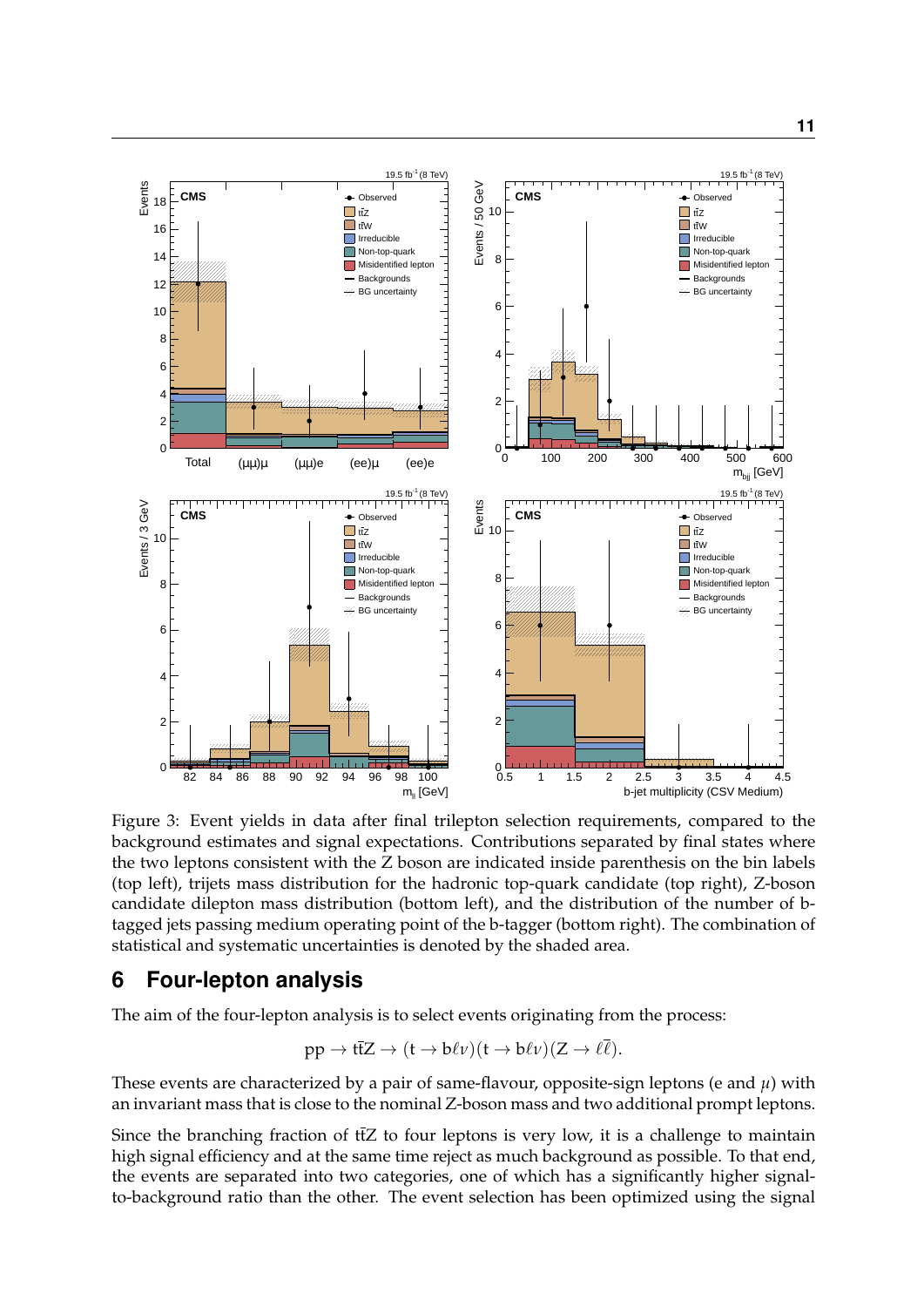Table 2: Expected signal, estimated backgrounds, the sum of the two, and observed number of events for the trilepton channel. Uncertainties include both the statistical and the systematic components. The systematic uncertainty in the signal contribution does not include the theoretical uncertainty in the signal production cross section.

|                      | Yield          |
|----------------------|----------------|
| ttZ (expected)       | $7.8 \pm 0.9$  |
| Irreducible          | $0.8 \pm 0.4$  |
| ttW                  | $0.2 \pm 0.1$  |
| Non-top-quark        | $2.3 \pm 1.2$  |
| Misidentified lepton | $1.1 \pm 0.8$  |
| Total background     | $4.4 \pm 1.6$  |
| Total expected       | $12.2 \pm 1.8$ |
| Observed             | 12             |

significance from simulated events and is summarized in the following:

- 1. Events must have a total of four leptons passing the lepton identification criteria described in Section 3. Each electron (muon) is required to have relative isolation smaller than  $9(10)\%$ .
- 2. The highest lepton  $p<sub>T</sub>$  must be greater than 20 GeV. The remaining leptons must have  $p_{\rm T} > 10$  GeV.
- 3. Two of the leptons must form an opposite-sign same-flavour pair with the dilepton mass between 76 and 106 GeV.
- 4. The remaining two opposite-sign leptons must not form a same-flavour pair with the dilepton mass between 76 and 106 GeV.
- 5. At least one jet must pass the medium CSV b-tagging selection.
- 6. At least one other jet must pass the loose CSV b-tagging selection.

The high signal-to-background signal region requires that events pass all of the criteria above. A second signal region requires that they pass the first five conditions and fail the sixth. These two four-lepton channels are exclusive.

## **6.1 Background estimation**

The standard model can produce four genuine, prompt leptons through multiboson+jets production where at least two bosons decay leptonically. Backgrounds to this search include ZZ, WWZ, WZZ, ZZZ, and rarer processes. They can prove irreducible if the multiboson production is accompanied by b-tagged jets arising from the underlying event or initial-state radiation (*irreducible* background).

The contribution from irreducible background processes is estimated using MC simulations. The process with the largest contribution in the four-lepton signal regions comes from the ZZ process. The main concern with taking this background estimate solely from a simulation is how well the rate at which bottom quarks are produced is modelled. Since these bottom quarks mainly originate from initial-state radiation, this rate is estimated in a data sample of leptonically-decaying Z bosons with two additional jets. For events in this sample the probability to pass the two b-tagging criteria is found to be about 4%. Rescaling by this number the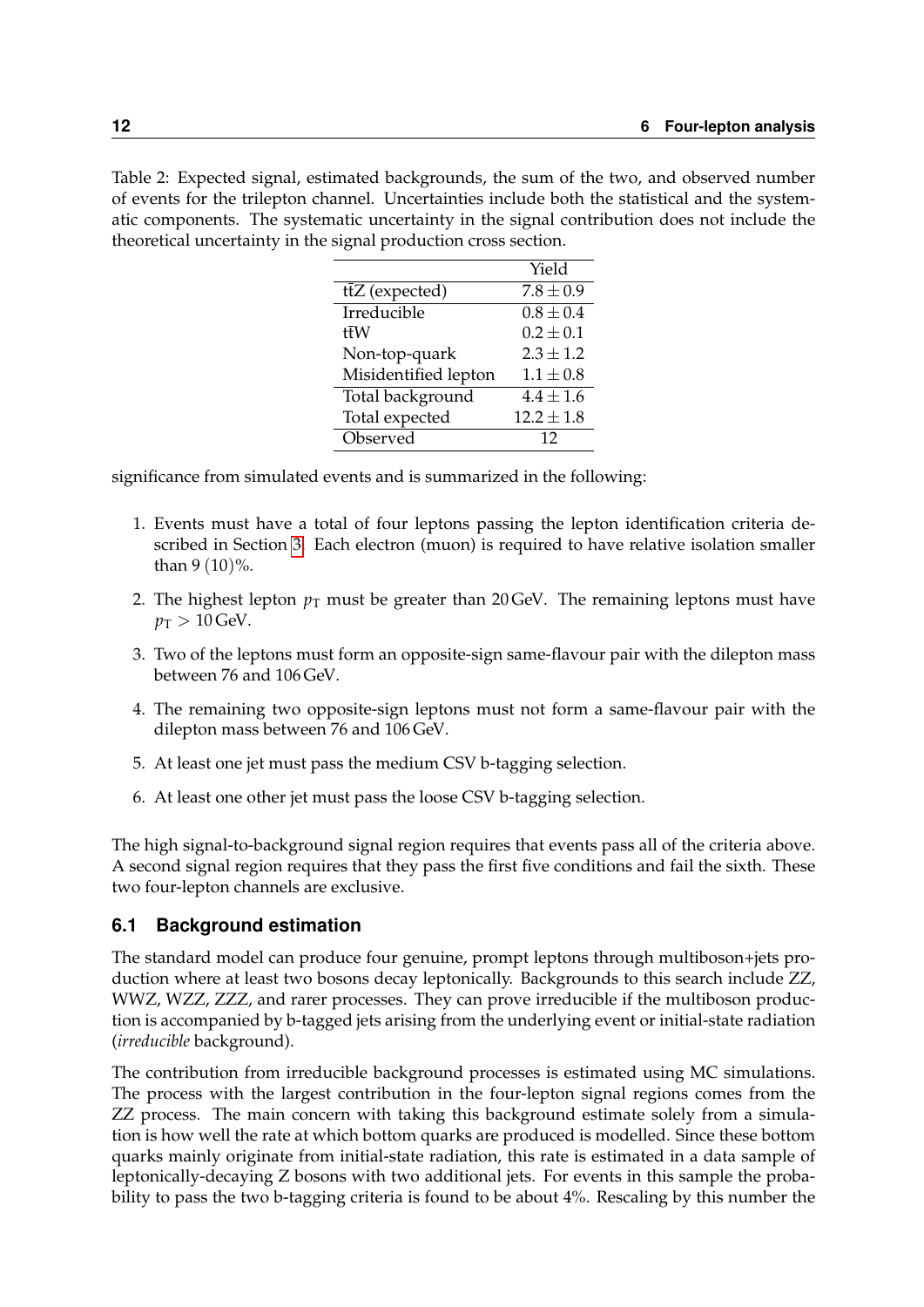events in the appropriate ZZ enhanced region measured in data, the background estimate is found to agree very well with the estimate from simulations. Therefore, the latter estimate is used in the analysis.

Another source of background arises when electrons and muons are incorrectly identified as prompt and isolated (*misidentified lepton* background). These can either result from misreconstruction of hadrons or from non-prompt or non-isolated leptons passing the selection criteria. Isolated tracks are used as a proxy for misidentified leptons and to calculate a "track-to-lepton" ratio, which depends on the heavy-flavour content and jet activity. The track-to-lepton ratio is determined by measuring the number of prompt, isolated tracks and the number of prompt, isolated leptons after the contribution to the leptons from electroweak processes has been subtracted. It is calculated in two control regions in data: a region with leptonic decays of Z bosons and a region with semi-leptonic decays of tt pairs. The two regions cover the extremes of how much heavy-flavour content is expected in different event samples. The ratio is then interpolated between these two regions using a linear mixing of the two control samples and parameterized as a function of the variable  $R_{\text{n-p/p}}$ , which is the ratio of non-isolated, nonprompt tracks to non-isolated, prompt tracks in the sample. A track is defined as prompt when its transverse impact parameter is less than 200 *µ*m, and non-prompt otherwise. The variable  $R_{\text{n-p/p}}$  is used in the parameterization of the track-to-lepton ratio since it quantifies the amount of heavy-flavour content in the events of a given sample. The validity of the parameterization is checked in a third control region that requires one dilepton pair consistent with the Z boson and at least one b-tagged jet: for this sample, whose heavy-flavour content is expected to be in between those of the two previous control regions,  $R_{\text{n-p/p}}$  is calculated, and the predicted and observed track-to-lepton ratios are compared and found in agreement. Finally, two sideband regions with one dilepton pair consistent with the Z boson and a third lepton, and which also satisfy the two b-tagging categorizations are defined. By calculating *R*n-p/p and using the track-to-lepton parameterization, the probability for isolated, prompt tracks to be misidentified as electrons (muons) is found equal to  $7.4 \pm 2.2\%$  (1.6  $\pm$  0.5%) in these two samples. To determine the number of background events in the signal regions, the yields in the sideband regions are then multiplied by the track-to-lepton ratios and the relevant combinatoric factors depending on the number of isolated tracks present in the events. A background yield of  $0.1 \pm 0.1$  $(0.5 \pm 0.2)$  in the 2 b-jet (1 b-jet) signal region is calculated in this way.

## **6.2 Four-lepton results**

Applying the full event selection, the event yields shown in Table 3 are obtained. A total of 4 events are observed, compared to a background expectation of  $1.4 \pm 0.3$  events, where the uncertainty in the background prediction contains both the contributions from the limited number of simulated events and from the uncertainties related to the rescaling procedure based on control samples in data. The results are shown in Fig. 4 (left). A comparison of the  $E_{\text{T}}^{\text{miss}}$  distributions for the background, signal, and observed data, combining the two signal regions, is shown in Fig. 4 (right).

The systematic uncertainties in the selection efficiencies for signal and irreducible background are derived in the same way as for the dilepton and trilepton channels and are described in Section 7. For the four-lepton analysis, the dominant source of uncertainty in the signal acceptance is the 8% uncertainty in the modelling of the lepton selection. Together with the other systematic uncertainties, it sums to a total uncertainty of 11% in the signal selection efficiency.

By performing a simultaneous fit to the two exclusive four-lepton signal regions, the following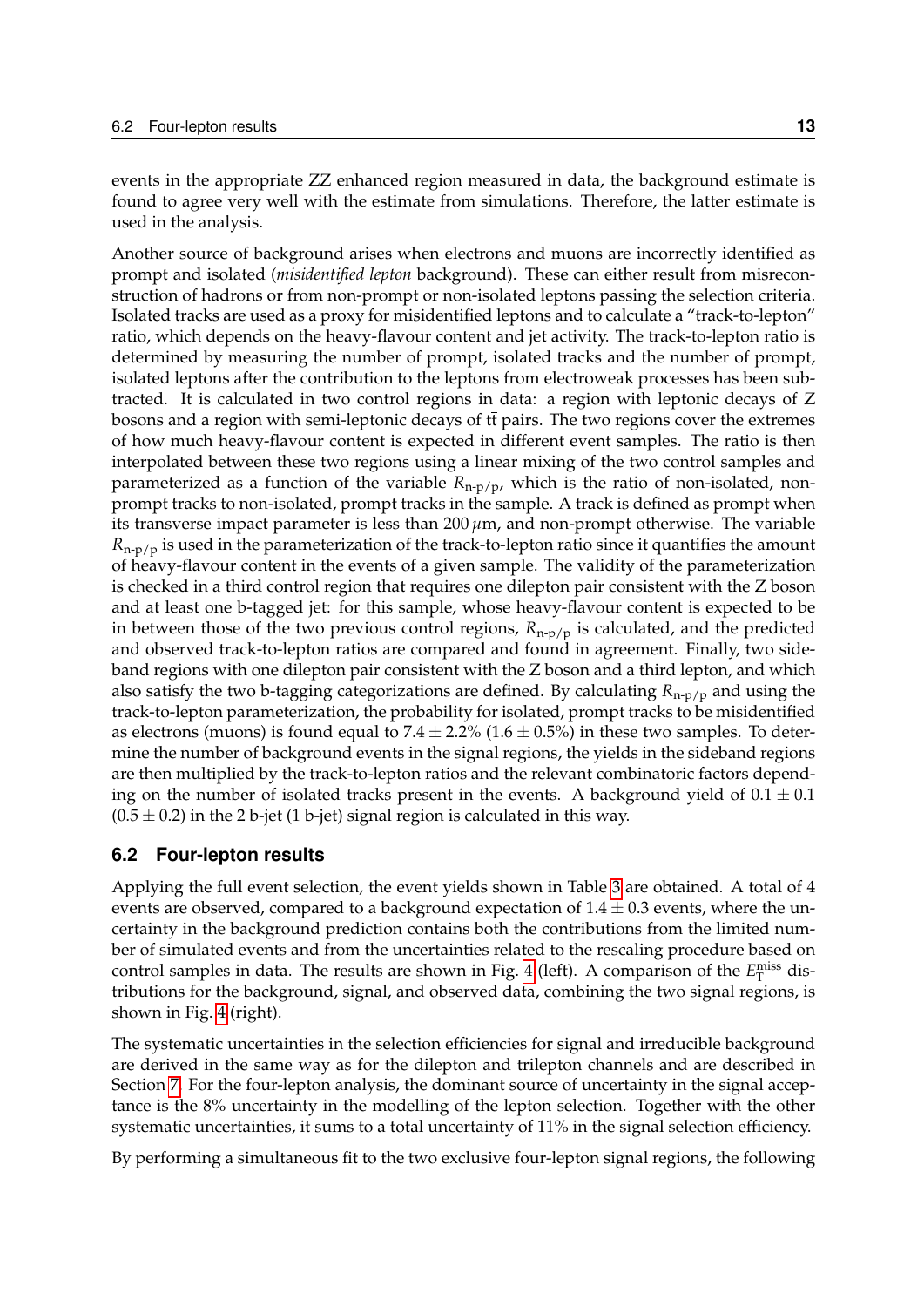Table 3: Expected signal, estimated backgrounds, the sum of the two, and observed number of events for the four-lepton channel. Uncertainties include both the statistical and the systematic components. The systematic uncertainty in the signal contribution does not include the theoretical uncertainty in the signal production cross section. The ZZ component of the background is shown separately from the rest of the irreducible processes.

|                      | 2 b jets required | 1 b jet required |
|----------------------|-------------------|------------------|
| ttZ (expected)       | $1.3 \pm 0.2$     | $1.3 \pm 0.2$    |
| Misidentified lepton | $0.1 \pm 0.1$     | $0.5 \pm 0.2$    |
| 77.                  | $0.05 \pm 0.01$   | $0.47 \pm 0.02$  |
| Irreducible          | $0.04 \pm 0.03$   | $0.14 \pm 0.04$  |
| Total background     | $0.2 \pm 0.1$     | $1.1 \pm 0.2$    |
| Total expected       | $1.5 \pm 0.2$     | $2.4 \pm 0.3$    |
| Observed             |                   |                  |

cross section is extracted:

$$
\sigma_{t\bar{t}Z,4\ell}=230^{+180}_{-130}\,\text{(stat)}^{+60}_{-30}\,\text{(syst) fb}.
$$

The significance is equal to 2.2 standard deviations (2.0 standard deviations expected).



Figure 4: Event yields in data after final four-lepton selection requirements, compared to the background estimates and signal expectations. Contributions in the 1 b-tagged jet and 2 btagged jets signal regions (left) and inclusive  $E_{\text{T}}^{\text{miss}}$  distribution (right). The ZZ component of the background is shown separately from the rest of the irreducible processes. The combination of statistical and systematic uncertainties is denoted by the shaded area.

# **7 Systematic uncertainties in signal selection efficiency**

Along with the corresponding techniques for the background estimation, the uncertainties in the estimates of the backgrounds affecting the three channels have been presented respectively in Sections 4, 5, and 6. Here are illustrated the uncertainties in the selection efficiency of signal events.

Except for the component due to trigger, simulation is used to estimate the selection efficiency for signal. Control samples in data are used to correct the selection acceptance estimated in simulation and to assess the corresponding uncertainty. A similar approach is employed for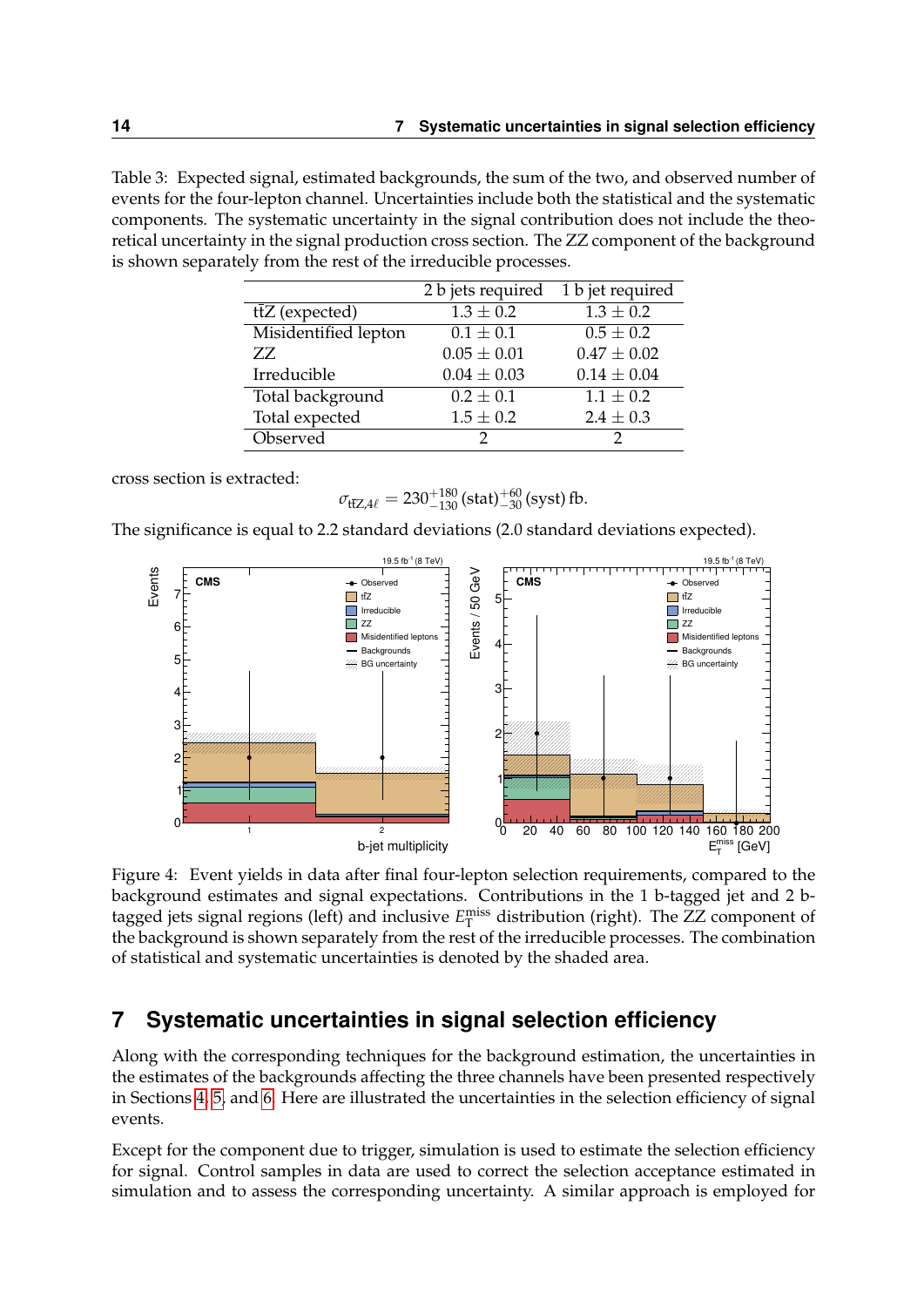all three analysis channels and therefore a common list of systematic uncertainties in signal acceptance can be summarized as in Table 4. The total uncertainty in the computed acceptance varies between 8 and 11% depending on the channel.

Table 4: Systematic uncertainties in the signal selection efficiency for the three considered channels: tt̄W in dilepton (2 $\ell$ ) final state; tt̄Z in trilepton (3 $\ell$ ) and four-lepton (4 $\ell$ ) final states.

|                                         |     | Channels           |     |  |
|-----------------------------------------|-----|--------------------|-----|--|
|                                         | 2l  | $3\ell$            | 4l  |  |
| Source of uncertainty                   |     | Uncertainty $(\%)$ |     |  |
| Modelling of trigger eff.               | З   |                    |     |  |
| Modelling of lepton sel. (ID/isolation) | 4   | 6                  | 8   |  |
| Jet energy scale and resolution         | 4   | 5                  |     |  |
| Identification of b jets                |     | 3                  | З   |  |
| Pileup modelling                        |     |                    |     |  |
| Choice of parton distribution functions | 1.5 | 1.5                | 1.5 |  |
| Signal model                            | 5   | 5                  | 5   |  |
| Total                                   | 8   |                    |     |  |

The trigger efficiency is directly measured in data using control samples selected by  $H<sub>T</sub>$  triggers that are orthogonal to the dilepton triggers employed by the three analyses to select signal event candidates [9]. Trigger inefficiencies are then applied to all acceptances calculated from simulation, for both signal and the background processes derived from simulation.

The offline lepton selection efficiencies in data and simulation are measured using Z-boson events to derive simulation-to-data correction factors. The correction factors applied to simulation are about 0.94 (0.98) for  $p_T > 20$  GeV for electrons (muons). The uncertainty in the per-lepton selection efficiency is about 1.5% (0.3%) for electrons (muons) with  $p<sub>T</sub> > 20$  GeV. An additional systematic uncertainty is assigned to account for potential mismodelling of the lepton isolation efficiency due to the larger hadronic activity in signal events than in Z-boson events. This uncertainty is in the 2–3% range. These per-lepton uncertainties are propagated to calculate the uncertainties in the selection efficiency of signal events, which are found to be in the 4–8% range depending on the leptonic final state.

Another source of systematic uncertainty is associated with the jet energy scale correction. This systematic uncertainty varies between 5% and 2% in the  $p<sub>T</sub>$  range 40–100 GeV for jets with  $|\eta|$  < 2.4 [22]. It is evaluated on a single-jet basis, and its effect is propagated to  $H<sub>T</sub>$ , the number of jets, and the number of b-tagged jets. In addition, there is a contribution to the total uncertainty arising from limited knowledge of the resolution of the jet energy, but this effect is generally of less importance than the contribution from the jet energy scale.

The b-tagging efficiency for b-quark jets, and the mistagging probabilities for charm-quark jets and for jets originating from light-flavour quarks or gluons, are estimated from data [38]. The corresponding correction factors, dependent on jet flavour and kinematic properties, are applied to simulated jets to account for the differences in the tagging efficiency between simulation and data. The total uncertainty in the signal acceptance caused by the b-tagging selection is determined by varying the correction factors up and down by their uncertainties.

In the simulation of signal events, different pileup conditions have been probed varying the cross section for inelastic pp collisions by  $\pm 5%$ . Comparing the signal selection efficiency for these different conditions, the uncertainty associated to pileup effects is found to be approximately 1%. The uncertainty in the signal acceptance due to the PDF choice [13, 39–42] is found to be 1.5%. An uncertainty of the order of 5% in the selection acceptance is also assigned to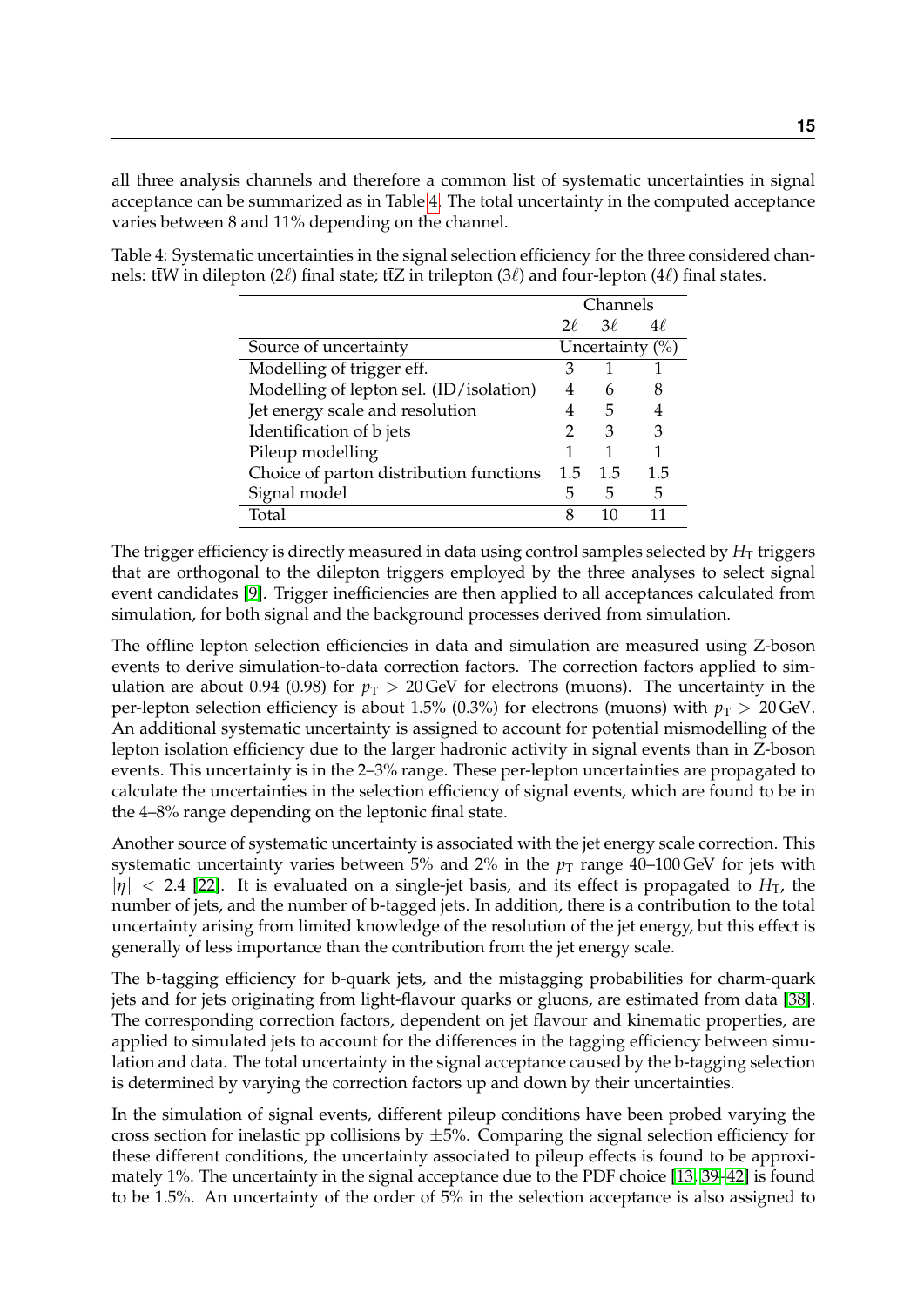the finite-order calculation employed to generate signal events. This last uncertainty includes the effects of varying the matrix-element/parton-shower matching scale, and renormalization and factorization scales from their nominal values set to  $Q^2$  in the event. A nominal matching threshold of 20 GeV is chosen, while for the up and down variations, thresholds of 40 and 10 GeV are used, respectively. Renormalization and factorization scales are varied between  $4Q^2$ and  $Q^2/4$ . The generator uncertainty also includes the difference in acceptance between signal events simulated with MADGRAPH5 and aMC@NLO [15] generators.

# **8 Results**

To extract the cross sections for the  $t$ <sub>t</sub> $W$  and  $t$ <sub>t</sub> $Z$  processes, the nine different channels are combined to maximize their sensitivity. Cross section central values and corresponding uncertainties are evaluated from a scan of the profile likelihood ratio. The adopted statistical procedure is the same that was used for the observation of the Higgs boson candidate in CMS, and is described in detail in Ref. [29].

The results of the measurements are summarized in Table 5. Two one-dimensional fits are performed to measure tt W and tt Z separately using the channels most sensitive to each process. Using only the same-sign dilepton channels, the extracted ttW cross section is measured to be  $170^{+90}_{-80}$  (stat)  $\pm$  70 (syst) fb, corresponding to a significance of 1.6 standard deviations over the background-only hypothesis. The three and four lepton channels are combined to extract a ttZ cross section of  $200^{+80}_{-70}$  (stat) $^{+40}_{-30}$  (syst) fb, with a significance of 3.1 standard deviations.

Table 5: Results of the extraction of cross sections, from single and combined channels. The significance is expressed in terms of standard deviations.

| Channels used           | <b>Process</b>          | Cross section                                      | Significance |
|-------------------------|-------------------------|----------------------------------------------------|--------------|
| $2\ell$                 | <b>t</b> FW             | $170^{+90}_{-80}$ (stat) $\pm 70$ (syst) fb        | 1.6          |
| $3\ell + 4\ell$         | ttZ.                    | $200^{+80}_{-70}$ (stat) $^{+40}_{-30}$ (syst) fb  | 3.1          |
| $2\ell + 3\ell + 4\ell$ | $t\bar{t}W + t\bar{t}Z$ | $380^{+100}_{-90}$ (stat) $^{+80}_{-70}$ (syst) fb | 3.7          |

When calculating the one-dimensional fit of one process, the cross section of the other process is constrained to have the theoretical SM value with a systematic uncertainty of 50%.

As visible from Fig. 2 and Table 1, less than 10% of the events selected by the same-sign dilepton channels are expected to stem from ttZ production. The extracted ttW cross section varies by approximately 10% when the used  $t\bar{t}Z$  cross section is altered to as much as 0.5–1.5 times its nominal theoretical value. For an equivalent modification of the ttW production rate, the variation of the extracted tt<sup>z</sup> cross section is less than 2%. The dependence of the measured cross section on the assumed cross section of the other ttV process is solved by performing a simultaneous fit of the cross sections of the two processes using all dilepton, trilepton, and four-lepton channels at the same time.

Table 6: Results for the two dimensional fit of the tte and tte cross sections.

|                         | Channels used t <del>te</del> W cross section | ttZ cross section                                      |
|-------------------------|-----------------------------------------------|--------------------------------------------------------|
| $2\ell + 3\ell + 4\ell$ |                                               | $170^{+110}_{-100}$ (total) fb $200 \pm 90$ (total) fb |

The result of the fit is shown visually in Fig. 5 and the cross sections are summarized numerically in Table 6. The cross sections extracted from this two-dimensional fit are identical to those obtained from the two one-dimensional fits.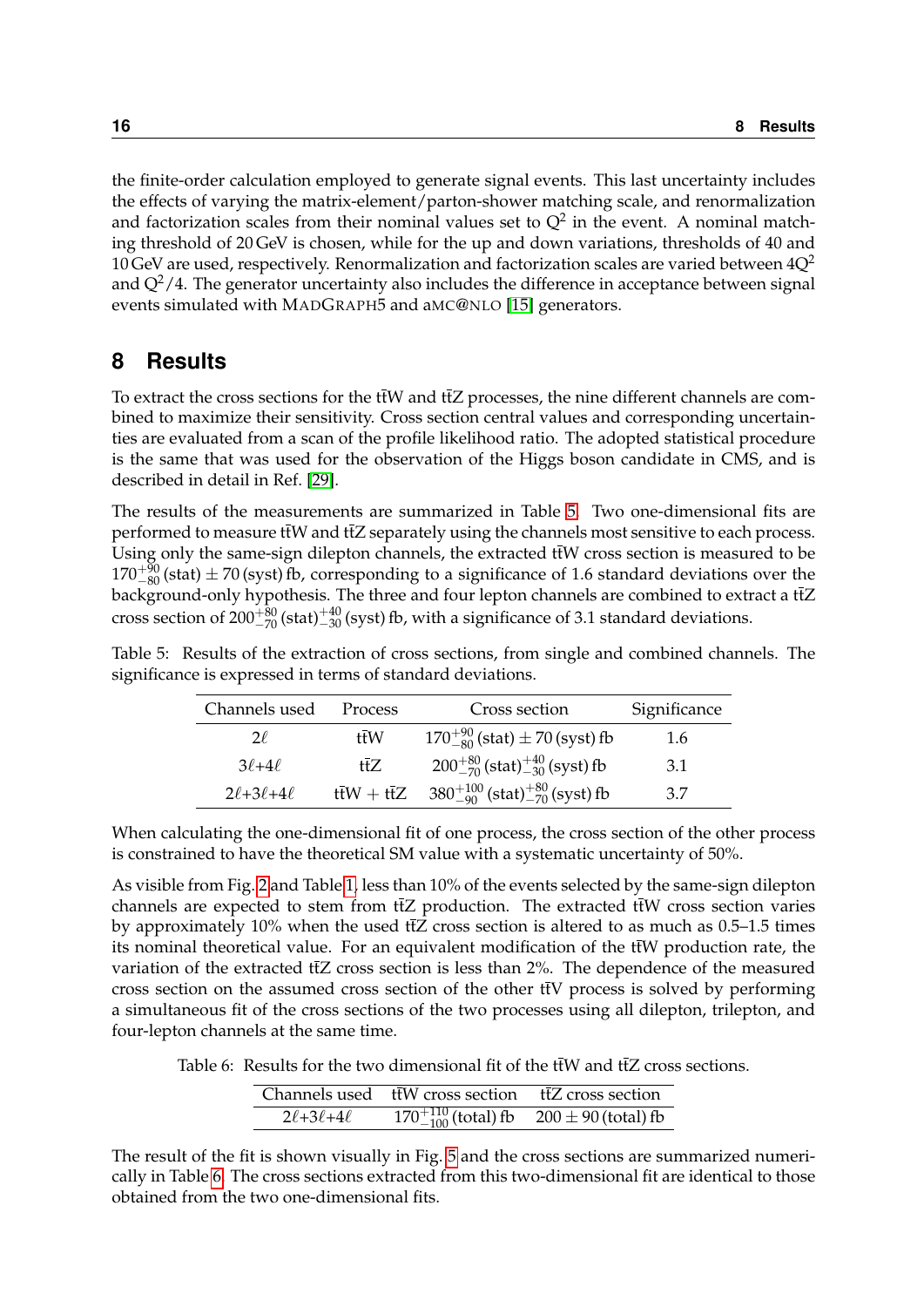

Figure 5: The result of the two-dimensional best fit for  $t\bar{t}W$  and  $t\bar{t}Z$  cross sections (cross symbol) is shown along with its 68 and 95% confidence level contours. The result of this fit is superimposed with the separate tt<sup>W</sup> and tt<sup>Z</sup> cross section measurements, and the corresponding 1 standard deviation (1*σ*) bands, obtained from the dilepton, and the trilepton/four-lepton channels, respectively. The figure also shows the predictions from theory and the corresponding uncertainties.

Finally, a one-dimensional fit of all channels is performed to extract a combined cross section  $\sigma_{\rm t\bar{t}V} =$  380 $^{+100}_{-90}$  (stat) $^{+80}_{-70}$  (syst) fb with a significance of 3.7 standard deviations.

# **9 Summary**

A measurement with the CMS detector of the cross section of top quark-antiquark pair produc-A measurement with the CMS detector of the cross section of top quark-antiquark pair production in association with a W or Z boson at  $\sqrt{s} = 8$  TeV has been presented. Results from three independent channels, and their combination, have been reported. In the same-sign dilepton channel, the tt<sup>T</sup>W cross section has been measured to be  $\sigma_{\text{t\bar{t}W}} = 170^{+90}_{-80}$  (stat)  $\pm 70$  (syst) fb, corresponding to a significance of 1.6 standard deviations over the background-only hypothesis. In the trilepton and four-lepton channels the ttz signal has been established with a significance of 2.3 and 2.2 standard deviations, respectively. From the combination of these two channels, a significance of 3.2 standard deviations has been obtained and the cross section bas been measured to be  $\sigma_{\text{t\bar{t}Z}} = 200^{+80}_{-70} \, (\text{stat})^{+40}_{-30} \, (\text{syst})$  fb.

Combining the total of nine sub-channels from the three lepton decay modes, a ttV cross section (V equal W or Z) of  $\sigma_{\text{t\bar{t}V}} = 380^{+100}_{-90}$  (stat) $^{+80}_{-70}$  (syst) fb has been obtained, corresponding to a combined significance of 3.7 standard deviations. The measured values are compatible within their uncertainties with standard model predictions.

# **Acknowledgements**

We congratulate our colleagues in the CERN accelerator departments for the excellent performance of the LHC and thank the technical and administrative staffs at CERN and at other CMS institutes for their contributions to the success of the CMS effort. In addition, we gratefully acknowledge the computing centres and personnel of the Worldwide LHC Computing Grid for delivering so effectively the computing infrastructure essential to our analyses. Finally, we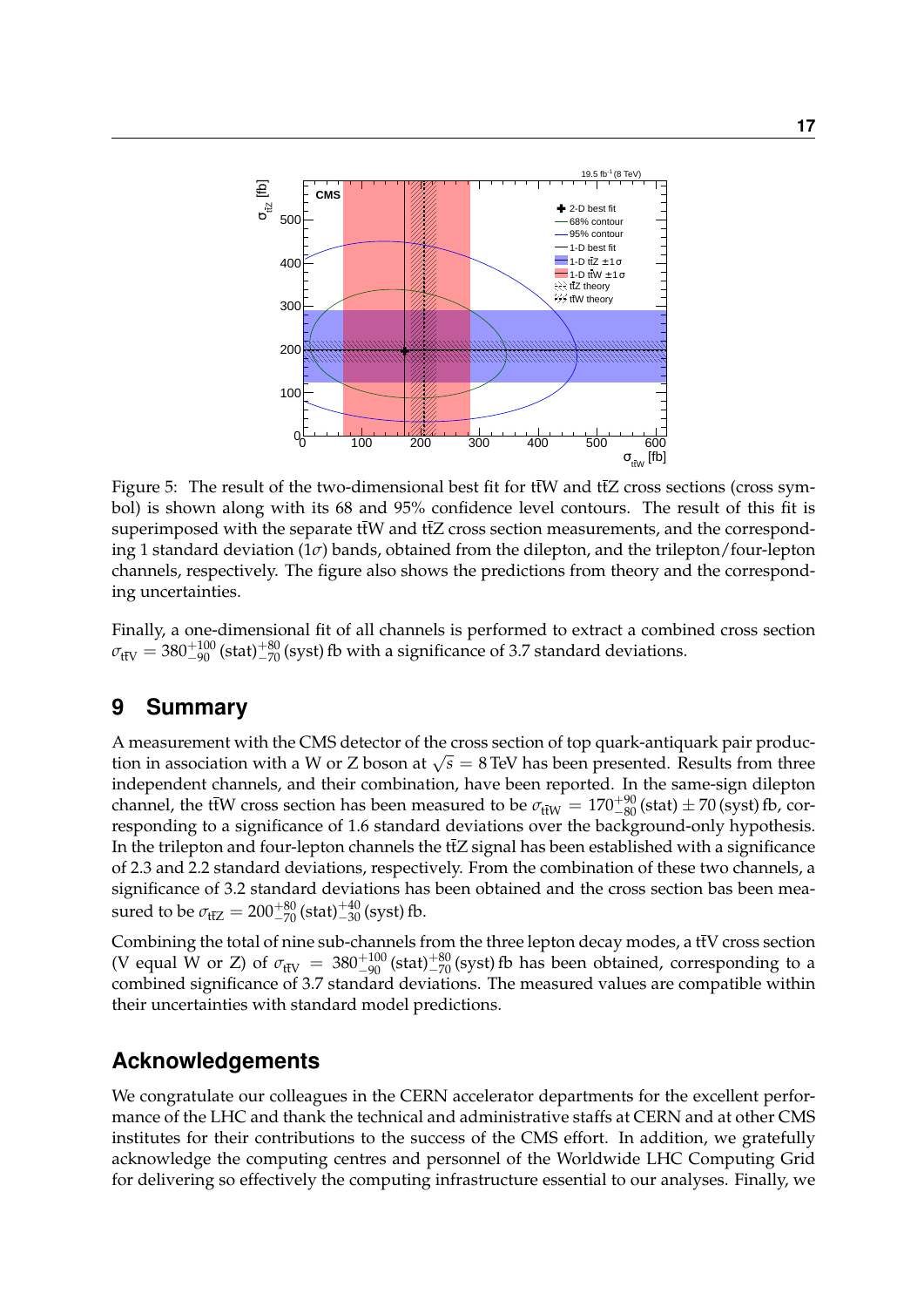acknowledge the enduring support for the construction and operation of the LHC and the CMS detector provided by the following funding agencies: BMWFW and FWF (Austria); FNRS and FWO (Belgium); CNPq, CAPES, FAPERJ, and FAPESP (Brazil); MES (Bulgaria); CERN; CAS, MoST, and NSFC (China); COLCIENCIAS (Colombia); MSES and CSF (Croatia); RPF (Cyprus); MoER, ERC IUT and ERDF (Estonia); Academy of Finland, MEC, and HIP (Finland); CEA and CNRS/IN2P3 (France); BMBF, DFG, and HGF (Germany); GSRT (Greece); OTKA and NIH (Hungary); DAE and DST (India); IPM (Iran); SFI (Ireland); INFN (Italy); NRF and WCU (Republic of Korea); LAS (Lithuania); MOE and UM (Malaysia); CINVESTAV, CONACYT, SEP, and UASLP-FAI (Mexico); MBIE (New Zealand); PAEC (Pakistan); MSHE and NSC (Poland); FCT (Portugal); JINR (Dubna); MON, RosAtom, RAS and RFBR (Russia); MESTD (Serbia); SEIDI and CPAN (Spain); Swiss Funding Agencies (Switzerland); MST (Taipei); ThEPCenter, IPST, STAR and NSTDA (Thailand); TUBITAK and TAEK (Turkey); NASU and SFFR (Ukraine); STFC (United Kingdom); DOE and NSF (USA).

Individuals have received support from the Marie-Curie programme and the European Research Council and EPLANET (European Union); the Leventis Foundation; the A. P. Sloan Foundation; the Alexander von Humboldt Foundation; the Belgian Federal Science Policy Office; the Fonds pour la Formation a la Recherche dans l'Industrie et dans l'Agriculture (FRIA- ` Belgium); the Agentschap voor Innovatie door Wetenschap en Technologie (IWT-Belgium); the Ministry of Education, Youth and Sports (MEYS) of the Czech Republic; the Council of Science and Industrial Research, India; the HOMING PLUS programme of Foundation for Polish Science, cofinanced from European Union, Regional Development Fund; the Compagnia di San Paolo (Torino); the Thalis and Aristeia programmes cofinanced by EU-ESF and the Greek NSRF; and the National Priorities Research Program by Qatar National Research Fund.

## **References**

- [1] CDF Collaboration, "Observation of Top Quark Production in  $\bar{p}p$  Collisions with the Collider Detector at Fermilab", *Phys. Rev. Lett.* **74** (1995) 2626, [doi:10.1103/PhysRevLett.74.2626](http://dx.doi.org/10.1103/PhysRevLett.74.2626), [arXiv:hep-ex/9503002](http://www.arXiv.org/abs/hep-ex/9503002).
- [2] D0 Collaboration, "Observation of the Top Quark", *Phys. Rev. Lett.* **74** (1995) 2632, [doi:10.1103/PhysRevLett.74.2632](http://dx.doi.org/10.1103/PhysRevLett.74.2632).
- [3] S. L. Glashow, "Partial-symmetries of weak interactions", *Nucl. Phys.* **22** (1961) 579, [doi:10.1016/0029-5582\(61\)90469-2](http://dx.doi.org/10.1016/0029-5582(61)90469-2).
- [4] S. Weinberg, "A Model of Leptons", *Phys. Rev. Lett.* **19** (1967) 1264, [doi:10.1103/PhysRevLett.19.1264](http://dx.doi.org/10.1103/PhysRevLett.19.1264).
- [5] A. Salam, "Weak and electromagnetic interactions", in *Elementary particle physics: relativistic groups and analyticity*, N. Svartholm, ed., p. 367. Almqvist & Wiskell, 1968. Proceedings of the eighth Nobel symposium.
- [6] R. M. Barnett, J. F. Gunion, and H. E. Haber, "Discovering supersymmetry with like-sign dileptons", *Phys. Lett. B* **315** (1993) 349, [doi:10.1016/0370-2693\(93\)91623-U](http://dx.doi.org/10.1016/0370-2693(93)91623-U), [arXiv:hep-ph/9306204](http://www.arXiv.org/abs/hep-ph/9306204).
- [7] M. Guchait and D. P. Roy, "Like-sign dilepton signature for gluino production at CERN LHC including top quark and Higgs boson effects", *Phys. Rev. D* **52** (1995) 133, [doi:10.1103/PhysRevD.52.133](http://dx.doi.org/10.1103/PhysRevD.52.133), [arXiv:hep-ph/9412329](http://www.arXiv.org/abs/hep-ph/9412329).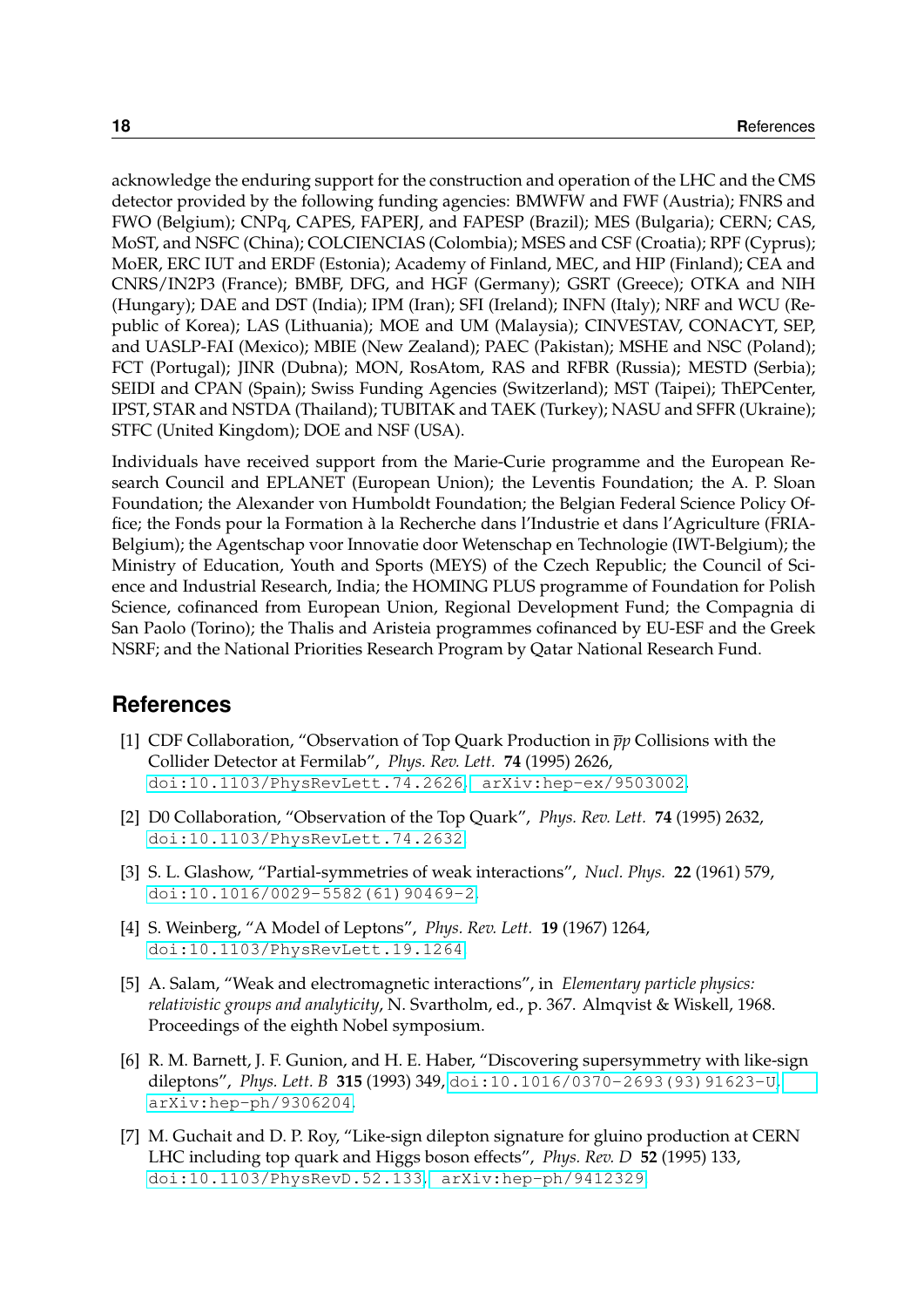- [8] H. Baer, C.-h. Chen, F. Paige, and X. Tata, "Signals for minimal supergravity at the CERN large hadron collider. II: Multi-lepton channels", *Phys. Rev. D* **53** (1996) 6241, [doi:10.1103/PhysRevD.53.6241](http://dx.doi.org/10.1103/PhysRevD.53.6241), [arXiv:hep-ph/9512383](http://www.arXiv.org/abs/hep-ph/9512383).
- [9] CMS Collaboration, "Search for new physics in events with same-sign dileptons and jets  $\sum_{i=1}^{N}$  collaboration, search for hew physics in ever<br>in pp collisions at  $\sqrt{s} = 8$  TeV", *JHEP* **01** (2014) 163, [doi:10.1007/JHEP01\(2014\)163](http://dx.doi.org/10.1007/JHEP01(2014)163), [arXiv:1311.6736](http://www.arXiv.org/abs/1311.6736).
- [10] CMS Collaboration, "Search for anomalous production of multilepton events in pp  $\chi$  collisions at  $\sqrt{s} = 7$  TeV", *JHEP* **06** (2012) 169, [doi:10.1007/JHEP06\(2012\)169](http://dx.doi.org/10.1007/JHEP06(2012)169), [arXiv:1204.5341](http://www.arXiv.org/abs/1204.5341).
- [11] CDF Collaboration, "Evidence for tt̄γ Production and Measurement of  $\sigma_{\text{tfy}}/\sigma_{\text{tf}}$ ", *Phys. Rev. D* **84** (2011) 031104, [doi:10.1103/PhysRevD.84.031104](http://dx.doi.org/10.1103/PhysRevD.84.031104), [arXiv:1106.3970](http://www.arXiv.org/abs/1106.3970).
- [12] CMS Collaboration, "Measurement of associated production of vector bosons and top quark-antiquark pairs at <sup>√</sup> *s* = 7 TeV", *Phys. Rev. Lett.* **110** (2013) 172002, [doi:10.1103/PhysRevLett.110.172002](http://dx.doi.org/10.1103/PhysRevLett.110.172002), [arXiv:1303.3239](http://www.arXiv.org/abs/1303.3239).
- [13] H.-L. Lai et al., "New parton distributions for collider physics", *Phys. Rev. D* **82** (2010) 074024, [doi:10.1103/PhysRevD.82.074024](http://dx.doi.org/10.1103/PhysRevD.82.074024), [arXiv:1007.2241](http://www.arXiv.org/abs/1007.2241).
- [14] J. Alwall et al., "The automated computation of tree-level and next-to-leading order differential cross sections, and their matching to parton shower simulations", (2014). [arXiv:1405.0301](http://www.arXiv.org/abs/1405.0301).
- [15] S. Frixione and B. R. Webber, "Matching NLO QCD computations and parton shower simulations", *JHEP* **06** (2002) 029, [doi:10.1088/1126-6708/2002/06/029](http://dx.doi.org/10.1088/1126-6708/2002/06/029), [arXiv:hep-ph/0204244](http://www.arXiv.org/abs/hep-ph/0204244).
- [16] J. M. Campbell and R. K. Ellis, " $t\bar{t}W^{\pm}$  production and decay at NLO", *JHEP* **07** (2012) 052, [doi:10.1007/JHEP07\(2012\)052](http://dx.doi.org/10.1007/JHEP07(2012)052), [arXiv:1204.5678](http://www.arXiv.org/abs/1204.5678).
- [17] M. V. Garzelli, A. Kardos, C. G. Papadopoulos, and Z. Trocsanyi, " $t\bar{t}W^{\pm}$  and  $t\bar{t}Z$ hadroproduction at NLO accuracy in QCD with Parton Shower and Hadronization effects", *JHEP* **11** (2012) 056, [doi:10.1007/JHEP11\(2012\)056](http://dx.doi.org/10.1007/JHEP11(2012)056), [arXiv:1208.2665](http://www.arXiv.org/abs/1208.2665).
- [18] CMS Collaboration, "The CMS experiment at the CERN LHC", *JINST* **3** (2008) S08004, [doi:10.1088/1748-0221/3/08/S08004](http://dx.doi.org/10.1088/1748-0221/3/08/S08004).
- [19] [CMS Collaboration, "Particle–Flow Event Reconstruction in CMS and Performance for](http://cdsweb.cern.ch/record/1194487) [Jets, Taus, and](http://cdsweb.cern.ch/record/1194487)  $E_{\textrm{T}}^{\textrm{miss}}$ ", CMS Physics Analysis Summary CMS-PAS-PFT-09-001, 2009.
- [20] [CMS Collaboration, "Commissioning of the Particle-flow Event Reconstruction with the](http://cdsweb.cern.ch/record/1247373) [first LHC collisions recorded in the CMS detector",](http://cdsweb.cern.ch/record/1247373) CMS Physics Analysis Summary CMS-PAS-PFT-10-001, 2010.
- [21] M. Cacciari, G. P. Salam, and G. Soyez, "The anti-*k<sup>t</sup>* jet clustering algorithm", *JHEP* **04** (2008) 063, [doi:10.1088/1126-6708/2008/04/063](http://dx.doi.org/10.1088/1126-6708/2008/04/063), [arXiv:0802.1189](http://www.arXiv.org/abs/0802.1189).
- [22] CMS Collaboration, "Determination of jet energy calibration and transverse momentum resolution in CMS", *JINST* **6** (2011) P11002, [doi:10.1088/1748-0221/6/11/P11002](http://dx.doi.org/10.1088/1748-0221/6/11/P11002), [arXiv:1107.4277](http://www.arXiv.org/abs/1107.4277).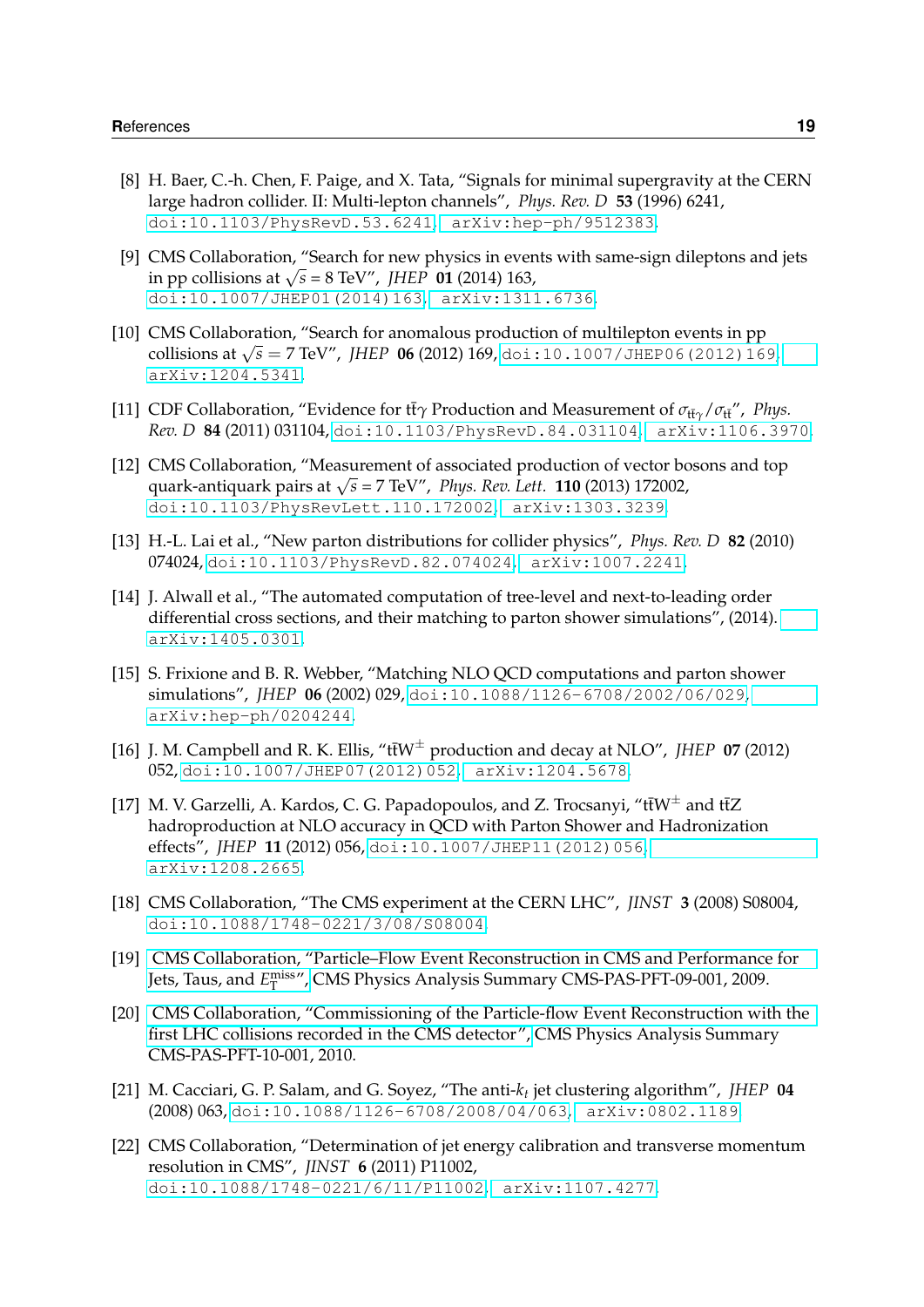- [23] M. Cacciari, G. P. Salam, and G. Soyez, "The catchment area of jets", *JHEP* **04** (2008) 005, [doi:10.1088/1126-6708/2008/04/005](http://dx.doi.org/10.1088/1126-6708/2008/04/005), [arXiv:0802.1188](http://www.arXiv.org/abs/0802.1188).
- [24] CMS Collaboration, "Measurements of differential jet cross sections in proton-proton  $\chi$ <sup>2</sup> Collaboration, we assume the constraint of the cross sections in proton-probabilities at  $\sqrt{s} = 7$  TeV with the CMS detector", *Phys. Rev. D* **87** (2013) 112002, [doi:10.1103/PhysRevD.87.112002](http://dx.doi.org/10.1103/PhysRevD.87.112002), [arXiv:1212.6660](http://www.arXiv.org/abs/1212.6660).
- [25] [CMS Collaboration, "Pileup Jet Identification",](http://cdsweb.cern.ch/record/1581583) CMS Physics Analysis Summary CMS-PAS-JME-13-005, 2013.
- [26] [CMS Collaboration, "Performance of b tagging at](http://cds.cern.ch/record/1581306) <sup>√</sup> *s*=8 TeV in multijet, ttbar and [boosted topology events",](http://cds.cern.ch/record/1581306) CMS Physics Analysis Summary CMS-PAS-BTV-13-001, 2013.
- [27] CMS Collaboration, "Performance of CMS muon reconstruction in pp collision events at √  $\sqrt{s}$  = 7 TeV", *JINST* 7 (2012) P10002, [doi:10.1088/1748-0221/7/10/P10002](http://dx.doi.org/10.1088/1748-0221/7/10/P10002), [arXiv:1206.4071](http://www.arXiv.org/abs/1206.4071).
- [28] [CMS Collaboration, "Electron Reconstruction and Identification at](http://cdsweb.cern.ch/record/1299116)  $\sqrt{s} = 7$  TeV", CMS Physics Analysis Summary CMS-PAS-EGM-10-004, 2010.
- [29] CMS Collaboration, "Observation of a new boson with mass near 125 GeV in pp  $\frac{1}{2}$  collaboration,  $\frac{1}{2}$  betward of a new boson w collisions at  $\sqrt{s} = 7$  and 8 TeV", *JHEP* **06** (2013) 081, [doi:10.1007/JHEP06\(2013\)081](http://dx.doi.org/10.1007/JHEP06(2013)081), [arXiv:1303.4571](http://www.arXiv.org/abs/1303.4571).
- [30] J. Alwall et al., "MADGRAPH 5: Going Beyond", *JHEP* **06** (2011) 128, [doi:10.1007/JHEP06\(2011\)128](http://dx.doi.org/10.1007/JHEP06(2011)128), [arXiv:1106.0522](http://www.arXiv.org/abs/1106.0522).
- [31] T. Sjostrand, S. Mrenna, and P. Z. Skands, " ¨ PYTHIA 6.4 physics and manual", *JHEP* **05** (2006) 026, [doi:10.1088/1126-6708/2006/05/026](http://dx.doi.org/10.1088/1126-6708/2006/05/026), [arXiv:hep-ph/0603175](http://www.arXiv.org/abs/hep-ph/0603175).
- [32] GEANT4 Collaboration, "GEANT4 a simulation toolkit", *Nucl. Instrum. Meth. A* **506** (2003) 250, [doi:10.1016/S0168-9002\(03\)01368-8](http://dx.doi.org/10.1016/S0168-9002(03)01368-8).
- [33] P. M. Nadolsky et al., "Implications of CTEQ global analysis for collider observables", *Phys. Rev. D* **78** (2008) 013004, [doi:10.1103/PhysRevD.78.013004](http://dx.doi.org/10.1103/PhysRevD.78.013004), [arXiv:0802.0007](http://www.arXiv.org/abs/0802.0007).
- [34] Particle Data Group Collaboration, "Review of Particle Physics", *Phys. Rev. D* **86** (2012) 010001, [doi:10.1103/PhysRevD.86.010001](http://dx.doi.org/10.1103/PhysRevD.86.010001).
- [35] CMS Collaboration, "Study of double parton scattering using  $W + 2$ -jet events in proton-proton collisions at <sup>√</sup> *s* = 7 TeV", *JHEP* **03** (2014) 032, [doi:10.1007/JHEP03\(2014\)032](http://dx.doi.org/10.1007/JHEP03(2014)032), [arXiv:1312.5729](http://www.arXiv.org/abs/1312.5729).
- [36] [CMS Collaboration, "CMS Luminosity Based on Pixel Cluster Counting Summer 2013](http://cdsweb.cern.ch/record/1598864) [Update",](http://cdsweb.cern.ch/record/1598864) CMS Physics Analysis Summary CMS-PAS-LUM-13-001, 2013.
- [37] CMS Collaboration, "Measurement of  $B\bar{B}$  Angular Correlations based on Secondary  $\epsilon$  UNIS Conaboration, Measurement of *BB* Angular Correlation at  $\sqrt{s} = 7$  TeV", *JHEP* **03** (2011) 136, [doi:10.1007/JHEP03\(2011\)136](http://dx.doi.org/10.1007/JHEP03(2011)136), [arXiv:1102.3194](http://www.arXiv.org/abs/1102.3194).
- [38] CMS Collaboration, "Identification of b-quark jets with the CMS experiment", *JINST* **8** (2013) P04013, [doi:10.1088/1748-0221/8/04/P04013](http://dx.doi.org/10.1088/1748-0221/8/04/P04013), [arXiv:1211.4462](http://www.arXiv.org/abs/1211.4462).
- [39] S. Alekhin et al., "The PDF4LHC Working Group Interim Report", (2011). [arXiv:1101.0536](http://www.arXiv.org/abs/1101.0536).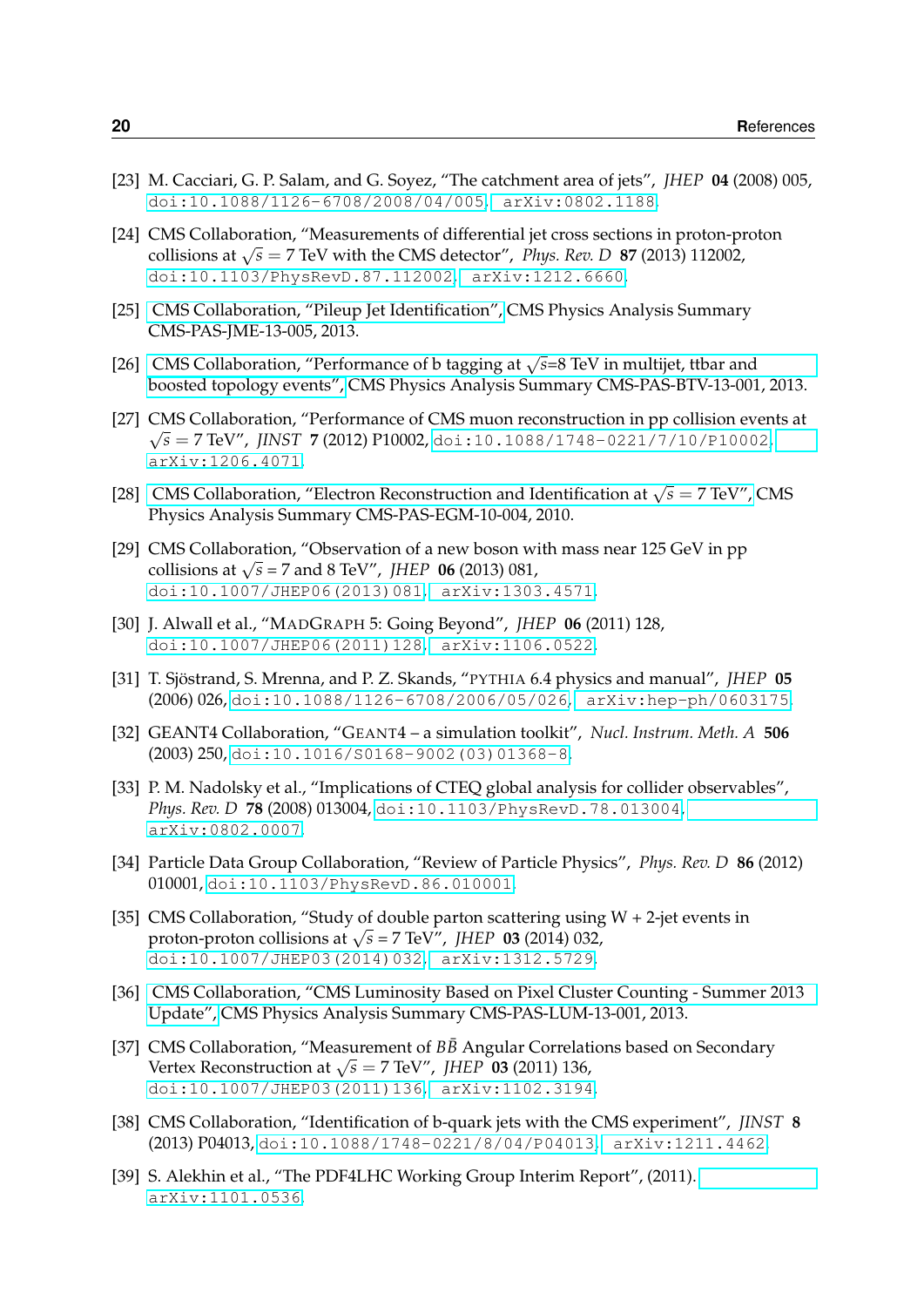- [40] M. Botje et al., "The PDF4LHC Working Group Interim Recommendations", (2011). [arXiv:1101.0538](http://www.arXiv.org/abs/1101.0538).
- [41] NNPDF Collaboration, "Impact of heavy quark masses on parton distributions and LHC Phenomenology", *Nucl. Phys. B* **849** (2011) 296, [doi:10.1016/j.nuclphysb.2011.03.021](http://dx.doi.org/10.1016/j.nuclphysb.2011.03.021), [arXiv:1101.1300](http://www.arXiv.org/abs/1101.1300).
- [42] A. D. Martin, W. J. Stirling, R. S. Thorne, and G. Watt, "Parton distributions for the LHC", *Eur. Phys. J. C* **63** (2009) 189, [doi:10.1140/epjc/s10052-009-1072-5](http://dx.doi.org/10.1140/epjc/s10052-009-1072-5), [arXiv:0901.0002](http://www.arXiv.org/abs/0901.0002).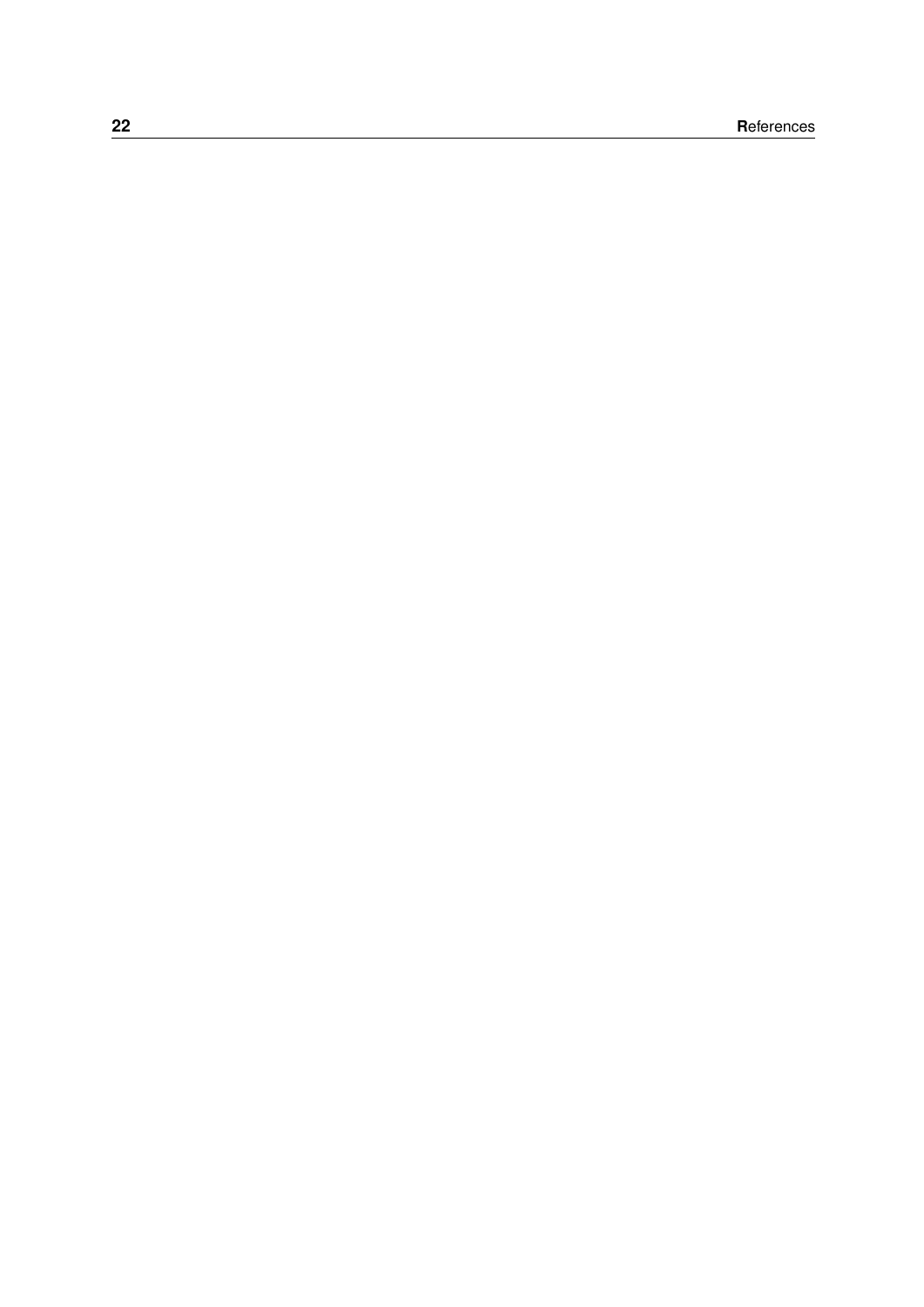# **A The CMS Collaboration**

## **Yerevan Physics Institute, Yerevan, Armenia**

V. Khachatryan, A.M. Sirunyan, A. Tumasyan

## Institut für Hochenergiephysik der OeAW, Wien, Austria

W. Adam, T. Bergauer, M. Dragicevic, J. Erö, C. Fabjan<sup>1</sup>, M. Friedl, R. Frühwirth<sup>1</sup>, V.M. Ghete, C. Hartl, N. Hörmann, J. Hrubec, M. Jeitler<sup>1</sup>, W. Kiesenhofer, V. Knünz, M. Krammer<sup>1</sup>, I. Krätschmer, D. Liko, I. Mikulec, D. Rabady<sup>2</sup>, B. Rahbaran, H. Rohringer, R. Schöfbeck, J. Strauss, A. Taurok, W. Treberer-Treberspurg, W. Waltenberger, C.-E. Wulz<sup>1</sup>

**National Centre for Particle and High Energy Physics, Minsk, Belarus**

V. Mossolov, N. Shumeiko, J. Suarez Gonzalez

## **Universiteit Antwerpen, Antwerpen, Belgium**

S. Alderweireldt, M. Bansal, S. Bansal, T. Cornelis, E.A. De Wolf, X. Janssen, A. Knutsson, S. Luyckx, S. Ochesanu, B. Roland, R. Rougny, M. Van De Klundert, H. Van Haevermaet, P. Van Mechelen, N. Van Remortel, A. Van Spilbeeck

## **Vrije Universiteit Brussel, Brussel, Belgium**

F. Blekman, S. Blyweert, J. D'Hondt, N. Daci, N. Heracleous, J. Keaveney, S. Lowette, M. Maes, A. Olbrechts, Q. Python, D. Strom, S. Tavernier, W. Van Doninck, P. Van Mulders, G.P. Van Onsem, I. Villella

## **Universit´e Libre de Bruxelles, Bruxelles, Belgium**

C. Caillol, B. Clerbaux, G. De Lentdecker, D. Dobur, L. Favart, A.P.R. Gay, A. Grebenyuk, A. Léonard, A. Mohammadi, L. Perniè<sup>2</sup>, T. Reis, T. Seva, L. Thomas, C. Vander Velde, P. Vanlaer, J. Wang

## **Ghent University, Ghent, Belgium**

V. Adler, K. Beernaert, L. Benucci, A. Cimmino, S. Costantini, S. Crucy, S. Dildick, A. Fagot, G. Garcia, J. Mccartin, A.A. Ocampo Rios, D. Ryckbosch, S. Salva Diblen, M. Sigamani, N. Strobbe, F. Thyssen, M. Tytgat, E. Yazgan, N. Zaganidis

## **Universit´e Catholique de Louvain, Louvain-la-Neuve, Belgium**

S. Basegmez, C. Beluffi<sup>3</sup>, G. Bruno, R. Castello, A. Caudron, L. Ceard, G.G. Da Silveira,

C. Delaere, T. du Pree, D. Favart, L. Forthomme, A. Giammanco<sup>4</sup>, J. Hollar, P. Jez, M. Komm,

V. Lemaitre, C. Nuttens, D. Pagano, L. Perrini, A. Pin, K. Piotrzkowski, A. Popov<sup>5</sup>,

L. Quertenmont, M. Selvaggi, M. Vidal Marono, J.M. Vizan Garcia

## **Universit´e de Mons, Mons, Belgium**

N. Beliy, T. Caebergs, E. Daubie, G.H. Hammad

## **Centro Brasileiro de Pesquisas Fisicas, Rio de Janeiro, Brazil**

W.L. Aldá Júnior, G.A. Alves, L. Brito, M. Correa Martins Junior, T. Dos Reis Martins, C. Mora Herrera, M.E. Pol

## **Universidade do Estado do Rio de Janeiro, Rio de Janeiro, Brazil**

W. Carvalho, J. Chinellato<sup>6</sup>, A. Custódio, E.M. Da Costa, D. De Jesus Damiao, C. De Oliveira Martins, S. Fonseca De Souza, H. Malbouisson, D. Matos Figueiredo, L. Mundim, H. Nogima, W.L. Prado Da Silva, J. Santaolalla, A. Santoro, A. Sznajder, E.J. Tonelli Manganote<sup>6</sup>, A. Vilela Pereira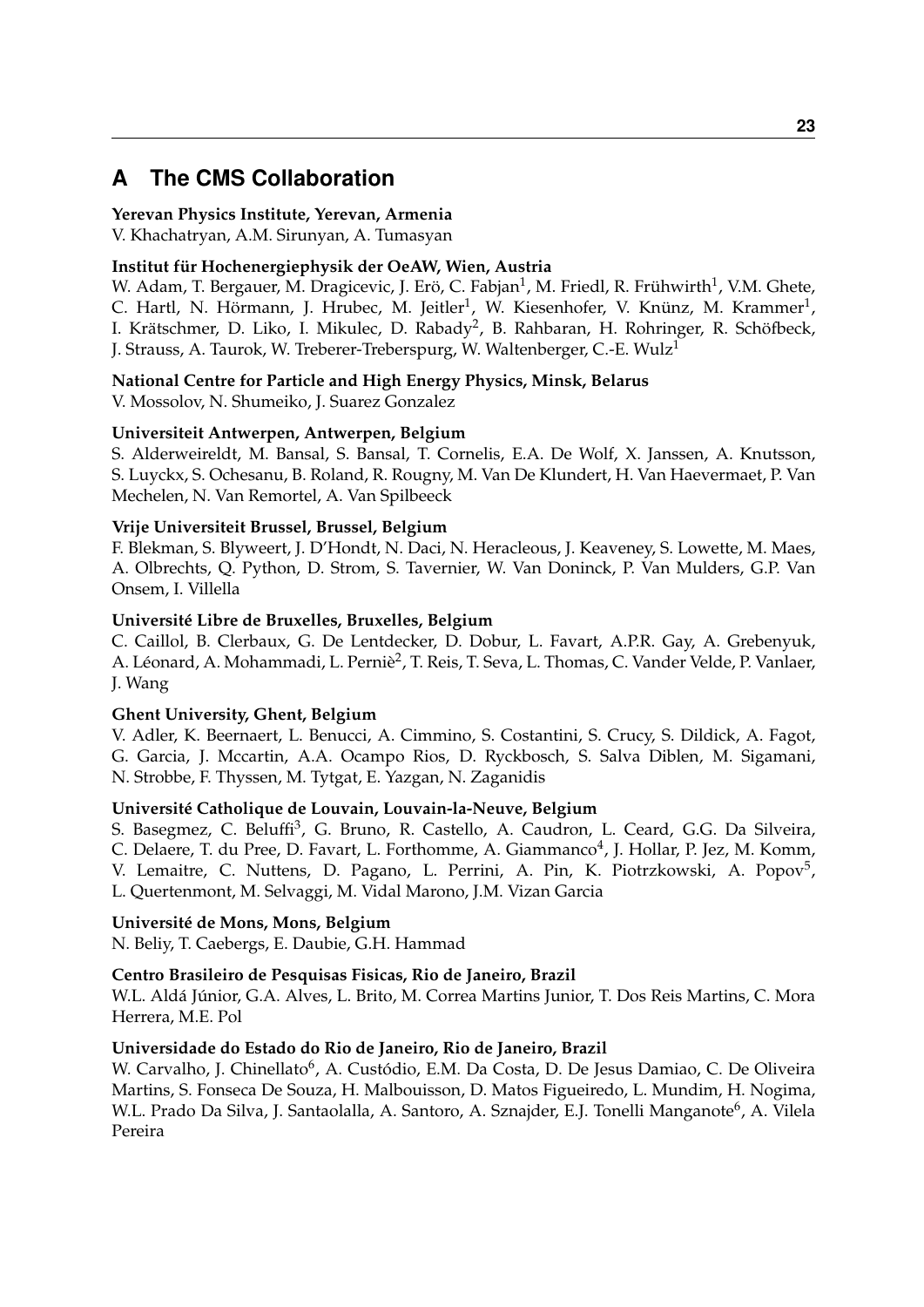## **Universidade Estadual Paulista** *<sup>a</sup>* **, Universidade Federal do ABC** *<sup>b</sup>* **, S ˜ao Paulo, Brazil**

C.A. Bernardes<sup>b</sup>, S. Dogra<sup>a</sup>, T.R. Fernandez Perez Tomei<sup>a</sup>, E.M. Gregores<sup>b</sup>, P.G. Mercadante<sup>b</sup>, S.F. Novaes*<sup>a</sup>* , Sandra S. Padula*<sup>a</sup>*

## **Institute for Nuclear Research and Nuclear Energy, Sofia, Bulgaria**

A. Aleksandrov, V. Genchev<sup>2</sup>, P. Iaydjiev, A. Marinov, S. Piperov, M. Rodozov, S. Stoykova, G. Sultanov, V. Tcholakov, M. Vutova

## **University of Sofia, Sofia, Bulgaria**

A. Dimitrov, I. Glushkov, R. Hadjiiska, V. Kozhuharov, L. Litov, B. Pavlov, P. Petkov

## **Institute of High Energy Physics, Beijing, China**

J.G. Bian, G.M. Chen, H.S. Chen, M. Chen, R. Du, C.H. Jiang, S. Liang, R. Plestina<sup>7</sup>, J. Tao, X. Wang, Z. Wang

**State Key Laboratory of Nuclear Physics and Technology, Peking University, Beijing, China** C. Asawatangtrakuldee, Y. Ban, Y. Guo, Q. Li, W. Li, S. Liu, Y. Mao, S.J. Qian, D. Wang, L. Zhang, W. Zou

**Universidad de Los Andes, Bogota, Colombia** C. Avila, L.F. Chaparro Sierra, C. Florez, J.P. Gomez, B. Gomez Moreno, J.C. Sanabria

# **Technical University of Split, Split, Croatia**

N. Godinovic, D. Lelas, D. Polic, I. Puljak

## **University of Split, Split, Croatia** Z. Antunovic, M. Kovac

**Institute Rudjer Boskovic, Zagreb, Croatia** V. Brigljevic, K. Kadija, J. Luetic, D. Mekterovic, L. Sudic

**University of Cyprus, Nicosia, Cyprus** A. Attikis, G. Mavromanolakis, J. Mousa, C. Nicolaou, F. Ptochos, P.A. Razis

## **Charles University, Prague, Czech Republic** M. Bodlak, M. Finger, M. Finger Jr.<sup>8</sup>

**Academy of Scientific Research and Technology of the Arab Republic of Egypt, Egyptian Network of High Energy Physics, Cairo, Egypt** Y. Assran<sup>9</sup>, A. Ellithi Kamel<sup>10</sup>, M.A. Mahmoud<sup>11</sup>, A. Radi<sup>12,13</sup>

**National Institute of Chemical Physics and Biophysics, Tallinn, Estonia** M. Kadastik, M. Murumaa, M. Raidal, A. Tiko

**Department of Physics, University of Helsinki, Helsinki, Finland** P. Eerola, G. Fedi, M. Voutilainen

## **Helsinki Institute of Physics, Helsinki, Finland**

J. Härkönen, V. Karimäki, R. Kinnunen, M.J. Kortelainen, T. Lampén, K. Lassila-Perini, S. Lehti, T. Lindén, P. Luukka, T. Mäenpää, T. Peltola, E. Tuominen, J. Tuominiemi, E. Tuovinen, L. Wendland

**Lappeenranta University of Technology, Lappeenranta, Finland** T. Tuuva

## **DSM/IRFU, CEA/Saclay, Gif-sur-Yvette, France**

M. Besancon, F. Couderc, M. Dejardin, D. Denegri, B. Fabbro, J.L. Faure, C. Favaro, F. Ferri,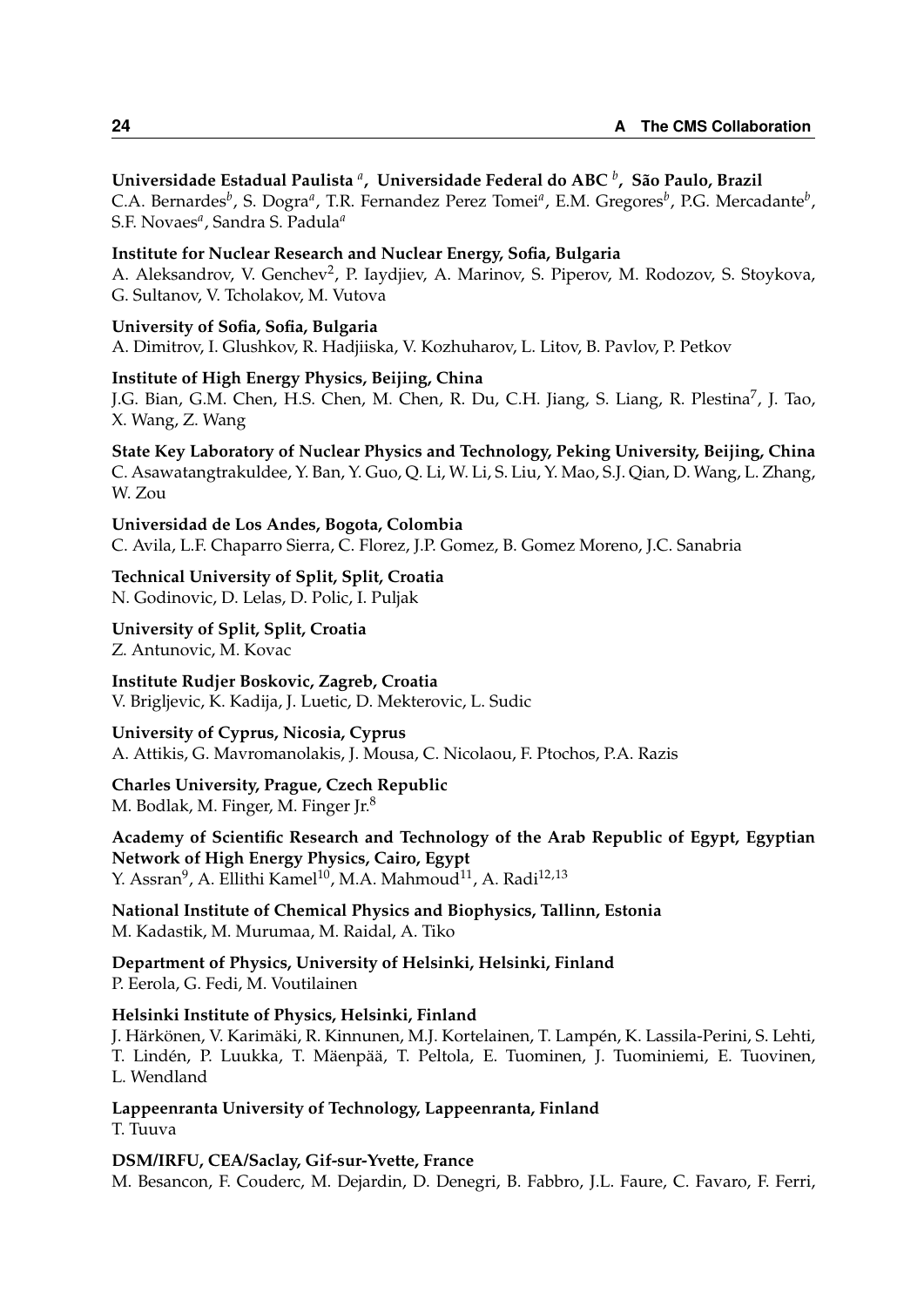S. Ganjour, A. Givernaud, P. Gras, G. Hamel de Monchenault, P. Jarry, E. Locci, J. Malcles, J. Rander, A. Rosowsky, M. Titov

#### **Laboratoire Leprince-Ringuet, Ecole Polytechnique, IN2P3-CNRS, Palaiseau, France**

S. Baffioni, F. Beaudette, P. Busson, C. Charlot, T. Dahms, M. Dalchenko, L. Dobrzynski, N. Filipovic, A. Florent, R. Granier de Cassagnac, L. Mastrolorenzo, P. Mine, C. Mironov, ´ I.N. Naranjo, M. Nguyen, C. Ochando, P. Paganini, S. Regnard, R. Salerno, J.B. Sauvan, Y. Sirois, C. Veelken, Y. Yilmaz, A. Zabi

## Institut Pluridisciplinaire Hubert Curien, Université de Strasbourg, Université de Haute **Alsace Mulhouse, CNRS/IN2P3, Strasbourg, France**

J.-L. Agram<sup>14</sup>, J. Andrea, A. Aubin, D. Bloch, J.-M. Brom, E.C. Chabert, C. Collard, E. Conte<sup>14</sup>, J.-C. Fontaine<sup>14</sup>, D. Gelé, U. Goerlach, C. Goetzmann, A.-C. Le Bihan, P. Van Hove

# **Centre de Calcul de l'Institut National de Physique Nucleaire et de Physique des Particules, CNRS/IN2P3, Villeurbanne, France**

S. Gadrat

## **Université de Lyon, Université Claude Bernard Lyon 1, CNRS-IN2P3, Institut de Physique Nucl´eaire de Lyon, Villeurbanne, France**

S. Beauceron, N. Beaupere, G. Boudoul<sup>2</sup>, E. Bouvier, S. Brochet, C.A. Carrillo Montoya, J. Chasserat, R. Chierici, D. Contardo<sup>2</sup>, P. Depasse, H. El Mamouni, J. Fan, J. Fay, S. Gascon, M. Gouzevitch, B. Ille, T. Kurca, M. Lethuillier, L. Mirabito, S. Perries, J.D. Ruiz Alvarez, D. Sabes, L. Sgandurra, V. Sordini, M. Vander Donckt, P. Verdier, S. Viret, H. Xiao

## **Institute of High Energy Physics and Informatization, Tbilisi State University, Tbilisi, Georgia**

Z. Tsamalaidze $8$ 

## **RWTH Aachen University, I. Physikalisches Institut, Aachen, Germany**

C. Autermann, S. Beranek, M. Bontenackels, M. Edelhoff, L. Feld, O. Hindrichs, K. Klein, A. Ostapchuk, A. Perieanu, F. Raupach, J. Sammet, S. Schael, H. Weber, B. Wittmer, V. Zhukov<sup>5</sup>

## **RWTH Aachen University, III. Physikalisches Institut A, Aachen, Germany**

M. Ata, E. Dietz-Laursonn, D. Duchardt, M. Erdmann, R. Fischer, A. Güth, T. Hebbeker, C. Heidemann, K. Hoepfner, D. Klingebiel, S. Knutzen, P. Kreuzer, M. Merschmeyer, A. Meyer, P. Millet, M. Olschewski, K. Padeken, P. Papacz, H. Reithler, S.A. Schmitz, L. Sonnenschein, D. Teyssier, S. Thüer, M. Weber

## **RWTH Aachen University, III. Physikalisches Institut B, Aachen, Germany**

V. Cherepanov, Y. Erdogan, G. Flugge, H. Geenen, M. Geisler, W. Haj Ahmad, A. Heister, ¨ F. Hoehle, B. Kargoll, T. Kress, Y. Kuessel, J. Lingemann<sup>2</sup>, A. Nowack, I.M. Nugent, L. Perchalla, O. Pooth, A. Stahl

## **Deutsches Elektronen-Synchrotron, Hamburg, Germany**

I. Asin, N. Bartosik, J. Behr, W. Behrenhoff, U. Behrens, A.J. Bell, M. Bergholz<sup>15</sup>, A. Bethani, K. Borras, A. Burgmeier, A. Cakir, L. Calligaris, A. Campbell, S. Choudhury, F. Costanza, C. Diez Pardos, S. Dooling, T. Dorland, G. Eckerlin, D. Eckstein, T. Eichhorn, G. Flucke, J. Garay Garcia, A. Geiser, P. Gunnellini, J. Hauk, G. Hellwig, M. Hempel, D. Horton, H. Jung, A. Kalogeropoulos, M. Kasemann, P. Katsas, J. Kieseler, C. Kleinwort, D. Krücker, W. Lange, J. Leonard, K. Lipka, A. Lobanov, W. Lohmann<sup>15</sup>, B. Lutz, R. Mankel, I. Marfin, I.-A. Melzer-Pellmann, A.B. Meyer, J. Mnich, A. Mussgiller, S. Naumann-Emme, A. Nayak, O. Novgorodova, F. Nowak, E. Ntomari, H. Perrey, D. Pitzl, R. Placakyte, A. Raspereza, P.M. Ribeiro Cipriano, E. Ron, M.Ö. Sahin, J. Salfeld-Nebgen, P. Saxena, R. Schmidt<sup>15</sup>,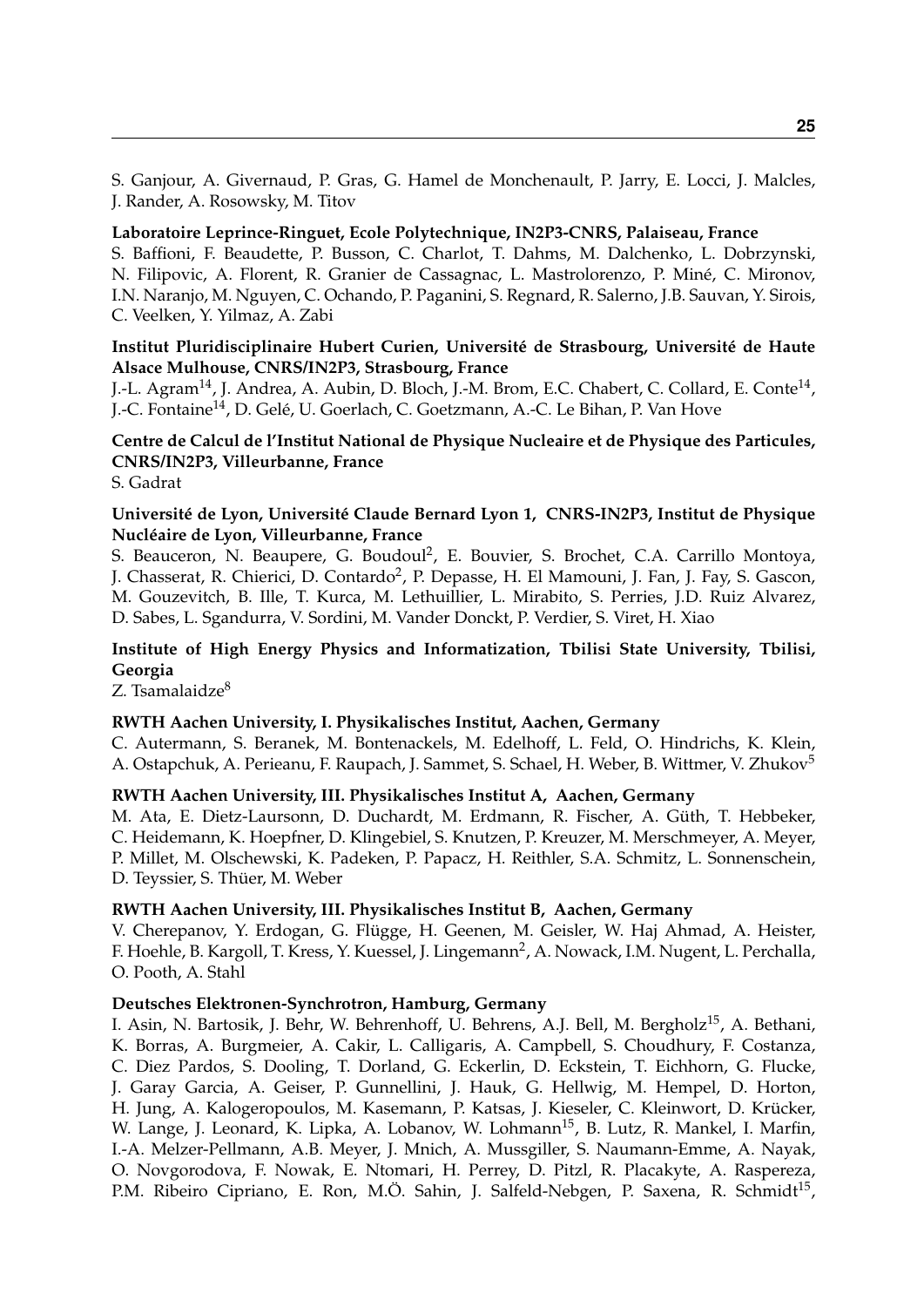T. Schoerner-Sadenius, M. Schroder, C. Seitz, S. Spannagel, A.D.R. Vargas Trevino, R. Walsh, ¨ C. Wissing

## **University of Hamburg, Hamburg, Germany**

M. Aldaya Martin, V. Blobel, M. Centis Vignali, A.r. Draeger, J. Erfle, E. Garutti, K. Goebel, M. Görner, J. Haller, M. Hoffmann, R.S. Höing, H. Kirschenmann, R. Klanner, R. Kogler, J. Lange, T. Lapsien, T. Lenz, I. Marchesini, J. Ott, T. Peiffer, N. Pietsch, J. Poehlsen, T. Poehlsen, D. Rathjens, C. Sander, H. Schettler, P. Schleper, E. Schlieckau, A. Schmidt, M. Seidel, V. Sola, H. Stadie, G. Steinbrück, D. Troendle, E. Usai, L. Vanelderen

## Institut für Experimentelle Kernphysik, Karlsruhe, Germany

C. Barth, C. Baus, J. Berger, C. Böser, E. Butz, T. Chwalek, W. De Boer, A. Descroix, A. Dierlamm, M. Feindt, F. Frensch, M. Giffels, F. Hartmann<sup>2</sup>, T. Hauth<sup>2</sup>, U. Husemann, I. Katkov<sup>5</sup>, A. Kornmayer<sup>2</sup>, E. Kuznetsova, P. Lobelle Pardo, M.U. Mozer, Th. Müller, A. Nürnberg, G. Quast, K. Rabbertz, F. Ratnikov, S. Rocker, H.J. Simonis, F.M. Stober, R. Ulrich, J. Wagner- ¨ Kuhr, S. Wayand, T. Weiler, R. Wolf

## **Institute of Nuclear and Particle Physics (INPP), NCSR Demokritos, Aghia Paraskevi, Greece**

G. Anagnostou, G. Daskalakis, T. Geralis, V.A. Giakoumopoulou, A. Kyriakis, D. Loukas, A. Markou, C. Markou, A. Psallidas, I. Topsis-Giotis

## **University of Athens, Athens, Greece**

A. Panagiotou, N. Saoulidou, E. Stiliaris

## **University of Ioánnina, Ioánnina, Greece**

X. Aslanoglou, I. Evangelou, G. Flouris, C. Foudas, P. Kokkas, N. Manthos, I. Papadopoulos, E. Paradas

## **Wigner Research Centre for Physics, Budapest, Hungary**

G. Bencze, C. Hajdu, P. Hidas, D. Horvath<sup>16</sup>, F. Sikler, V. Veszpremi, G. Vesztergombi<sup>17</sup>, A.J. Zsigmond

## **Institute of Nuclear Research ATOMKI, Debrecen, Hungary**

N. Beni, S. Czellar, J. Karancsi<sup>18</sup>, J. Molnar, J. Palinkas, Z. Szillasi

# **University of Debrecen, Debrecen, Hungary**

P. Raics, Z.L. Trocsanyi, B. Ujvari

## **National Institute of Science Education and Research, Bhubaneswar, India** S.K. Swain

## **Panjab University, Chandigarh, India**

S.B. Beri, V. Bhatnagar, N. Dhingra, R. Gupta, U.Bhawandeep, A.K. Kalsi, M. Kaur, M. Mittal, N. Nishu, J.B. Singh

## **University of Delhi, Delhi, India**

Ashok Kumar, Arun Kumar, S. Ahuja, A. Bhardwaj, B.C. Choudhary, A. Kumar, S. Malhotra, M. Naimuddin, K. Ranjan, V. Sharma

## **Saha Institute of Nuclear Physics, Kolkata, India**

S. Banerjee, S. Bhattacharya, K. Chatterjee, S. Dutta, B. Gomber, Sa. Jain, Sh. Jain, R. Khurana, A. Modak, S. Mukherjee, D. Roy, S. Sarkar, M. Sharan

## **Bhabha Atomic Research Centre, Mumbai, India**

A. Abdulsalam, D. Dutta, S. Kailas, V. Kumar, A.K. Mohanty<sup>2</sup>, L.M. Pant, P. Shukla, A. Topkar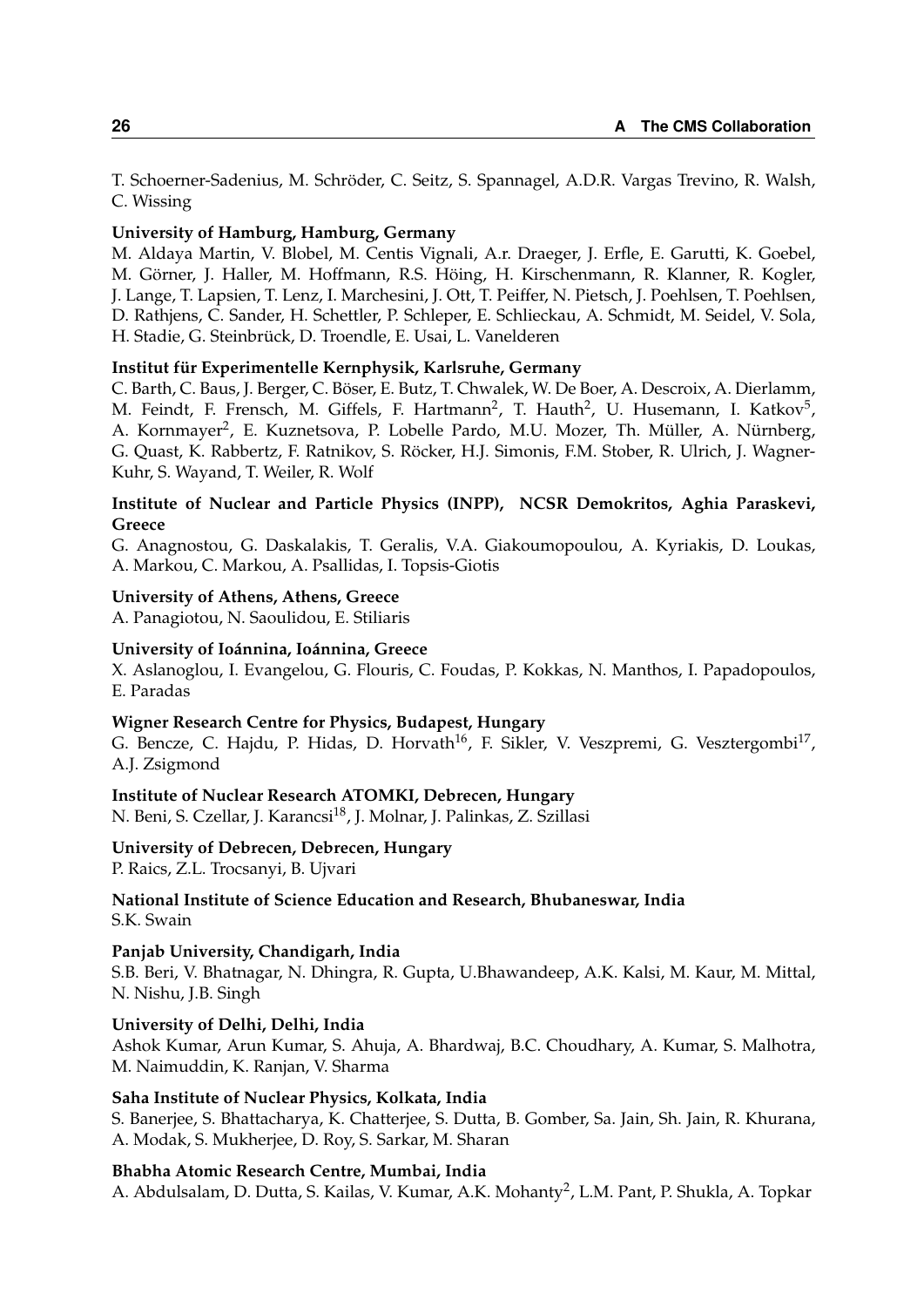#### **Tata Institute of Fundamental Research, Mumbai, India**

T. Aziz, S. Banerjee, S. Bhowmik<sup>19</sup>, R.M. Chatterjee, R.K. Dewanjee, S. Dugad, S. Ganguly, S. Ghosh, M. Guchait, A. Gurtu<sup>20</sup>, G. Kole, S. Kumar, M. Maity<sup>19</sup>, G. Majumder, K. Mazumdar, G.B. Mohanty, B. Parida, K. Sudhakar, N. Wickramage<sup>21</sup>

#### **Institute for Research in Fundamental Sciences (IPM), Tehran, Iran**

H. Bakhshiansohi, H. Behnamian, S.M. Etesami<sup>22</sup>, A. Fahim<sup>23</sup>, R. Goldouzian, A. Jafari, M. Khakzad, M. Mohammadi Najafabadi, M. Naseri, S. Paktinat Mehdiabadi, B. Safarzadeh<sup>24</sup>, M. Zeinali

#### **University College Dublin, Dublin, Ireland**

M. Felcini, M. Grunewald

## **INFN Sezione di Bari** *<sup>a</sup>* **, Universit`a di Bari** *<sup>b</sup>* **, Politecnico di Bari** *<sup>c</sup>* **, Bari, Italy**

M. Abbrescia*a*,*<sup>b</sup>* , L. Barbone*a*,*<sup>b</sup>* , C. Calabria*a*,*<sup>b</sup>* , S.S. Chhibra*a*,*<sup>b</sup>* , A. Colaleo*<sup>a</sup>* , D. Creanza*a*,*<sup>c</sup>* , N. De Filippis*a*,*<sup>c</sup>* , M. De Palma*a*,*<sup>b</sup>* , L. Fiore*<sup>a</sup>* , G. Iaselli*a*,*<sup>c</sup>* , G. Maggi*a*,*<sup>c</sup>* , M. Maggi*<sup>a</sup>* , S. My*a*,*<sup>c</sup>* , S. Nuzzo*a*,*<sup>b</sup>* , A. Pompili<sup>a,b</sup>, G. Pugliese<sup>a,c</sup>, R. Radogna<sup>a,b,2</sup>, G. Selvaggi<sup>a,b</sup>, L. Silvestris<sup>a,2</sup>, G. Singh<sup>a,b</sup>, R. Venditti*a*,*<sup>b</sup>* , P. Verwilligen*<sup>a</sup>* , G. Zito*<sup>a</sup>*

## **INFN Sezione di Bologna** *<sup>a</sup>* **, Universit`a di Bologna** *<sup>b</sup>* **, Bologna, Italy**

G. Abbiendi<sup>a</sup>, A.C. Benvenuti<sup>a</sup>, D. Bonacorsi<sup>a,*b*</sup>, S. Braibant-Giacomelli<sup>a,*b*</sup>, L. Brigliadori<sup>a,*b*</sup>, R. Campanini<sup>a,b</sup>, P. Capiluppi<sup>a,b</sup>, A. Castro<sup>a,b</sup>, F.R. Cavallo<sup>a</sup>, G. Codispoti<sup>a,b</sup>, M. Cuffiani<sup>a,b</sup>, G.M. Dallavalle<sup>a</sup>, F. Fabbri<sup>a</sup>, A. Fanfani<sup>a,b</sup>, D. Fasanella<sup>a,b</sup>, P. Giacomelli<sup>a</sup>, C. Grandi<sup>a</sup>, L. Guiducci<sup>a,b</sup>, S. Marcellini<sup>a</sup>, G. Masetti<sup>a,2</sup>, A. Montanari<sup>a</sup>, F.L. Navarria<sup>a,b</sup>, A. Perrotta<sup>a</sup>, F. Primavera*a*,*<sup>b</sup>* , A.M. Rossi*a*,*<sup>b</sup>* , T. Rovelli*a*,*<sup>b</sup>* , G.P. Siroli*a*,*<sup>b</sup>* , N. Tosi*a*,*<sup>b</sup>* , R. Travaglini*a*,*<sup>b</sup>*

## **INFN Sezione di Catania** *<sup>a</sup>* **, Universit`a di Catania** *<sup>b</sup>* **, CSFNSM** *<sup>c</sup>* **, Catania, Italy**

S. Albergo<sup>a,*b*</sup>, G. Cappello<sup>a</sup>, M. Chiorboli<sup>a,*b*</sup>, S. Costa<sup>a,*b*</sup>, F. Giordano<sup>a,2</sup>, R. Potenza<sup>a,*b*</sup>, A. Tricomi*a*,*<sup>b</sup>* , C. Tuve*a*,*<sup>b</sup>*

## **INFN Sezione di Firenze** *<sup>a</sup>* **, Universit`a di Firenze** *<sup>b</sup>* **, Firenze, Italy**

G. Barbagli*<sup>a</sup>* , V. Ciulli*a*,*<sup>b</sup>* , C. Civinini*<sup>a</sup>* , R. D'Alessandro*a*,*<sup>b</sup>* , E. Focardi*a*,*<sup>b</sup>* , E. Gallo*<sup>a</sup>* , S. Gonzi*a*,*<sup>b</sup>* , V. Gori*a*,*b*,2, P. Lenzi*a*,*<sup>b</sup>* , M. Meschini*<sup>a</sup>* , S. Paoletti*<sup>a</sup>* , G. Sguazzoni*<sup>a</sup>* , A. Tropiano*a*,*<sup>b</sup>*

#### **INFN Laboratori Nazionali di Frascati, Frascati, Italy**

L. Benussi, S. Bianco, F. Fabbri, D. Piccolo

**INFN Sezione di Genova** *<sup>a</sup>* **, Universit`a di Genova** *<sup>b</sup>* **, Genova, Italy** F. Ferro*<sup>a</sup>* , M. Lo Vetere*a*,*<sup>b</sup>* , E. Robutti*<sup>a</sup>* , S. Tosi*a*,*<sup>b</sup>*

## **INFN Sezione di Milano-Bicocca** *<sup>a</sup>* **, Universit`a di Milano-Bicocca** *<sup>b</sup>* **, Milano, Italy**

M.E. Dinardo<sup>a,*b*</sup>, S. Fiorendi<sup>a,*b*,2</sup>, S. Gennai<sup>a,2</sup>, R. Gerosa<sup>2</sup>, A. Ghezzi<sup>a,*b*</sup>, P. Govoni<sup>a,*b*</sup>, M.T. Lucchini<sup>a,b,2</sup>, S. Malvezzi<sup>a</sup>, R.A. Manzoni<sup>a,b</sup>, A. Martelli<sup>a,b</sup>, B. Marzocchi, D. Menasce<sup>a</sup>, L. Moroni<sup>a</sup>, M. Paganoni<sup>a,b</sup>, D. Pedrini<sup>a</sup>, S. Ragazzi<sup>a,b</sup>, N. Redaelli<sup>a</sup>, T. Tabarelli de Fatis<sup>a,b</sup>

## INFN Sezione di Napoli <sup>a</sup>, Università di Napoli 'Federico II' <sup>b</sup>, Università della **Basilicata (Potenza)** *<sup>c</sup>* **, Universit`a G. Marconi (Roma)** *<sup>d</sup>* **, Napoli, Italy**

S. Buontempo<sup>a</sup>, N. Cavallo<sup>a,c</sup>, S. Di Guida<sup>a,d,2</sup>, F. Fabozzi<sup>a,c</sup>, A.O.M. Iorio<sup>a,b</sup>, L. Lista<sup>a</sup>, S. Meola*a*,*d*,2, M. Merola*<sup>a</sup>* , P. Paolucci*a*,2

## INFN Sezione di Padova <sup>a</sup>, Università di Padova <sup>b</sup>, Università di Trento (Trento) <sup>c</sup>, Padova, **Italy**

P. Azzi<sup>a</sup>, N. Bacchetta<sup>a</sup>, D. Bisello<sup>a,b</sup>, A. Branca<sup>a,b</sup>, R. Carlin<sup>a,b</sup>, P. Checchia<sup>a</sup>, M. Dall'Osso<sup>a,b</sup>, T. Dorigo*<sup>a</sup>* , U. Dosselli*<sup>a</sup>* , M. Galanti*a*,*<sup>b</sup>* , F. Gasparini*a*,*<sup>b</sup>* , U. Gasparini*a*,*<sup>b</sup>* , A. Gozzelino*<sup>a</sup>* , K. Kanishchev<sup>a,c</sup>, S. Lacaprara<sup>a</sup>, M. Margoni<sup>a,b</sup>, A.T. Meneguzzo<sup>a,b</sup>, F. Montecassiano<sup>a</sup>,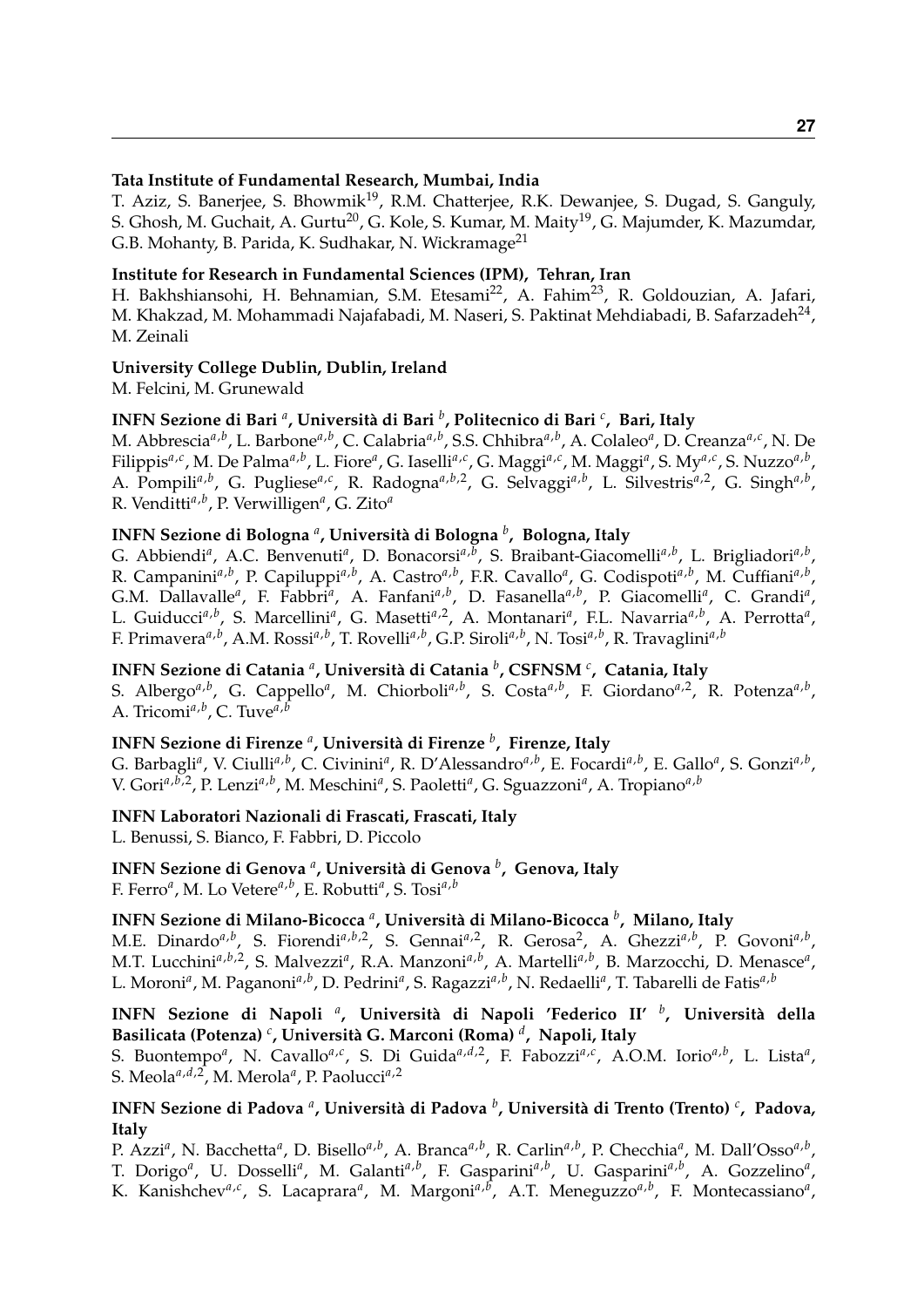J. Pazzini*a*,*<sup>b</sup>* , N. Pozzobon*a*,*<sup>b</sup>* , P. Ronchese*a*,*<sup>b</sup>* , F. Simonetto*a*,*<sup>b</sup>* , E. Torassa*<sup>a</sup>* , M. Tosi*a*,*<sup>b</sup>* , P. Zotto*a*,*<sup>b</sup>* , A. Zucchetta*a*,*<sup>b</sup>* , G. Zumerle*a*,*<sup>b</sup>*

## **INFN Sezione di Pavia** *<sup>a</sup>* **, Universit`a di Pavia** *<sup>b</sup>* **, Pavia, Italy**

M. Gabusi*a*,*<sup>b</sup>* , S.P. Ratti*a*,*<sup>b</sup>* , C. Riccardi*a*,*<sup>b</sup>* , P. Salvini*<sup>a</sup>* , P. Vitulo*a*,*<sup>b</sup>*

## **INFN Sezione di Perugia** *<sup>a</sup>* **, Universit`a di Perugia** *<sup>b</sup>* **, Perugia, Italy**

M. Biasini<sup>a,b</sup>, G.M. Bilei<sup>a</sup>, D. Ciangottini<sup>a,b</sup>, L. Fanò<sup>a,b</sup>, P. Lariccia<sup>a,b</sup>, G. Mantovani<sup>a,b</sup>, M. Menichelli*<sup>a</sup>* , F. Romeo*a*,*<sup>b</sup>* , A. Saha*<sup>a</sup>* , A. Santocchia*a*,*<sup>b</sup>* , A. Spiezia*a*,*b*,2

**INFN Sezione di Pisa** *<sup>a</sup>* **, Universit`a di Pisa** *<sup>b</sup>* **, Scuola Normale Superiore di Pisa** *<sup>c</sup>* **, Pisa, Italy** K. Androsov<sup>a,25</sup>, P. Azzurri<sup>a</sup>, G. Bagliesi<sup>a</sup>, J. Bernardini<sup>a</sup>, T. Boccali<sup>a</sup>, G. Broccolo<sup>a,c</sup>, R. Castaldi<sup>a</sup>, M.A. Ciocci<sup>a,25</sup>, R. Dell'Orso<sup>a</sup>, S. Donato<sup>a,*c*</sup>, F. Fiori<sup>a,*c*</sup>, L. Foà<sup>a,*c*</sup>, A. Giassi<sup>a</sup>, M.T. Grippo<sup>a,25</sup>, F. Ligabue*a*,*<sup>c</sup>* , T. Lomtadze*<sup>a</sup>* , L. Martini*a*,*<sup>b</sup>* , A. Messineo*a*,*<sup>b</sup>* , C.S. Moon*a*,26, F. Palla*a*,2, A. Rizzi*a*,*<sup>b</sup>* , A. Savoy-Navarro<sup>a,27</sup>, A.T. Serban<sup>a</sup>, P. Spagnolo<sup>a</sup>, P. Squillacioti<sup>a,25</sup>, R. Tenchini<sup>a</sup>, G. Tonelli<sup>a,b</sup>, A. Venturi*<sup>a</sup>* , P.G. Verdini*<sup>a</sup>* , C. Vernieri*a*,*c*,2

## **INFN Sezione di Roma** *<sup>a</sup>* **, Universit`a di Roma** *<sup>b</sup>* **, Roma, Italy**

L. Barone<sup>a,b</sup>, F. Cavallari<sup>a</sup>, G. D'imperio<sup>a,b</sup>, D. Del Re<sup>a,b</sup>, M. Diemoz<sup>a</sup>, M. Grassi<sup>a,b</sup>, C. Jorda<sup>a</sup>, E. Longo<sup>a,b</sup>, F. Margaroli<sup>a,b</sup>, P. Meridiani<sup>a</sup>, F. Micheli<sup>a,b,2</sup>, S. Nourbakhsh<sup>a,b</sup>, G. Organtini<sup>a,b</sup>, R. Paramatti*<sup>a</sup>* , S. Rahatlou*a*,*<sup>b</sup>* , C. Rovelli*<sup>a</sup>* , F. Santanastasio*a*,*<sup>b</sup>* , L. Soffi*a*,*b*,2, P. Traczyk*a*,*<sup>b</sup>*

## INFN Sezione di Torino <sup>a</sup>, Università di Torino <sup>b</sup>, Università del Piemonte Orientale (No**vara)** *<sup>c</sup>* **, Torino, Italy**

N. Amapane*a*,*<sup>b</sup>* , R. Arcidiacono*a*,*<sup>c</sup>* , S. Argiro*a*,*b*,2, M. Arneodo*a*,*<sup>c</sup>* , R. Bellan*a*,*<sup>b</sup>* , C. Biino*<sup>a</sup>* , N. Cartiglia*<sup>a</sup>* , S. Casasso*a*,*b*,2, M. Costa*a*,*<sup>b</sup>* , A. Degano*a*,*<sup>b</sup>* , N. Demaria*<sup>a</sup>* , L. Finco*a*,*<sup>b</sup>* , C. Mariotti*<sup>a</sup>* , S. Maselli<sup>a</sup>, E. Migliore<sup>a,b</sup>, V. Monaco<sup>a,b</sup>, M. Musich<sup>a</sup>, M.M. Obertino<sup>a,c,2</sup>, G. Ortona<sup>a,b</sup>, L. Pacher<sup>a,*b*</sup>, N. Pastrone<sup>a</sup>, M. Pelliccioni<sup>a</sup>, G.L. Pinna Angioni<sup>a,*b*</sup>, A. Potenza<sup>a,*b*</sup>, A. Romero<sup>a,*b*</sup>, M. Ruspa*a*,*<sup>c</sup>* , R. Sacchi*a*,*<sup>b</sup>* , A. Solano*a*,*<sup>b</sup>* , A. Staiano*<sup>a</sup>* , U. Tamponi*<sup>a</sup>*

## **INFN Sezione di Trieste** *<sup>a</sup>* **, Universit`a di Trieste** *<sup>b</sup>* **, Trieste, Italy**

S. Belforte*<sup>a</sup>* , V. Candelise*a*,*<sup>b</sup>* , M. Casarsa*<sup>a</sup>* , F. Cossutti*<sup>a</sup>* , G. Della Ricca*a*,*<sup>b</sup>* , B. Gobbo*<sup>a</sup>* , C. La Licata*a*,*<sup>b</sup>* , M. Marone*a*,*<sup>b</sup>* , D. Montanino*a*,*<sup>b</sup>* , A. Schizzi*a*,*b*,2, T. Umer*a*,*<sup>b</sup>* , A. Zanetti*<sup>a</sup>*

**Chonbuk National University, Chonju, Korea** T.J. Kim

**Kangwon National University, Chunchon, Korea** S. Chang, A. Kropivnitskaya, S.K. Nam

**Kyungpook National University, Daegu, Korea** D.H. Kim, G.N. Kim, M.S. Kim, D.J. Kong, S. Lee, Y.D. Oh, H. Park, A. Sakharov, D.C. Son

## **Chonnam National University, Institute for Universe and Elementary Particles, Kwangju, Korea**

J.Y. Kim, S. Song

**Korea University, Seoul, Korea** S. Choi, D. Gyun, B. Hong, M. Jo, H. Kim, Y. Kim, B. Lee, K.S. Lee, S.K. Park, Y. Roh

**University of Seoul, Seoul, Korea** M. Choi, J.H. Kim, I.C. Park, S. Park, G. Ryu, M.S. Ryu

**Sungkyunkwan University, Suwon, Korea** Y. Choi, Y.K. Choi, J. Goh, D. Kim, E. Kwon, J. Lee, H. Seo, I. Yu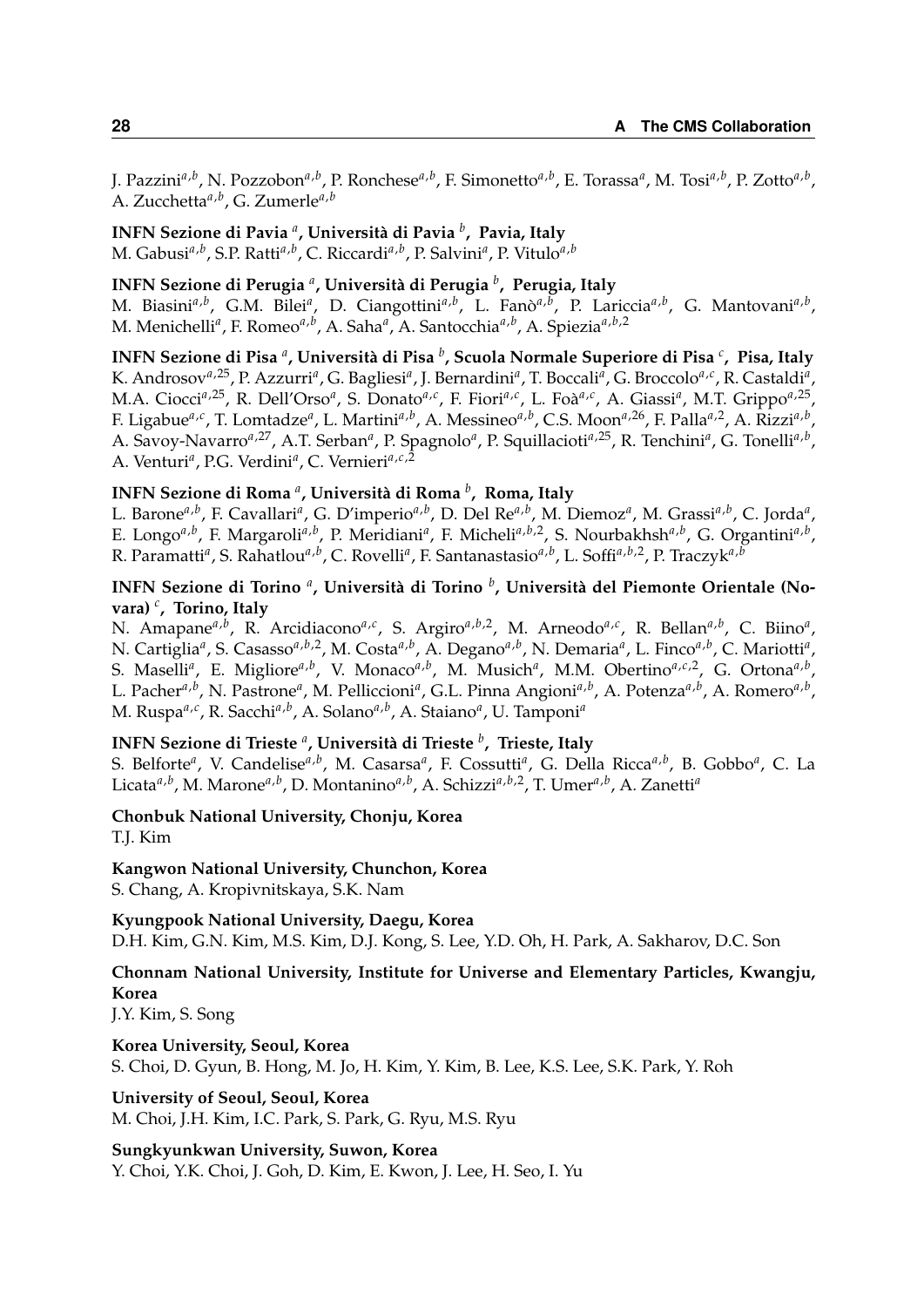**Vilnius University, Vilnius, Lithuania** A. Juodagalvis

**National Centre for Particle Physics, Universiti Malaya, Kuala Lumpur, Malaysia** J.R. Komaragiri, M.A.B. Md Ali

## **Centro de Investigacion y de Estudios Avanzados del IPN, Mexico City, Mexico**

H. Castilla-Valdez, E. De La Cruz-Burelo, I. Heredia-de La Cruz<sup>28</sup>, R. Lopez-Fernandez, A. Sanchez-Hernandez

# **Universidad Iberoamericana, Mexico City, Mexico**

S. Carrillo Moreno, F. Vazquez Valencia

## **Benemerita Universidad Autonoma de Puebla, Puebla, Mexico** I. Pedraza, H.A. Salazar Ibarguen

**Universidad Autónoma de San Luis Potosí, San Luis Potosí, Mexico** E. Casimiro Linares, A. Morelos Pineda

## **University of Auckland, Auckland, New Zealand** D. Krofcheck

**University of Canterbury, Christchurch, New Zealand** P.H. Butler, S. Reucroft

## **National Centre for Physics, Quaid-I-Azam University, Islamabad, Pakistan**

A. Ahmad, M. Ahmad, Q. Hassan, H.R. Hoorani, S. Khalid, W.A. Khan, T. Khurshid, M.A. Shah, M. Shoaib

## **National Centre for Nuclear Research, Swierk, Poland**

H. Bialkowska, M. Bluj, B. Boimska, T. Frueboes, M. Górski, M. Kazana, K. Nawrocki, K. Romanowska-Rybinska, M. Szleper, P. Zalewski

## **Institute of Experimental Physics, Faculty of Physics, University of Warsaw, Warsaw, Poland** G. Brona, K. Bunkowski, M. Cwiok, W. Dominik, K. Doroba, A. Kalinowski, M. Konecki, J. Krolikowski, M. Misiura, M. Olszewski, W. Wolszczak

Laboratório de Instrumentação e Física Experimental de Partículas, Lisboa, Portugal P. Bargassa, C. Beirão Da Cruz E Silva, P. Faccioli, P.G. Ferreira Parracho, M. Gallinaro, F. Nguyen, J. Rodrigues Antunes, J. Seixas, J. Varela, P. Vischia

## **Joint Institute for Nuclear Research, Dubna, Russia**

I. Golutvin, V. Karjavin, V. Konoplyanikov, V. Korenkov, G. Kozlov, A. Lanev, A. Malakhov, V. Matveev<sup>29</sup>, V.V. Mitsyn, P. Moisenz, V. Palichik, V. Perelygin, S. Shmatov, S. Shulha, N. Skatchkov, V. Smirnov, E. Tikhonenko, A. Zarubin

## **Petersburg Nuclear Physics Institute, Gatchina (St. Petersburg), Russia**

V. Golovtsov, Y. Ivanov, V. Kim<sup>30</sup>, P. Levchenko, V. Murzin, V. Oreshkin, I. Smirnov, V. Sulimov, L. Uvarov, S. Vavilov, A. Vorobyev, An. Vorobyev

## **Institute for Nuclear Research, Moscow, Russia**

Yu. Andreev, A. Dermenev, S. Gninenko, N. Golubev, M. Kirsanov, N. Krasnikov, A. Pashenkov, D. Tlisov, A. Toropin

## **Institute for Theoretical and Experimental Physics, Moscow, Russia**

V. Epshteyn, V. Gavrilov, N. Lychkovskaya, V. Popov, G. Safronov, S. Semenov, A. Spiridonov, V. Stolin, E. Vlasov, A. Zhokin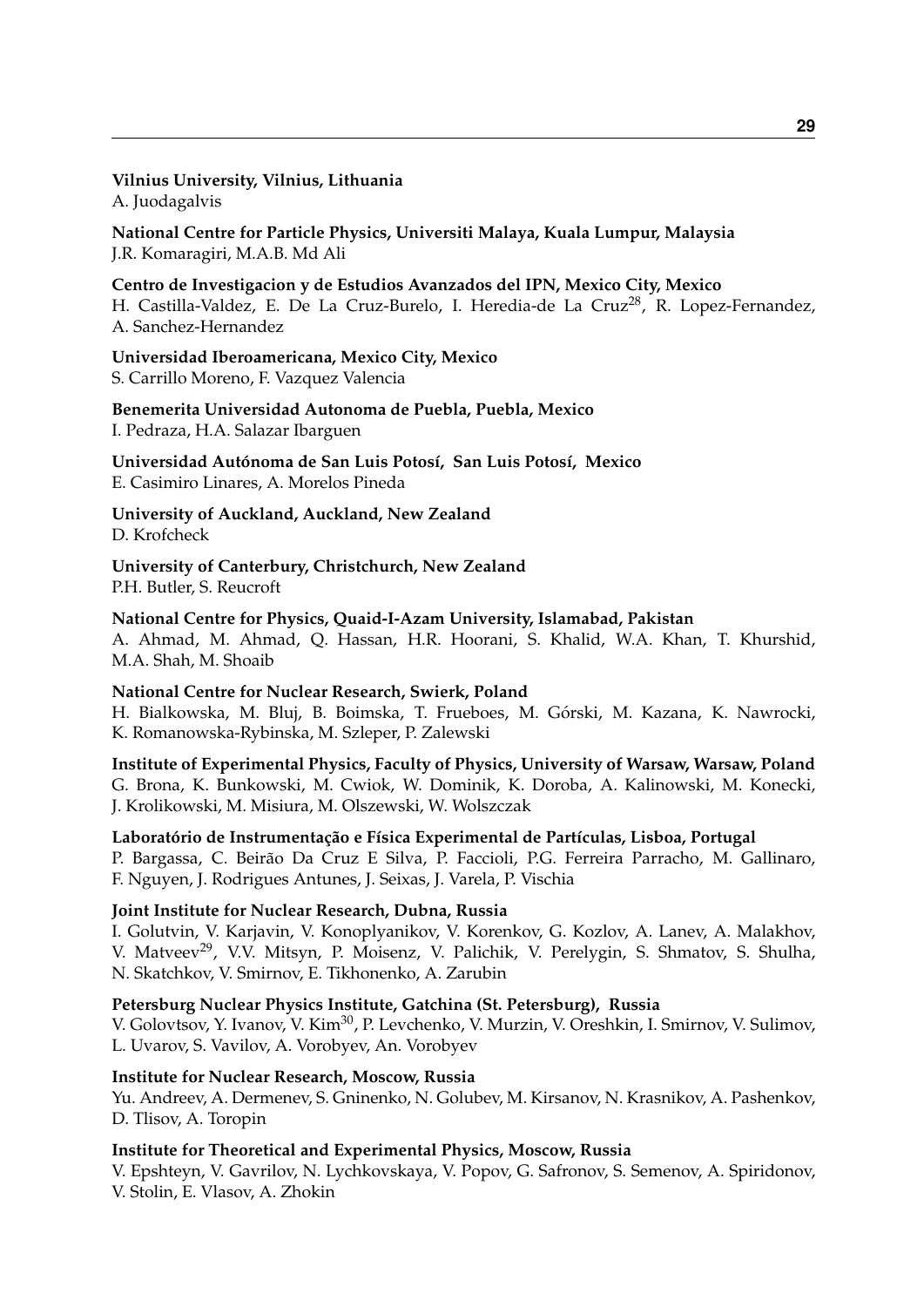#### **P.N. Lebedev Physical Institute, Moscow, Russia**

V. Andreev, M. Azarkin, I. Dremin, M. Kirakosyan, A. Leonidov, G. Mesyats, S.V. Rusakov, A. Vinogradov

## **Skobeltsyn Institute of Nuclear Physics, Lomonosov Moscow State University, Moscow, Russia**

A. Belyaev, E. Boos, V. Bunichev, M. Dubinin<sup>31</sup>, L. Dudko, A. Ershov, A. Gribushin, V. Klyukhin, I. Lokhtin, S. Obraztsov, M. Perfilov, V. Savrin, A. Snigirev

## **State Research Center of Russian Federation, Institute for High Energy Physics, Protvino, Russia**

I. Azhgirey, I. Bayshev, S. Bitioukov, V. Kachanov, A. Kalinin, D. Konstantinov, V. Krychkine, V. Petrov, R. Ryutin, A. Sobol, L. Tourtchanovitch, S. Troshin, N. Tyurin, A. Uzunian, A. Volkov

## **University of Belgrade, Faculty of Physics and Vinca Institute of Nuclear Sciences, Belgrade, Serbia**

P. Adzic<sup>32</sup>, M. Ekmedzic, J. Milosevic, V. Rekovic

## Centro de Investigaciones Energéticas Medioambientales y Tecnológicas (CIEMAT), **Madrid, Spain**

J. Alcaraz Maestre, C. Battilana, E. Calvo, M. Cerrada, M. Chamizo Llatas, N. Colino, B. De La Cruz, A. Delgado Peris, D. Domínguez Vázquez, A. Escalante Del Valle, C. Fernandez Bedoya, J.P. Fernández Ramos, J. Flix, M.C. Fouz, P. Garcia-Abia, O. Gonzalez Lopez, S. Goy Lopez, J.M. Hernandez, M.I. Josa, G. Merino, E. Navarro De Martino, A. Pérez-Calero Yzquierdo, J. Puerta Pelayo, A. Quintario Olmeda, I. Redondo, L. Romero, M.S. Soares

#### **Universidad Autónoma de Madrid, Madrid, Spain**

C. Albajar, J.F. de Trocóniz, M. Missiroli, D. Moran

#### **Universidad de Oviedo, Oviedo, Spain**

H. Brun, J. Cuevas, J. Fernandez Menendez, S. Folgueras, I. Gonzalez Caballero, L. Lloret Iglesias

Instituto de Física de Cantabria (IFCA), CSIC-Universidad de Cantabria, Santander, Spain J.A. Brochero Cifuentes, I.J. Cabrillo, A. Calderon, J. Duarte Campderros, M. Fernandez, G. Gomez, A. Graziano, A. Lopez Virto, J. Marco, R. Marco, C. Martinez Rivero, F. Matorras, F.J. Munoz Sanchez, J. Piedra Gomez, T. Rodrigo, A.Y. Rodríguez-Marrero, A. Ruiz-Jimeno, L. Scodellaro, I. Vila, R. Vilar Cortabitarte

#### **CERN, European Organization for Nuclear Research, Geneva, Switzerland**

D. Abbaneo, E. Auffray, G. Auzinger, M. Bachtis, P. Baillon, A.H. Ball, D. Barney, A. Benaglia, J. Bendavid, L. Benhabib, J.F. Benitez, C. Bernet<sup>7</sup>, G. Bianchi, P. Bloch, A. Bocci, A. Bonato, O. Bondu, C. Botta, H. Breuker, T. Camporesi, G. Cerminara, S. Colafranceschi<sup>33</sup>, M. D'Alfonso, D. d'Enterria, A. Dabrowski, A. David, F. De Guio, A. De Roeck, S. De Visscher, M. Dobson, M. Dordevic, N. Dupont-Sagorin, A. Elliott-Peisert, J. Eugster, G. Franzoni, W. Funk, D. Gigi, K. Gill, D. Giordano, M. Girone, F. Glege, R. Guida, S. Gundacker, M. Guthoff, J. Hammer, M. Hansen, P. Harris, J. Hegeman, V. Innocente, P. Janot, K. Kousouris, K. Krajczar, P. Lecoq, C. Lourenço, N. Magini, L. Malgeri, M. Mannelli, J. Marrouche, L. Masetti, F. Meijers, S. Mersi, E. Meschi, F. Moortgat, S. Morovic, M. Mulders, P. Musella, L. Orsini, L. Pape, E. Perez, L. Perrozzi, A. Petrilli, G. Petrucciani, A. Pfeiffer, M. Pierini, M. Pimia, D. Piparo, M. Plagge, ¨ A. Racz, G. Rolandi<sup>34</sup>, M. Rovere, H. Sakulin, C. Schäfer, C. Schwick, A. Sharma, P. Siegrist, P. Silva, M. Simon, P. Sphicas<sup>35</sup>, D. Spiga, J. Steggemann, B. Stieger, M. Stoye, D. Treille, A. Tsirou, G.I. Veres<sup>17</sup>, J.R. Vlimant, N. Wardle, H.K. Wöhri, H. Wollny, W.D. Zeuner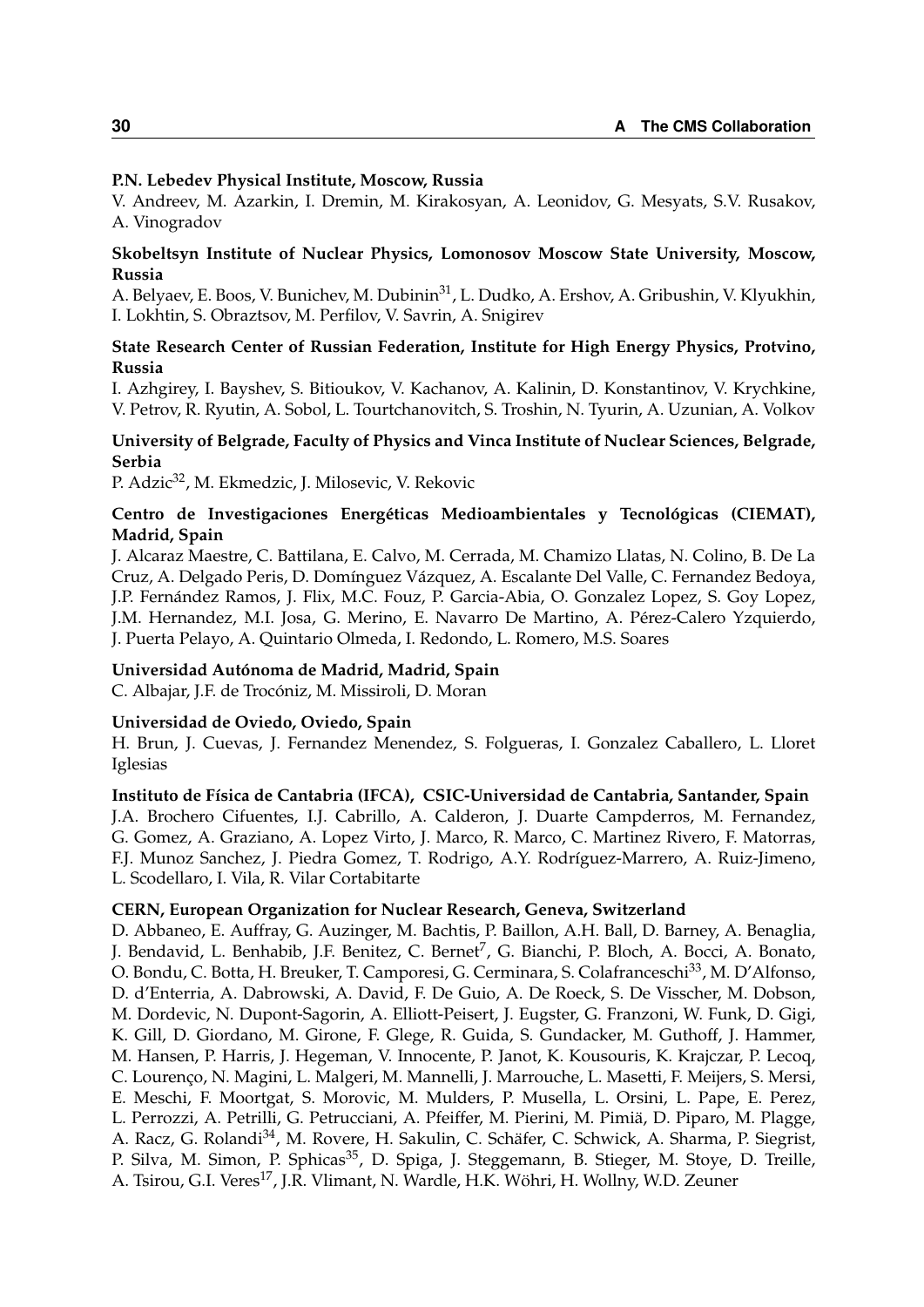#### **Paul Scherrer Institut, Villigen, Switzerland**

W. Bertl, K. Deiters, W. Erdmann, R. Horisberger, Q. Ingram, H.C. Kaestli, D. Kotlinski, U. Langenegger, D. Renker, T. Rohe

#### **Institute for Particle Physics, ETH Zurich, Zurich, Switzerland**

F. Bachmair, L. Bäni, L. Bianchini, P. Bortignon, M.A. Buchmann, B. Casal, N. Chanon, A. Deisher, G. Dissertori, M. Dittmar, M. Donegà, M. Dünser, P. Eller, C. Grab, D. Hits, W. Lustermann, B. Mangano, A.C. Marini, P. Martinez Ruiz del Arbol, D. Meister, N. Mohr, C. Nägeli<sup>36</sup>, F. Nessi-Tedaldi, F. Pandolfi, F. Pauss, M. Peruzzi, M. Quittnat, L. Rebane, M. Rossini, A. Starodumov<sup>37</sup>, M. Takahashi, K. Theofilatos, R. Wallny, H.A. Weber

## Universität Zürich, Zurich, Switzerland

C. Amsler<sup>38</sup>, M.F. Canelli, V. Chiochia, A. De Cosa, A. Hinzmann, T. Hreus, B. Kilminster, C. Lange, B. Millan Mejias, J. Ngadiuba, P. Robmann, F.J. Ronga, S. Taroni, M. Verzetti, Y. Yang

## **National Central University, Chung-Li, Taiwan**

M. Cardaci, K.H. Chen, C. Ferro, C.M. Kuo, W. Lin, Y.J. Lu, R. Volpe, S.S. Yu

#### **National Taiwan University (NTU), Taipei, Taiwan**

P. Chang, Y.H. Chang, Y.W. Chang, Y. Chao, K.F. Chen, P.H. Chen, C. Dietz, U. Grundler, W.- S. Hou, K.Y. Kao, Y.J. Lei, Y.F. Liu, R.-S. Lu, D. Majumder, E. Petrakou, Y.M. Tzeng, R. Wilken

**Chulalongkorn University, Faculty of Science, Department of Physics, Bangkok, Thailand** B. Asavapibhop, N. Srimanobhas, N. Suwonjandee

#### **Cukurova University, Adana, Turkey**

A. Adiguzel, M.N. Bakirci<sup>39</sup>, S. Cerci<sup>40</sup>, C. Dozen, I. Dumanoglu, E. Eskut, S. Girgis, G. Gokbulut, E. Gurpinar, I. Hos, E.E. Kangal, A. Kayis Topaksu, G. Onengut<sup>41</sup>, K. Ozdemir, S. Ozturk<sup>39</sup>, A. Polatoz, K. Sogut<sup>42</sup>, D. Sunar Cerci<sup>40</sup>, B. Tali<sup>40</sup>, H. Topakli<sup>39</sup>, M. Vergili

## **Middle East Technical University, Physics Department, Ankara, Turkey**

I.V. Akin, B. Bilin, S. Bilmis, H. Gamsizkan, G. Karapinar<sup>43</sup>, K. Ocalan, S. Sekmen, U.E. Surat, M. Yalvac, M. Zeyrek

## **Bogazici University, Istanbul, Turkey**

E. Gülmez, B. Isildak<sup>44</sup>, M. Kaya<sup>45</sup>, O. Kaya<sup>46</sup>

#### **Istanbul Technical University, Istanbul, Turkey** H. Bahtiyar<sup>47</sup>, E. Barlas, K. Cankocak, F.I. Vardarlı, M. Yücel

**National Scientific Center, Kharkov Institute of Physics and Technology, Kharkov, Ukraine** L. Levchuk, P. Sorokin

#### **University of Bristol, Bristol, United Kingdom**

J.J. Brooke, E. Clement, D. Cussans, H. Flacher, R. Frazier, J. Goldstein, M. Grimes, G.P. Heath, H.F. Heath, J. Jacob, L. Kreczko, C. Lucas, Z. Meng, D.M. Newbold<sup>48</sup>, S. Paramesvaran, A. Poll, S. Senkin, V.J. Smith, T. Williams

#### **Rutherford Appleton Laboratory, Didcot, United Kingdom**

K.W. Bell, A. Belyaev<sup>49</sup>, C. Brew, R.M. Brown, D.J.A. Cockerill, J.A. Coughlan, K. Harder, S. Harper, E. Olaiya, D. Petyt, C.H. Shepherd-Themistocleous, A. Thea, I.R. Tomalin, W.J. Womersley, S.D. Worm

#### **Imperial College, London, United Kingdom**

M. Baber, R. Bainbridge, O. Buchmuller, D. Burton, D. Colling, N. Cripps, M. Cutajar, P. Dauncey, G. Davies, M. Della Negra, P. Dunne, W. Ferguson, J. Fulcher, D. Futyan, A. Gilbert,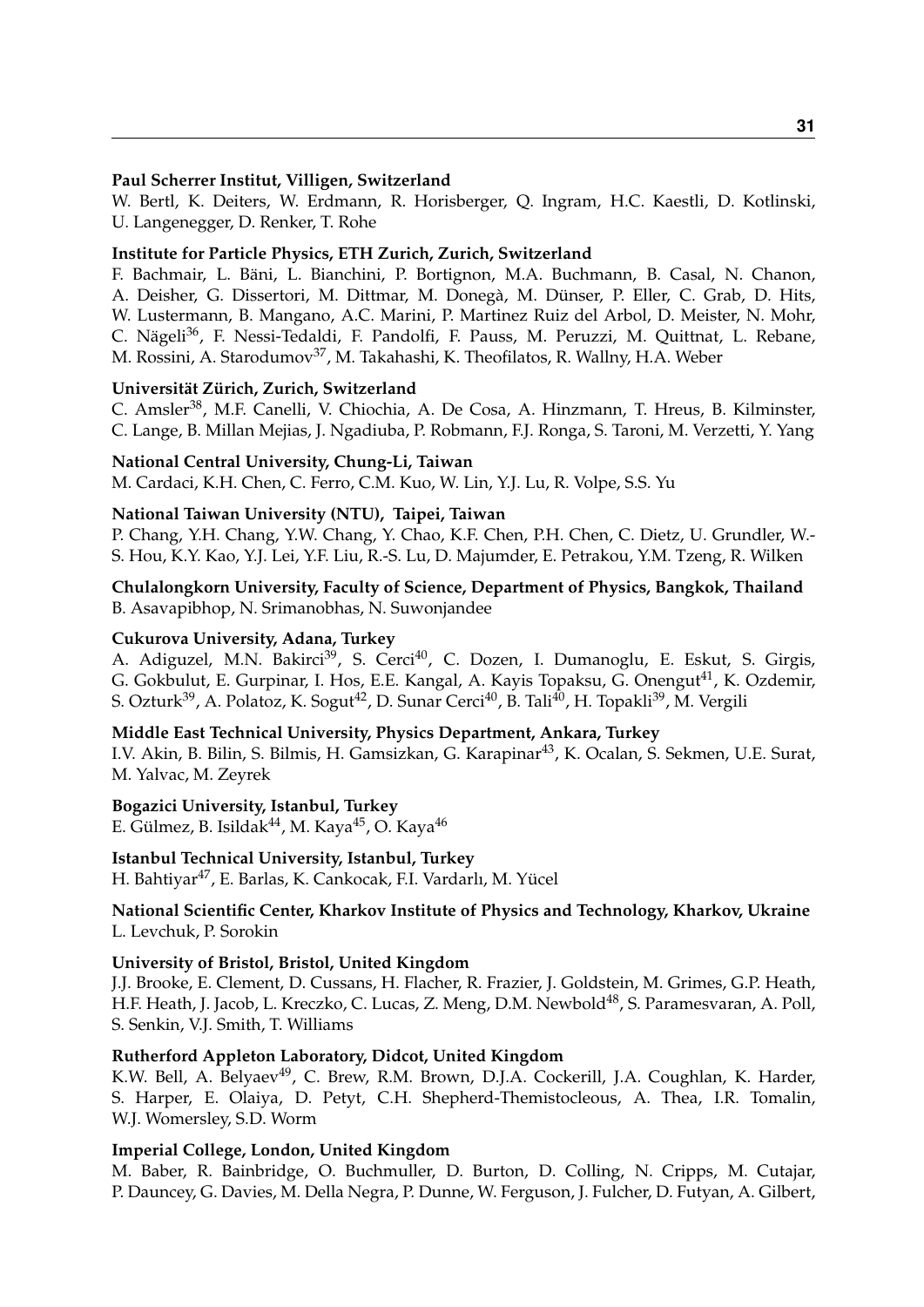G. Hall, G. Iles, M. Jarvis, G. Karapostoli, M. Kenzie, R. Lane, R. Lucas<sup>48</sup>, L. Lyons, A.-M. Magnan, S. Malik, B. Mathias, J. Nash, A. Nikitenko<sup>37</sup>, J. Pela, M. Pesaresi, K. Petridis, D.M. Raymond, S. Rogerson, A. Rose, C. Seez, P. Sharp<sup>†</sup>, A. Tapper, M. Vazquez Acosta, T. Virdee

#### **Brunel University, Uxbridge, United Kingdom**

J.E. Cole, P.R. Hobson, A. Khan, P. Kyberd, D. Leggat, D. Leslie, W. Martin, I.D. Reid, P. Symonds, L. Teodorescu, M. Turner

## **Baylor University, Waco, USA**

J. Dittmann, K. Hatakeyama, A. Kasmi, H. Liu, T. Scarborough

## **The University of Alabama, Tuscaloosa, USA**

O. Charaf, S.I. Cooper, C. Henderson, P. Rumerio

#### **Boston University, Boston, USA**

A. Avetisyan, T. Bose, C. Fantasia, P. Lawson, C. Richardson, J. Rohlf, D. Sperka, J. St. John, L. Sulak

## **Brown University, Providence, USA**

J. Alimena, E. Berry, S. Bhattacharya, G. Christopher, D. Cutts, Z. Demiragli, A. Ferapontov, A. Garabedian, U. Heintz, G. Kukartsev, E. Laird, G. Landsberg, M. Luk, M. Narain, M. Segala, T. Sinthuprasith, T. Speer, J. Swanson

#### **University of California, Davis, Davis, USA**

R. Breedon, G. Breto, M. Calderon De La Barca Sanchez, S. Chauhan, M. Chertok, J. Conway, R. Conway, P.T. Cox, R. Erbacher, M. Gardner, W. Ko, R. Lander, T. Miceli, M. Mulhearn, D. Pellett, J. Pilot, F. Ricci-Tam, M. Searle, S. Shalhout, J. Smith, M. Squires, D. Stolp, M. Tripathi, S. Wilbur, R. Yohay

## **University of California, Los Angeles, USA**

R. Cousins, P. Everaerts, C. Farrell, J. Hauser, M. Ignatenko, G. Rakness, E. Takasugi, V. Valuev, M. Weber

## **University of California, Riverside, Riverside, USA**

J. Babb, K. Burt, R. Clare, J. Ellison, J.W. Gary, G. Hanson, J. Heilman, M. Ivova Rikova, P. Jandir, E. Kennedy, F. Lacroix, H. Liu, O.R. Long, A. Luthra, M. Malberti, H. Nguyen, M. Olmedo Negrete, A. Shrinivas, S. Sumowidagdo, S. Wimpenny

## **University of California, San Diego, La Jolla, USA**

W. Andrews, J.G. Branson, G.B. Cerati, S. Cittolin, R.T. D'Agnolo, D. Evans, A. Holzner, R. Kelley, D. Klein, M. Lebourgeois, J. Letts, I. Macneill, D. Olivito, S. Padhi, C. Palmer, M. Pieri, M. Sani, V. Sharma, S. Simon, E. Sudano, M. Tadel, Y. Tu, A. Vartak, C. Welke, F. Wurthwein, ¨ A. Yagil, J. Yoo

#### **University of California, Santa Barbara, Santa Barbara, USA**

D. Barge, J. Bradmiller-Feld, C. Campagnari, T. Danielson, A. Dishaw, K. Flowers, M. Franco Sevilla, P. Geffert, C. George, F. Golf, L. Gouskos, J. Incandela, C. Justus, N. Mccoll, J. Richman, D. Stuart, W. To, C. West

#### **California Institute of Technology, Pasadena, USA**

A. Apresyan, A. Bornheim, J. Bunn, Y. Chen, E. Di Marco, J. Duarte, A. Mott, H.B. Newman, C. Pena, C. Rogan, M. Spiropulu, V. Timciuc, R. Wilkinson, S. Xie, R.Y. Zhu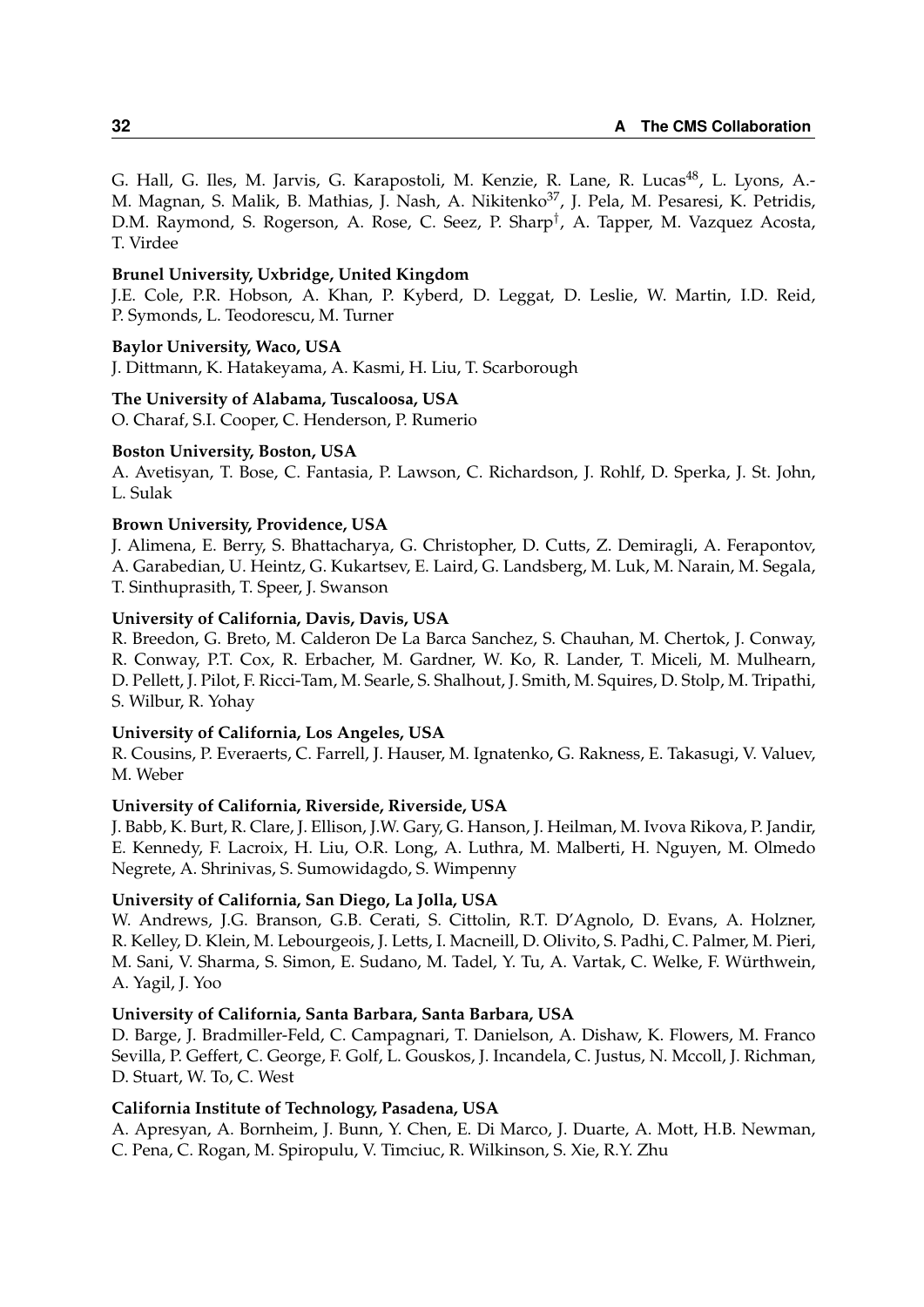## **Carnegie Mellon University, Pittsburgh, USA**

V. Azzolini, A. Calamba, B. Carlson, T. Ferguson, Y. Iiyama, M. Paulini, J. Russ, H. Vogel, I. Vorobiev

## **University of Colorado at Boulder, Boulder, USA**

J.P. Cumalat, W.T. Ford, A. Gaz, E. Luiggi Lopez, U. Nauenberg, J.G. Smith, K. Stenson, K.A. Ulmer, S.R. Wagner

#### **Cornell University, Ithaca, USA**

J. Alexander, A. Chatterjee, J. Chu, S. Dittmer, N. Eggert, N. Mirman, G. Nicolas Kaufman, J.R. Patterson, A. Ryd, E. Salvati, L. Skinnari, W. Sun, W.D. Teo, J. Thom, J. Thompson, J. Tucker, Y. Weng, L. Winstrom, P. Wittich

## **Fairfield University, Fairfield, USA**

D. Winn

## **Fermi National Accelerator Laboratory, Batavia, USA**

S. Abdullin, M. Albrow, J. Anderson, G. Apollinari, L.A.T. Bauerdick, A. Beretvas, J. Berryhill, P.C. Bhat, K. Burkett, J.N. Butler, H.W.K. Cheung, F. Chlebana, S. Cihangir, V.D. Elvira, I. Fisk, J. Freeman, Y. Gao, E. Gottschalk, L. Gray, D. Green, S. Grünendahl, O. Gutsche, J. Hanlon, D. Hare, R.M. Harris, J. Hirschauer, B. Hooberman, S. Jindariani, M. Johnson, U. Joshi, K. Kaadze, B. Klima, B. Kreis, S. Kwan, J. Linacre, D. Lincoln, R. Lipton, T. Liu, J. Lykken, K. Maeshima, J.M. Marraffino, V.I. Martinez Outschoorn, S. Maruyama, D. Mason, P. McBride, K. Mishra, S. Mrenna, Y. Musienko<sup>29</sup>, S. Nahn, C. Newman-Holmes, V. O'Dell, O. Prokofyev, E. Sexton-Kennedy, S. Sharma, A. Soha, W.J. Spalding, L. Spiegel, L. Taylor, S. Tkaczyk, N.V. Tran, L. Uplegger, E.W. Vaandering, R. Vidal, A. Whitbeck, J. Whitmore, F. Yang

#### **University of Florida, Gainesville, USA**

D. Acosta, P. Avery, D. Bourilkov, M. Carver, T. Cheng, D. Curry, S. Das, M. De Gruttola, G.P. Di Giovanni, R.D. Field, M. Fisher, I.K. Furic, J. Hugon, J. Konigsberg, A. Korytov, T. Kypreos, J.F. Low, K. Matchev, P. Milenovic<sup>50</sup>, G. Mitselmakher, L. Muniz, A. Rinkevicius, L. Shchutska, M. Snowball, J. Yelton, M. Zakaria

#### **Florida International University, Miami, USA**

S. Hewamanage, S. Linn, P. Markowitz, G. Martinez, J.L. Rodriguez

#### **Florida State University, Tallahassee, USA**

T. Adams, A. Askew, J. Bochenek, B. Diamond, J. Haas, S. Hagopian, V. Hagopian, K.F. Johnson, H. Prosper, V. Veeraraghavan, M. Weinberg

**Florida Institute of Technology, Melbourne, USA** M.M. Baarmand, M. Hohlmann, H. Kalakhety, F. Yumiceva

#### **University of Illinois at Chicago (UIC), Chicago, USA**

M.R. Adams, L. Apanasevich, V.E. Bazterra, D. Berry, R.R. Betts, I. Bucinskaite, R. Cavanaugh, O. Evdokimov, L. Gauthier, C.E. Gerber, D.J. Hofman, S. Khalatyan, P. Kurt, D.H. Moon, C. O'Brien, C. Silkworth, P. Turner, N. Varelas

#### **The University of Iowa, Iowa City, USA**

E.A. Albayrak<sup>47</sup>, B. Bilki<sup>51</sup>, W. Clarida, K. Dilsiz, F. Duru, M. Haytmyradov, J.-P. Merlo, H. Mermerkaya<sup>52</sup>, A. Mestvirishvili, A. Moeller, J. Nachtman, H. Ogul, Y. Onel, F. Ozok<sup>47</sup>, A. Penzo, R. Rahmat, S. Sen, P. Tan, E. Tiras, J. Wetzel, T. Yetkin<sup>53</sup>, K. Yi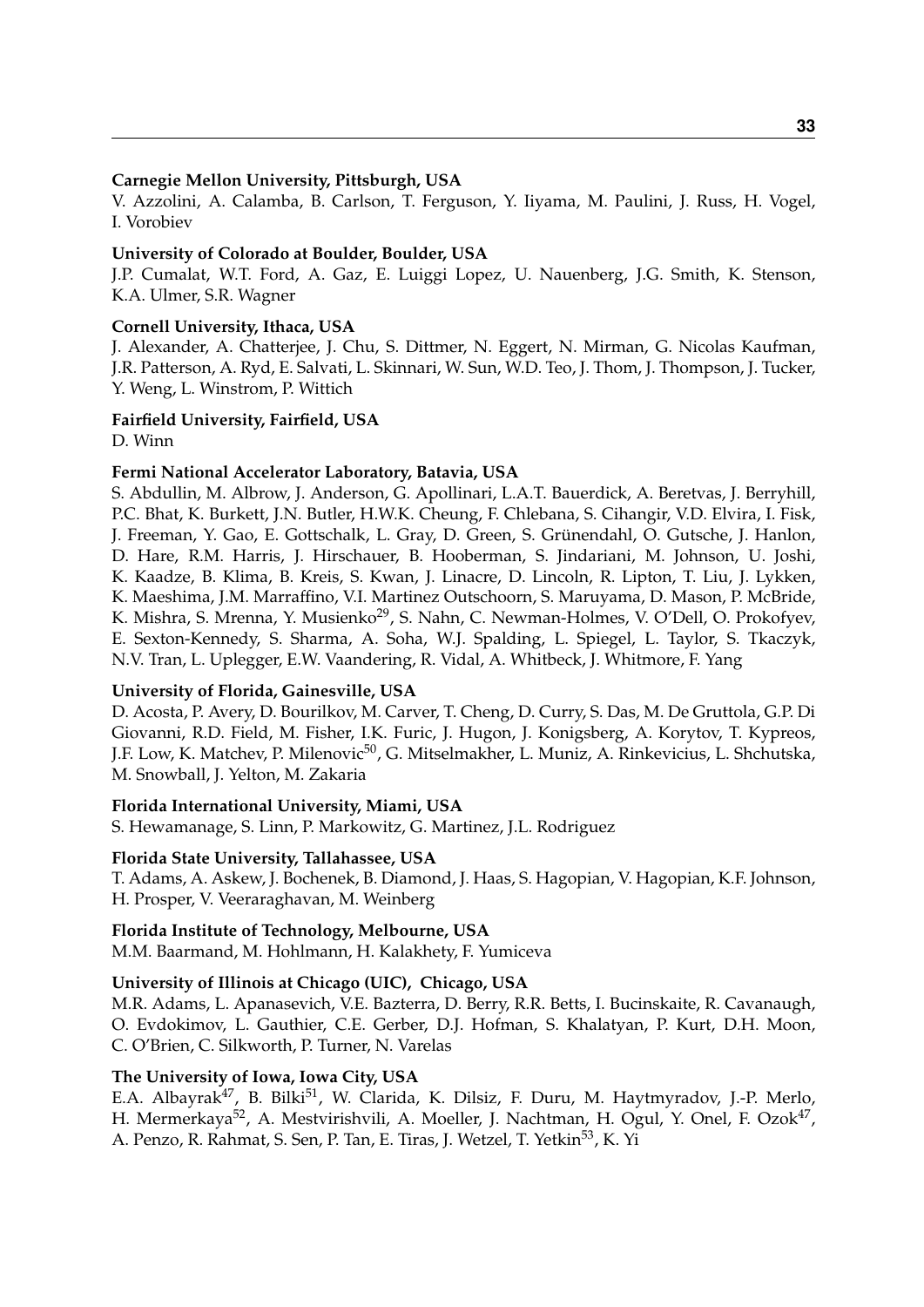#### **Johns Hopkins University, Baltimore, USA**

B.A. Barnett, B. Blumenfeld, S. Bolognesi, D. Fehling, A.V. Gritsan, P. Maksimovic, C. Martin, M. Swartz

#### **The University of Kansas, Lawrence, USA**

P. Baringer, A. Bean, G. Benelli, C. Bruner, J. Gray, R.P. Kenny III, M. Malek, M. Murray, D. Noonan, S. Sanders, J. Sekaric, R. Stringer, Q. Wang, J.S. Wood

#### **Kansas State University, Manhattan, USA**

A.F. Barfuss, I. Chakaberia, A. Ivanov, S. Khalil, M. Makouski, Y. Maravin, L.K. Saini, S. Shrestha, N. Skhirtladze, I. Svintradze

#### **Lawrence Livermore National Laboratory, Livermore, USA**

J. Gronberg, D. Lange, F. Rebassoo, D. Wright

## **University of Maryland, College Park, USA**

A. Baden, A. Belloni, B. Calvert, S.C. Eno, J.A. Gomez, N.J. Hadley, R.G. Kellogg, T. Kolberg, Y. Lu, M. Marionneau, A.C. Mignerey, K. Pedro, A. Skuja, M.B. Tonjes, S.C. Tonwar

#### **Massachusetts Institute of Technology, Cambridge, USA**

A. Apyan, R. Barbieri, G. Bauer, W. Busza, I.A. Cali, M. Chan, L. Di Matteo, V. Dutta, G. Gomez Ceballos, M. Goncharov, D. Gulhan, M. Klute, Y.S. Lai, Y.-J. Lee, A. Levin, P.D. Luckey, T. Ma, C. Paus, D. Ralph, C. Roland, G. Roland, G.S.F. Stephans, F. Stockli, K. Sumorok, D. Velicanu, ¨ J. Veverka, B. Wyslouch, M. Yang, M. Zanetti, V. Zhukova

#### **University of Minnesota, Minneapolis, USA**

B. Dahmes, A. Gude, S.C. Kao, K. Klapoetke, Y. Kubota, J. Mans, N. Pastika, R. Rusack, A. Singovsky, N. Tambe, J. Turkewitz

#### **University of Mississippi, Oxford, USA**

J.G. Acosta, S. Oliveros

## **University of Nebraska-Lincoln, Lincoln, USA**

E. Avdeeva, K. Bloom, S. Bose, D.R. Claes, A. Dominguez, R. Gonzalez Suarez, J. Keller, D. Knowlton, I. Kravchenko, J. Lazo-Flores, S. Malik, F. Meier, G.R. Snow

#### **State University of New York at Buffalo, Buffalo, USA**

J. Dolen, A. Godshalk, I. Iashvili, A. Kharchilava, A. Kumar, S. Rappoccio

#### **Northeastern University, Boston, USA**

G. Alverson, E. Barberis, D. Baumgartel, M. Chasco, J. Haley, A. Massironi, D.M. Morse, D. Nash, T. Orimoto, D. Trocino, R.J. Wang, D. Wood, J. Zhang

#### **Northwestern University, Evanston, USA**

K.A. Hahn, A. Kubik, N. Mucia, N. Odell, B. Pollack, A. Pozdnyakov, M. Schmitt, S. Stoynev, K. Sung, M. Velasco, S. Won

#### **University of Notre Dame, Notre Dame, USA**

A. Brinkerhoff, K.M. Chan, A. Drozdetskiy, M. Hildreth, C. Jessop, D.J. Karmgard, N. Kellams, K. Lannon, W. Luo, S. Lynch, N. Marinelli, T. Pearson, M. Planer, R. Ruchti, N. Valls, M. Wayne, M. Wolf, A. Woodard

## **The Ohio State University, Columbus, USA**

L. Antonelli, J. Brinson, B. Bylsma, L.S. Durkin, S. Flowers, C. Hill, R. Hughes, K. Kotov, T.Y. Ling, D. Puigh, M. Rodenburg, G. Smith, B.L. Winer, H. Wolfe, H.W. Wulsin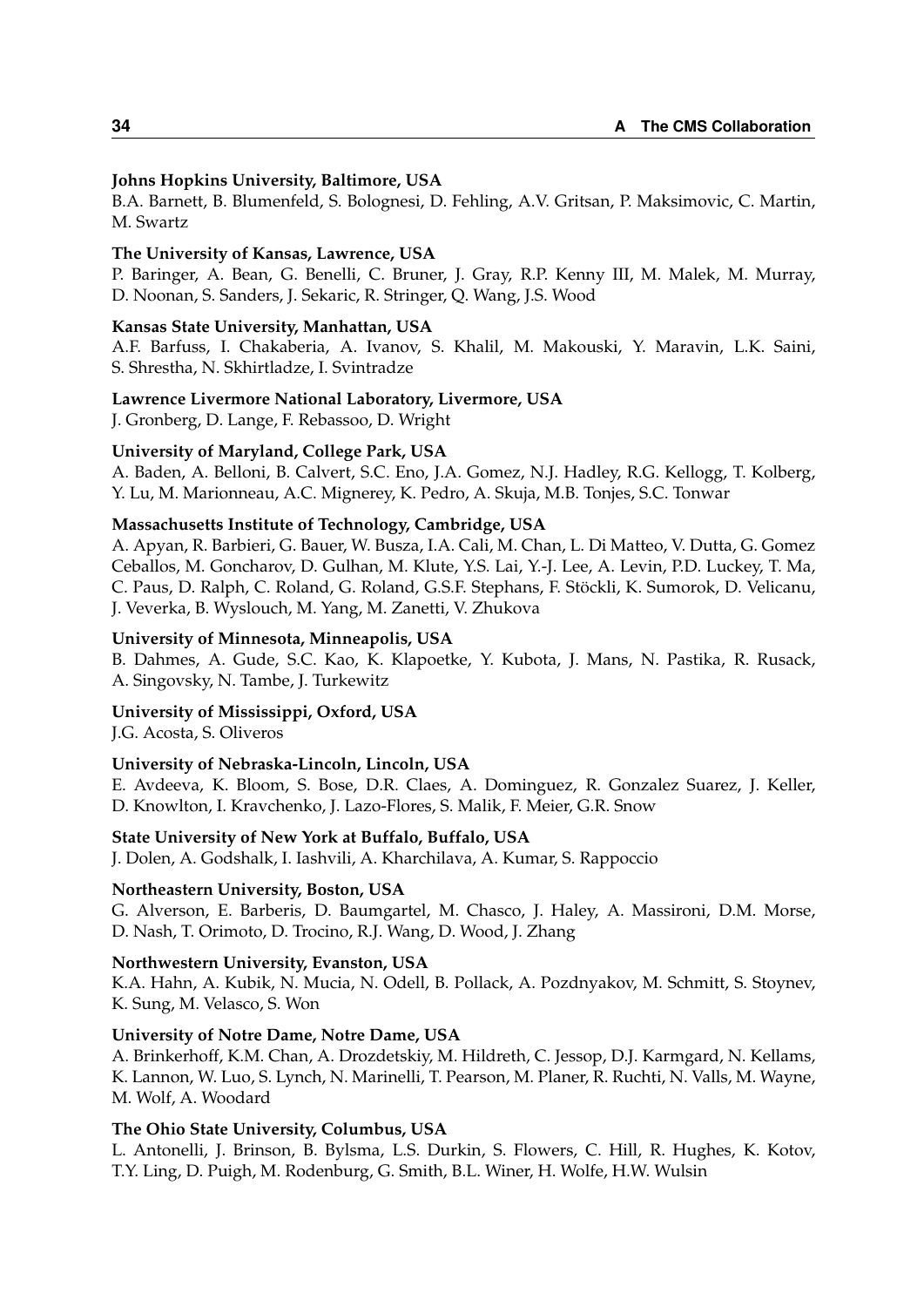#### **Princeton University, Princeton, USA**

O. Driga, P. Elmer, P. Hebda, A. Hunt, S.A. Koay, P. Lujan, D. Marlow, T. Medvedeva, M. Mooney, J. Olsen, P. Piroué, X. Quan, H. Saka, D. Stickland<sup>2</sup>, C. Tully, J.S. Werner, S.C. Zenz, A. Zuranski

#### **University of Puerto Rico, Mayaguez, USA**

E. Brownson, H. Mendez, J.E. Ramirez Vargas

#### **Purdue University, West Lafayette, USA**

E. Alagoz, V.E. Barnes, D. Benedetti, G. Bolla, D. Bortoletto, M. De Mattia, Z. Hu, M.K. Jha, M. Jones, K. Jung, M. Kress, N. Leonardo, D. Lopes Pegna, V. Maroussov, P. Merkel, D.H. Miller, N. Neumeister, B.C. Radburn-Smith, X. Shi, I. Shipsey, D. Silvers, A. Svyatkovskiy, F. Wang, W. Xie, L. Xu, H.D. Yoo, J. Zablocki, Y. Zheng

#### **Purdue University Calumet, Hammond, USA**

N. Parashar, J. Stupak

#### **Rice University, Houston, USA**

A. Adair, B. Akgun, K.M. Ecklund, F.J.M. Geurts, W. Li, B. Michlin, B.P. Padley, R. Redjimi, J. Roberts, J. Zabel

#### **University of Rochester, Rochester, USA**

B. Betchart, A. Bodek, R. Covarelli, P. de Barbaro, R. Demina, Y. Eshaq, T. Ferbel, A. Garcia-Bellido, P. Goldenzweig, J. Han, A. Harel, A. Khukhunaishvili, G. Petrillo, D. Vishnevskiy

#### **The Rockefeller University, New York, USA**

R. Ciesielski, L. Demortier, K. Goulianos, G. Lungu, C. Mesropian

## **Rutgers, The State University of New Jersey, Piscataway, USA**

S. Arora, A. Barker, J.P. Chou, C. Contreras-Campana, E. Contreras-Campana, D. Duggan, D. Ferencek, Y. Gershtein, R. Gray, E. Halkiadakis, D. Hidas, A. Lath, S. Panwalkar, M. Park, R. Patel, S. Salur, S. Schnetzer, S. Somalwar, R. Stone, S. Thomas, P. Thomassen, M. Walker

## **University of Tennessee, Knoxville, USA**

K. Rose, S. Spanier, A. York

## **Texas A&M University, College Station, USA**

O. Bouhali<sup>54</sup>, R. Eusebi, W. Flanagan, J. Gilmore, T. Kamon<sup>55</sup>, V. Khotilovich, V. Krutelyov, R. Montalvo, I. Osipenkov, Y. Pakhotin, A. Perloff, J. Roe, A. Rose, A. Safonov, T. Sakuma, I. Suarez, A. Tatarinov

## **Texas Tech University, Lubbock, USA**

N. Akchurin, C. Cowden, J. Damgov, C. Dragoiu, P.R. Dudero, J. Faulkner, K. Kovitanggoon, S. Kunori, S.W. Lee, T. Libeiro, I. Volobouev

## **Vanderbilt University, Nashville, USA**

E. Appelt, A.G. Delannoy, S. Greene, A. Gurrola, W. Johns, C. Maguire, Y. Mao, A. Melo, M. Sharma, P. Sheldon, B. Snook, S. Tuo, J. Velkovska

## **University of Virginia, Charlottesville, USA**

M.W. Arenton, S. Boutle, B. Cox, B. Francis, J. Goodell, R. Hirosky, A. Ledovskoy, H. Li, C. Lin, C. Neu, J. Wood

## **Wayne State University, Detroit, USA**

C. Clarke, R. Harr, P.E. Karchin, C. Kottachchi Kankanamge Don, P. Lamichhane, J. Sturdy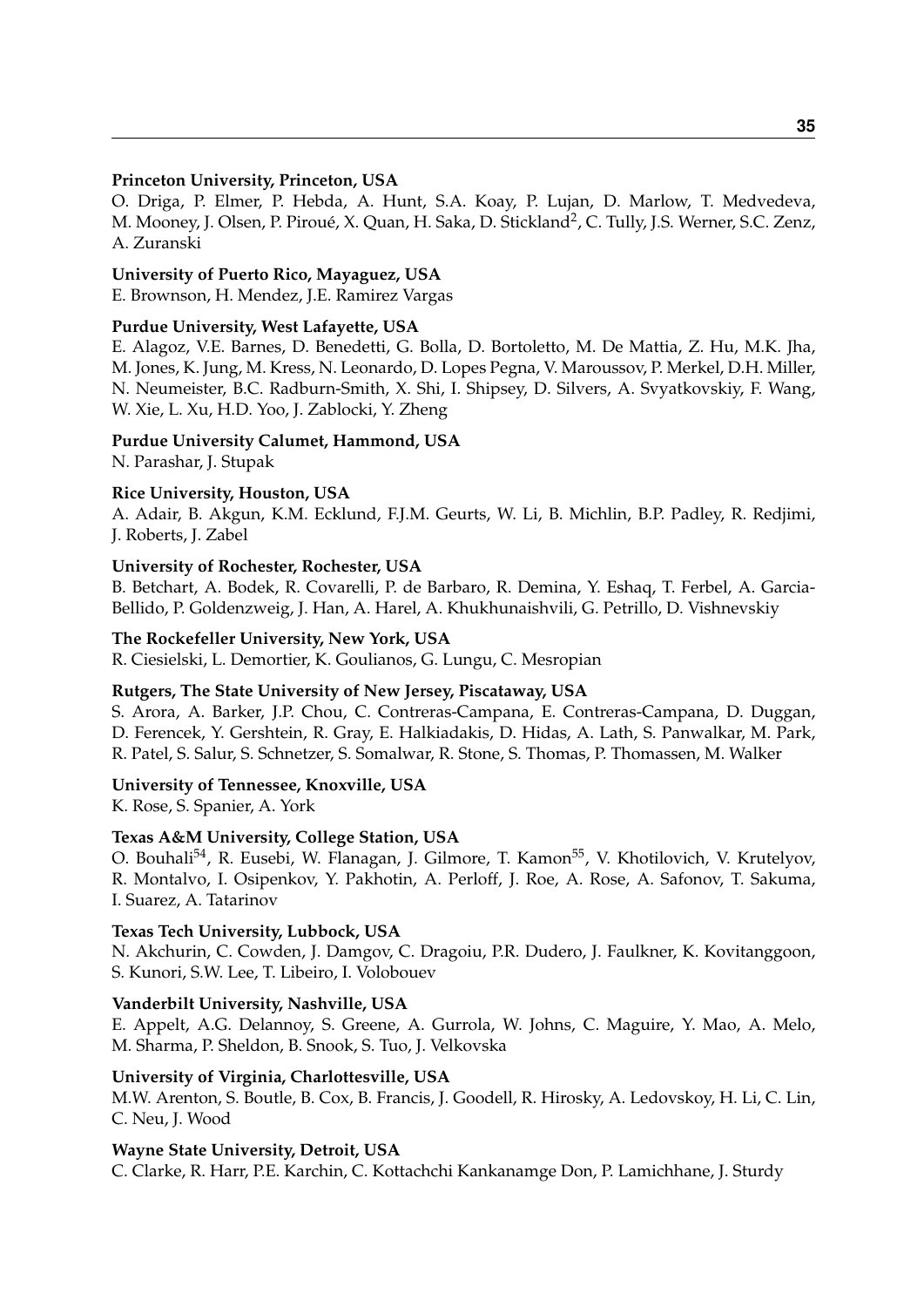#### **University of Wisconsin, Madison, USA**

D.A. Belknap, D. Carlsmith, M. Cepeda, S. Dasu, L. Dodd, S. Duric, E. Friis, R. Hall-Wilton, M. Herndon, A. Hervé, P. Klabbers, A. Lanaro, C. Lazaridis, A. Levine, R. Loveless, A. Mohapatra, I. Ojalvo, T. Perry, G.A. Pierro, G. Polese, I. Ross, T. Sarangi, A. Savin, W.H. Smith, C. Vuosalo, N. Woods

- †: Deceased
- 1: Also at Vienna University of Technology, Vienna, Austria
- 2: Also at CERN, European Organization for Nuclear Research, Geneva, Switzerland

3: Also at Institut Pluridisciplinaire Hubert Curien, Université de Strasbourg, Université de Haute Alsace Mulhouse, CNRS/IN2P3, Strasbourg, France

- 4: Also at National Institute of Chemical Physics and Biophysics, Tallinn, Estonia
- 5: Also at Skobeltsyn Institute of Nuclear Physics, Lomonosov Moscow State University, Moscow, Russia
- 6: Also at Universidade Estadual de Campinas, Campinas, Brazil
- 7: Also at Laboratoire Leprince-Ringuet, Ecole Polytechnique, IN2P3-CNRS, Palaiseau, France
- 8: Also at Joint Institute for Nuclear Research, Dubna, Russia
- 9: Also at Suez University, Suez, Egypt
- 10: Also at Cairo University, Cairo, Egypt
- 11: Also at Fayoum University, El-Fayoum, Egypt
- 12: Also at British University in Egypt, Cairo, Egypt
- 13: Now at Ain Shams University, Cairo, Egypt
- 14: Also at Université de Haute Alsace, Mulhouse, France
- 15: Also at Brandenburg University of Technology, Cottbus, Germany
- 16: Also at Institute of Nuclear Research ATOMKI, Debrecen, Hungary
- 17: Also at Eötvös Loránd University, Budapest, Hungary
- 18: Also at University of Debrecen, Debrecen, Hungary
- 19: Also at University of Visva-Bharati, Santiniketan, India
- 20: Now at King Abdulaziz University, Jeddah, Saudi Arabia
- 21: Also at University of Ruhuna, Matara, Sri Lanka
- 22: Also at Isfahan University of Technology, Isfahan, Iran
- 23: Also at Sharif University of Technology, Tehran, Iran

24: Also at Plasma Physics Research Center, Science and Research Branch, Islamic Azad University, Tehran, Iran

- 25: Also at Universita degli Studi di Siena, Siena, Italy `
- 26: Also at Centre National de la Recherche Scientifique (CNRS) IN2P3, Paris, France
- 27: Also at Purdue University, West Lafayette, USA
- 28: Also at Universidad Michoacana de San Nicolas de Hidalgo, Morelia, Mexico
- 29: Also at Institute for Nuclear Research, Moscow, Russia
- 30: Also at St. Petersburg State Polytechnical University, St. Petersburg, Russia
- 31: Also at California Institute of Technology, Pasadena, USA
- 32: Also at Faculty of Physics, University of Belgrade, Belgrade, Serbia
- 33: Also at Facoltà Ingegneria, Università di Roma, Roma, Italy
- 34: Also at Scuola Normale e Sezione dell'INFN, Pisa, Italy
- 35: Also at University of Athens, Athens, Greece
- 36: Also at Paul Scherrer Institut, Villigen, Switzerland
- 37: Also at Institute for Theoretical and Experimental Physics, Moscow, Russia
- 38: Also at Albert Einstein Center for Fundamental Physics, Bern, Switzerland
- 39: Also at Gaziosmanpasa University, Tokat, Turkey
- 40: Also at Adiyaman University, Adiyaman, Turkey